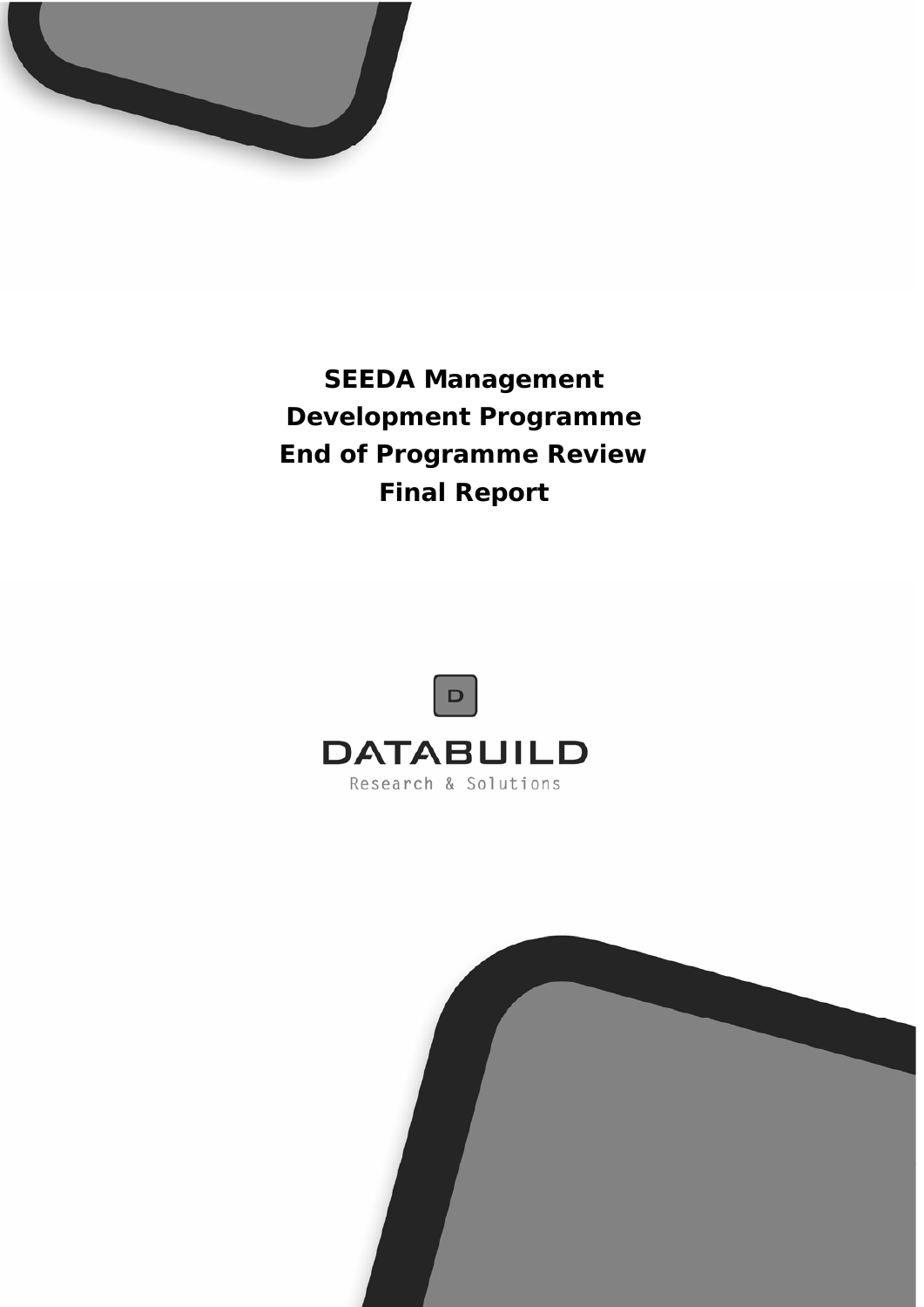

**SEEDA Management Development Programme End of Programme Review Final Report** 

**By:** 

**Sarah Mackey Catherine Field Charles Michaelis** 

**24th February 2005** 



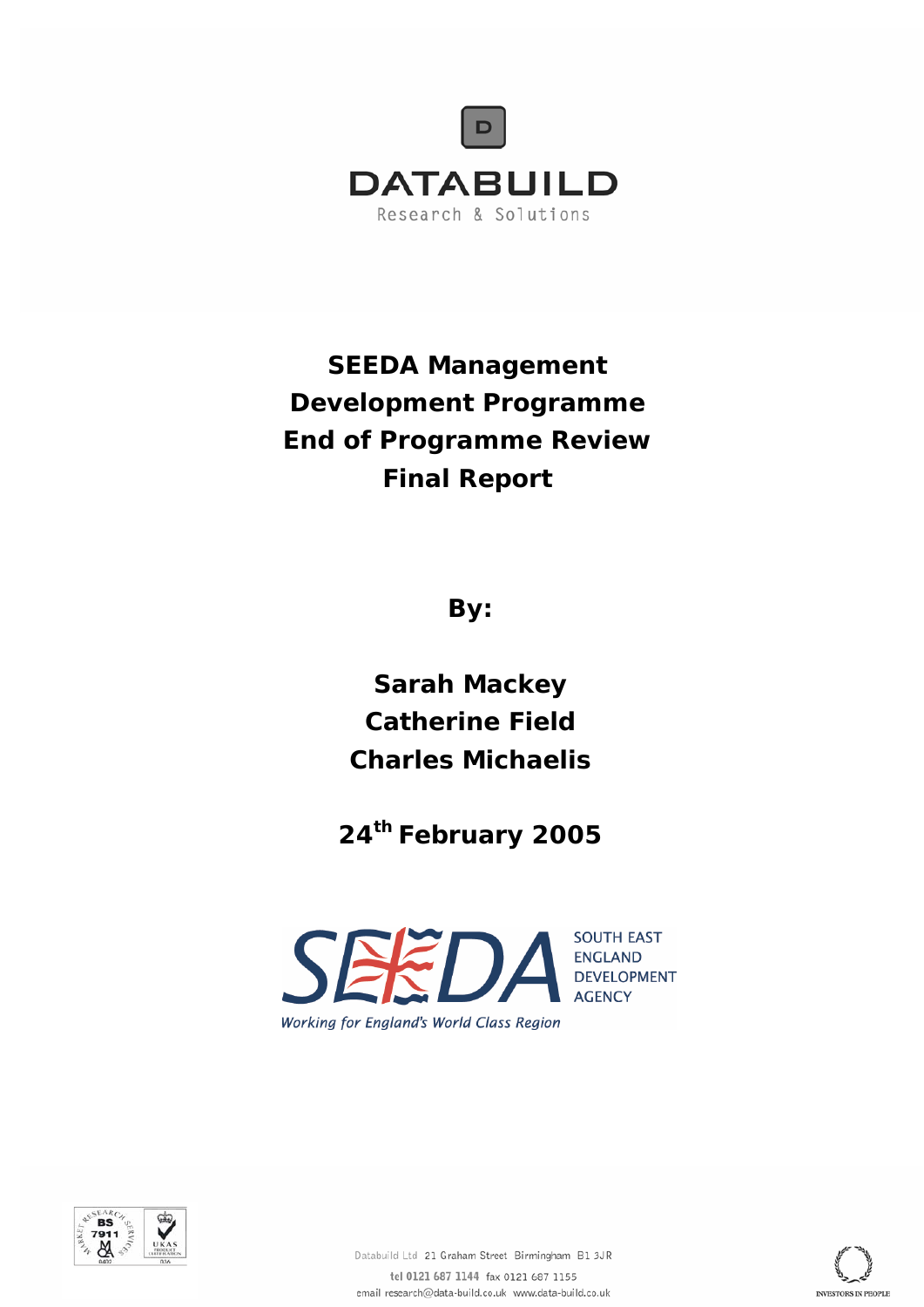

# **Contents**

| 1              |  |
|----------------|--|
|                |  |
|                |  |
|                |  |
|                |  |
| $\overline{2}$ |  |
|                |  |
|                |  |
|                |  |
|                |  |
|                |  |
|                |  |
| 3              |  |
|                |  |
|                |  |
|                |  |
|                |  |
|                |  |
|                |  |
|                |  |
|                |  |
|                |  |
|                |  |
|                |  |
| 4              |  |
|                |  |
|                |  |
|                |  |
|                |  |
|                |  |
|                |  |
|                |  |
|                |  |
|                |  |
|                |  |
| 5              |  |
|                |  |
|                |  |
|                |  |
|                |  |
|                |  |
|                |  |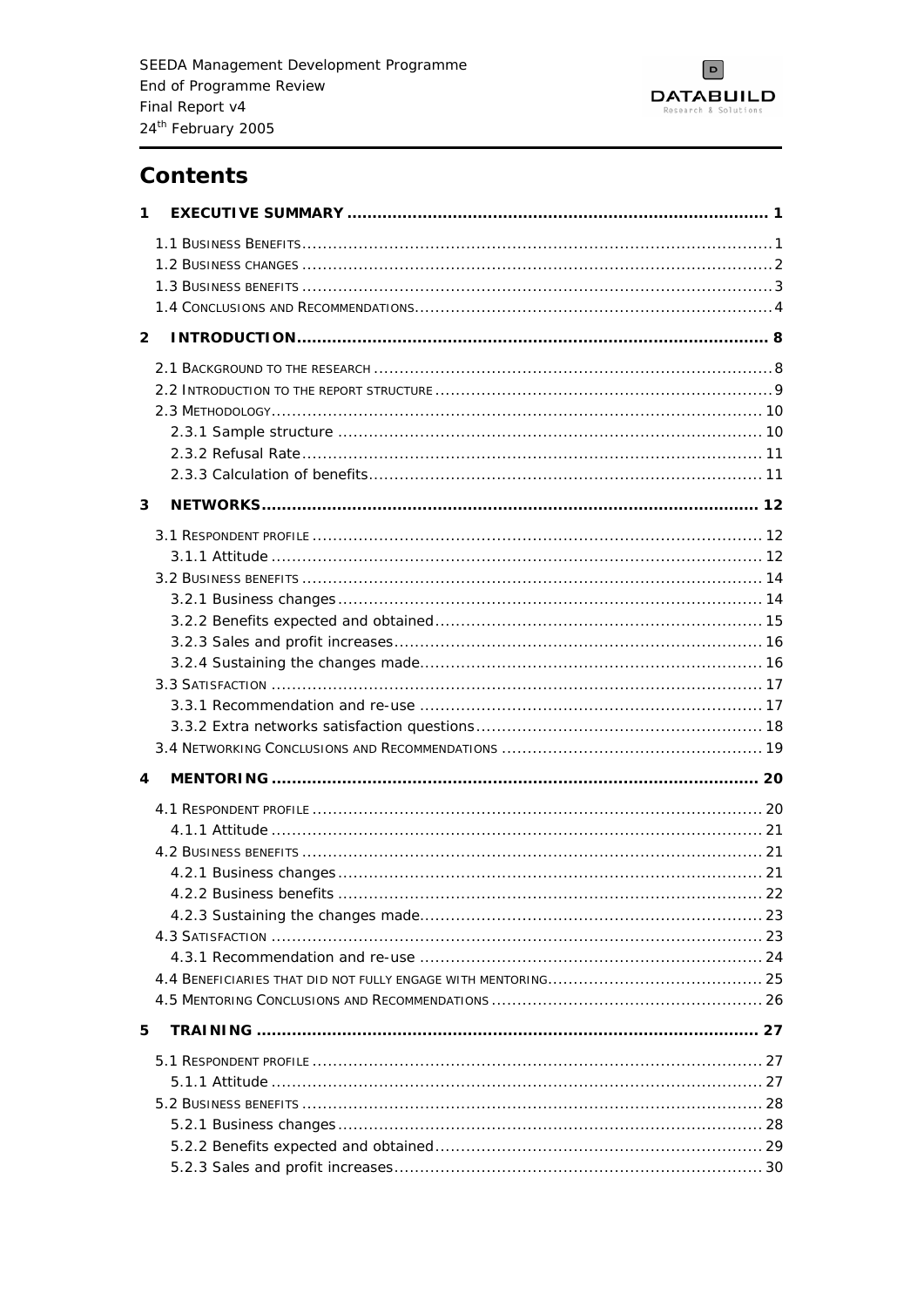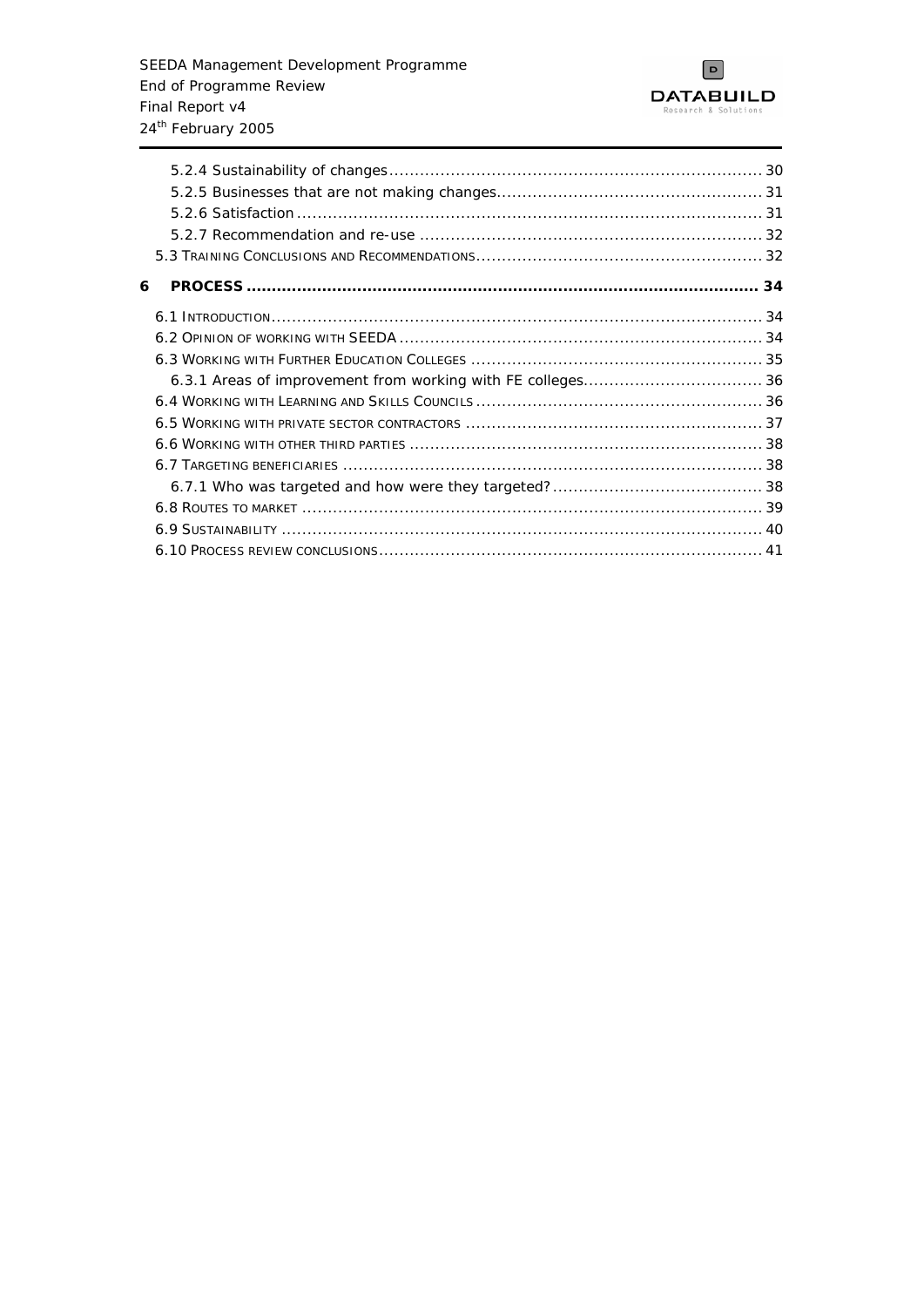

# **Index of Figures**

| Figure 1: Beneficiaries that expected to improve competencies that have improved from      |
|--------------------------------------------------------------------------------------------|
|                                                                                            |
| Figure 2: Expected improvements from the Baseline compared to achieved improvements        |
| from the End of Programme Review (Baseline n=138, EPR n=158) 3                             |
| Figure 3: Satisfaction with the management development programme (n=158)4                  |
| Figure 4: Table showing summary of conclusions by type of management development           |
|                                                                                            |
| Figure 5: Expected benefits from the baseline and actual benefits achieved from the End of |
|                                                                                            |
| Figure 6: Satisfaction with different elements of networking (n=37)  17                    |
| Figure 7: Importance of elements of networks compared to rating from End of Programme      |
|                                                                                            |
| Figure 8: Expected improvements from the Baseline compared to achieved improvements        |
|                                                                                            |
| Figure 9: Satisfaction with different elements of training (n=96)  31                      |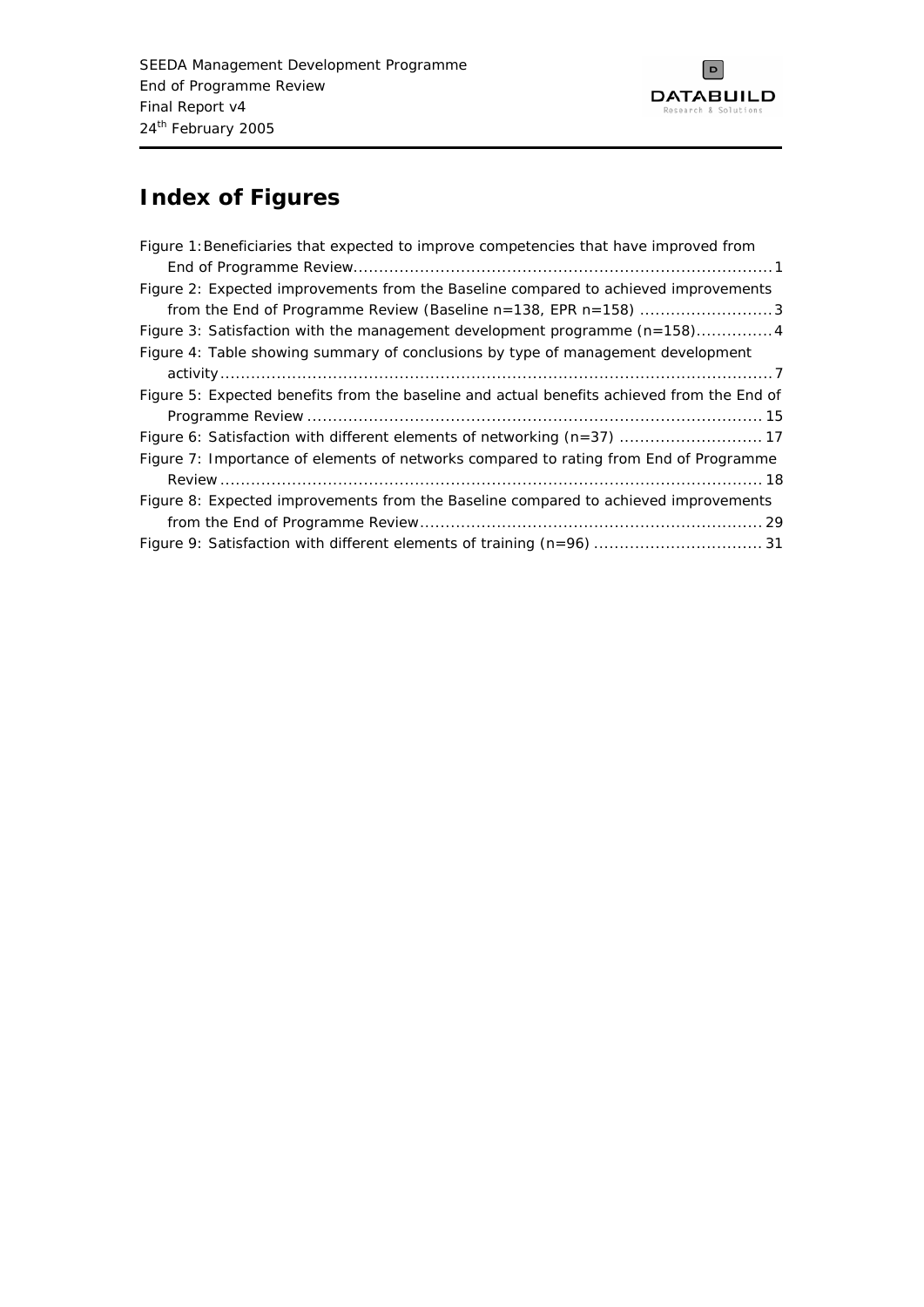

# <span id="page-5-0"></span>**1 Executive Summary**

The South East of England Development Agency (SEEDA) is a government sponsored body with a mission to make the South East of England a world class region. SEEDA developed and sponsored a Management Development Programme consisting of seven pilot projects to trial a range of new and innovative approaches for developing managers and directors in SMEs. The projects employ a range of approaches including learning networks, mentoring and direct training. This report outlines the findings of the second phase (End of Programme Review) of a three stage evaluation of the programme.

Fieldwork for the End of Programme Review was undertaken between August and October 2004. A range of quantitative telephone interviews and qualitative face-to-face interviews have been used to gather data to inform the review. Research has been conducted with beneficiaries and the project managers of each of the projects within the Management Development Programme.

# **1.1 Business Benefits**

In the baseline research beneficiaries of the management development were asked which competencies they expected to improve. The proportion of beneficiaries that expected to improve and have improved specific competencies so far, taken from the end of programme review data, is shown in the graph below.



### **Figure 1:Beneficiaries that expected to improve competencies that have improved from End of Programme Review**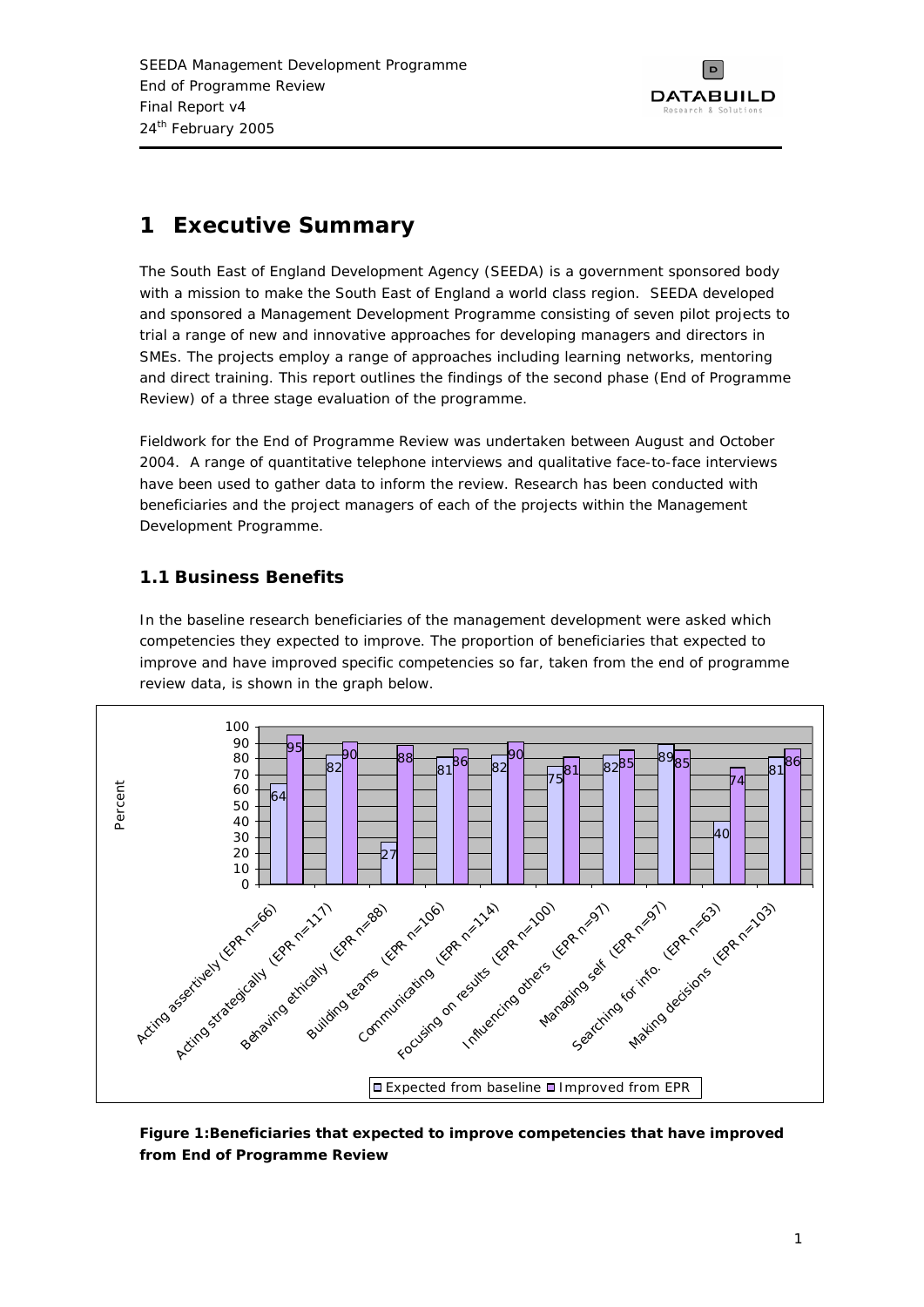

<span id="page-6-0"></span>Most improvements in competencies have been less intense with the majority of respondents mentioning either 'some' or 'a little' improvement. The main areas where the management development programme has helped beneficiaries improve a lot or a great deal are thinking and taking decisions (40%), managing themselves (40%) and communicating (35%).

# **1.2 Business changes**

So far just over one quarter of businesses (28% of beneficiaries) participating in the management development have made changes to their business as a result of the development activity (28% of beneficiaries) and a further 10% plan to. Examples of improvements include:

- 'We improved communication with customers, which led to improved sales'.
- o *'Another company is cold calling and making appointments for us, which should generate new customers.'*

Analysis by job role shows that owners and directors that participated in the programme have proportionally implemented more changes to their business than senior managers. In terms of the proportion of beneficiaries making or planning to make changes to their business, management development through networks has been the most successful mechanism (54% of beneficiaries of networks have taken or plan to take action compared to 39% of those receiving management development delivered through training).

Just under half (48%) of beneficiaries that had made changes said that there were no obstacles to making these changes. However, 19% said that the main obstacle they faced was a lack of top management commitment. Some of the less senior beneficiaries may not implemented changes because they lacked the necessary authority to drive change through their business.

Most beneficiaries that had implemented changes felt that the management development had given them ideas about the type of changes to make (64% of those that have made changes and 52% of those that plan to).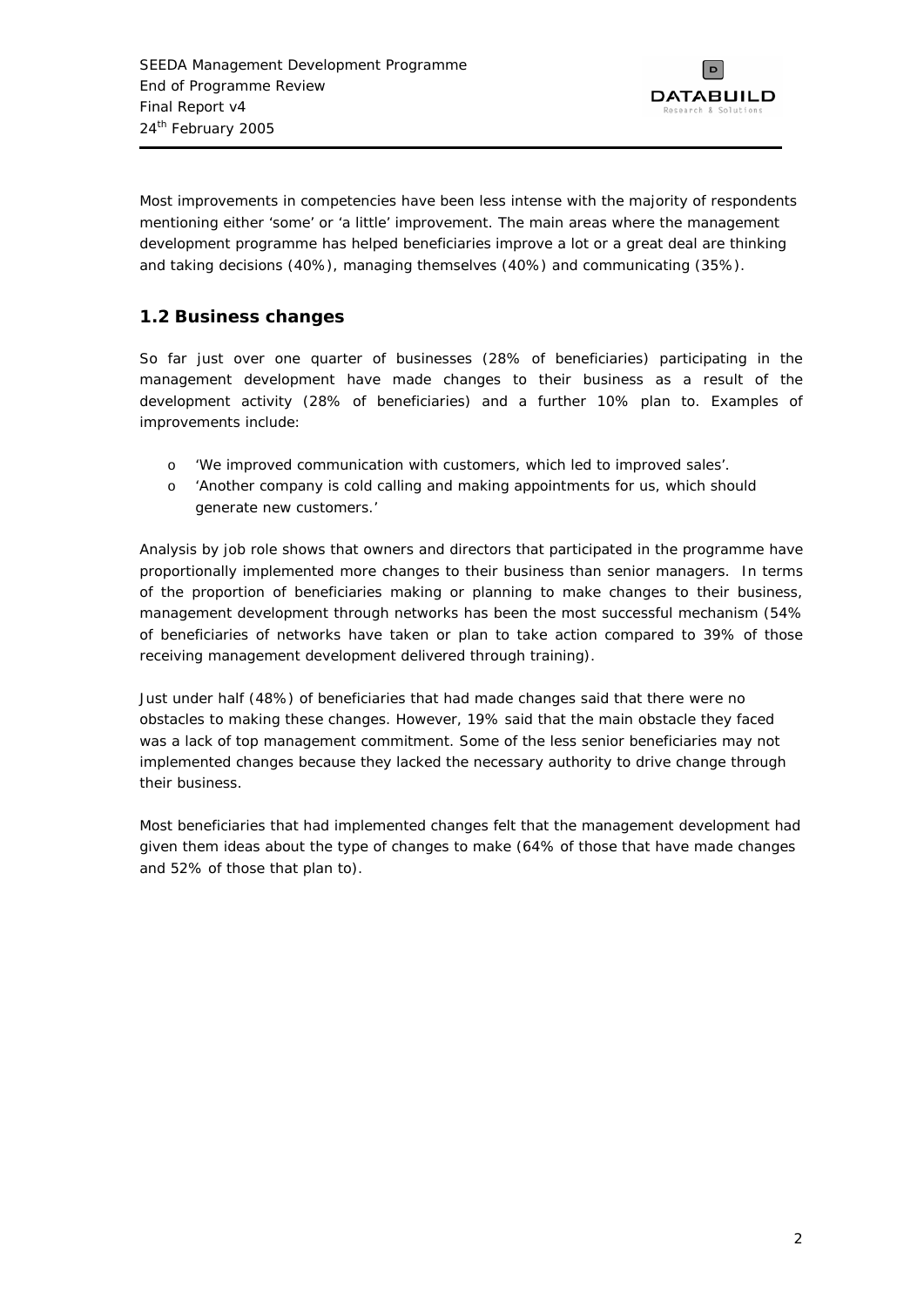

# <span id="page-7-0"></span>**1.3 Business benefits**

The overall increase in sales attributable to the programme so far is over £5,000,000 and the overall increase in profits attributable to the programme so far is over £1,300,000.



### **Figure 2: Expected improvements from the Baseline compared to achieved improvements from the End of Programme Review (Baseline n=138, EPR n=158)**

The graph shows that a high proportion of beneficiaries expecting to improve staff skills or training have gained this benefit. Analysis by development activity shows that for beneficiaries that participated in training, expectations have been exceeded for improvements in staff skills and training, whilst for networks there have been fewer improvements than expected.

A high proportion of improvements in productivity and systems were unanticipated benefits (13% of beneficiaries in the baseline expected to improve their productivity and 61% had achieved this in the end of programme review). Some of this can be explained through respondents that said they expected the management development to give them new ideas, which appear to have been translated into improvements in systems. However, it is also apparent that many respondents were unclear about what to expect from the management development activity.

*'I guess you could say we went into it blind. We weren't really sure what we should expect but I was willing to be open minded and that's how I approached it.'* 

Beneficiaries were unclear what to expect and therefore may have had either fewer or inappropriate expectations. As a result many beneficiaries have not achieved the benefits they originally hoped to gain.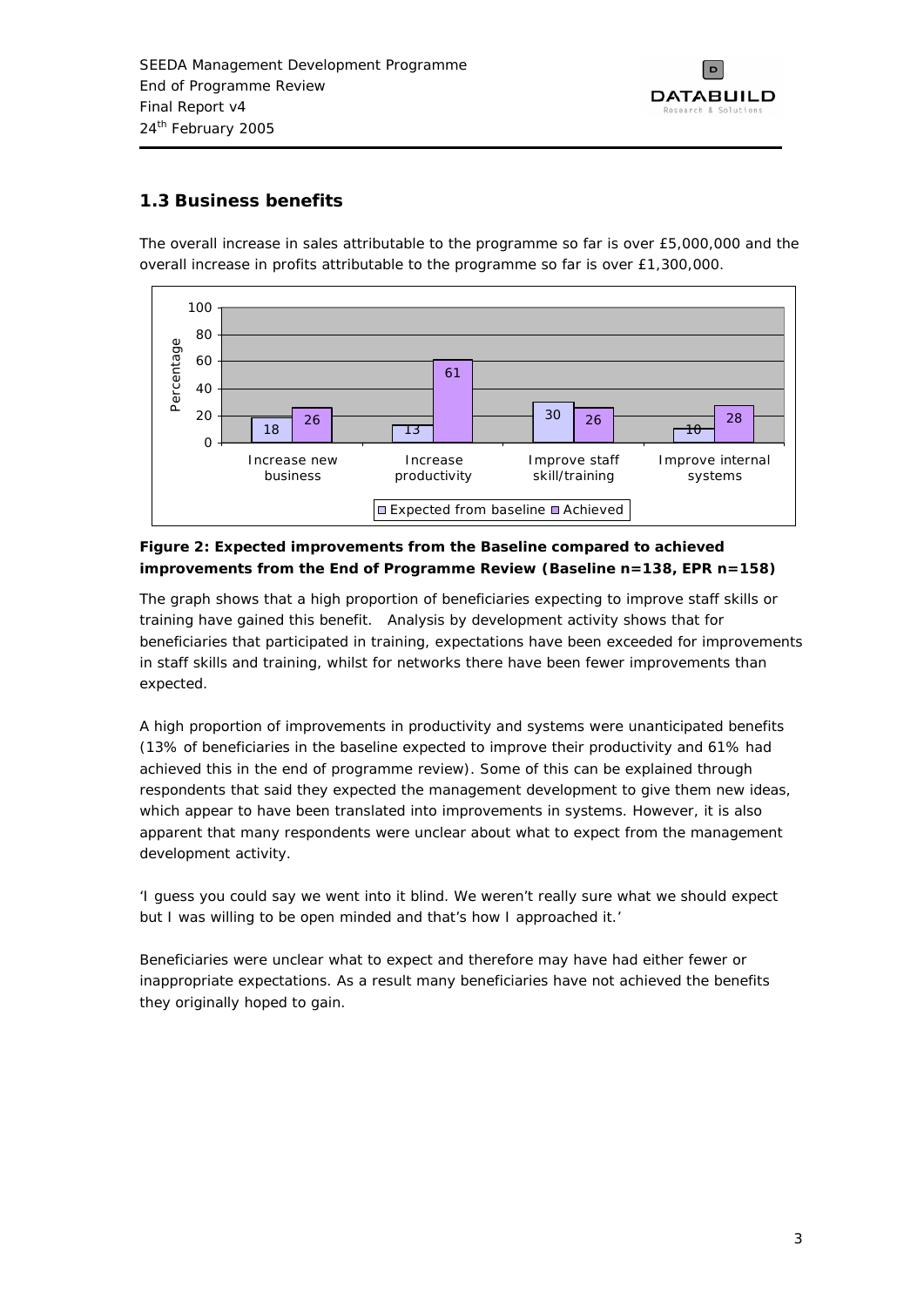

## <span id="page-8-0"></span>**1.4 Business benefits**

Beneficiaries were asked to rate their satisfaction with particular elements of the management development. The results from the end of programme review are shown in the graph below.



#### **Figure 3: Satisfaction with the management development programme (n=158)**

Satisfaction was relatively high for all aspects of the programme but satisfaction with the process and content of the management development were slightly lower. Beneficiaries' satisfaction with these areas was noticeably lower for the more innovative delivery methods (mentoring and networks) where a number of areas through which delivery and content could be improved were identified<sup>[1](#page-8-0)</sup>.

With regard to the content of the management development; respondents' comments show that beneficiaries were unclear what to expect to gain. In many cases this can be linked to poor communication at the start of the projects (during the recruitment process) either because of the drive to recruit quickly or because of the use of private contractors whose focus was on 'selling' the development rather than engaging and explaining the projects comprehensively to the beneficiaries (three of the seven project managers interviewed mentioned this issue). This approach may also explain why there was relatively more disappointment with the content of the management development, as beneficiaries did not have a clear understanding of what they would gain from the start of their involvement.

# **1.4 Conclusions and Recommendations**

Although the marketing of the projects was successful in stimulating interest in the projects many beneficiaries did not know what to expect from the management development activity both in terms of outcomes (expectations) and the process (how the development would be delivered, what the process would involve etc.).

*'It would have been good to have had something at the start of the project about who we [the delegates] were, what's involved, how it would work and what we could expect.'* 

<sup>-</sup> $<sup>1</sup>$  More detailed analysis of these specific improvements is included in the satisfaction sections</sup> of the relevant chapters (networks and mentoring).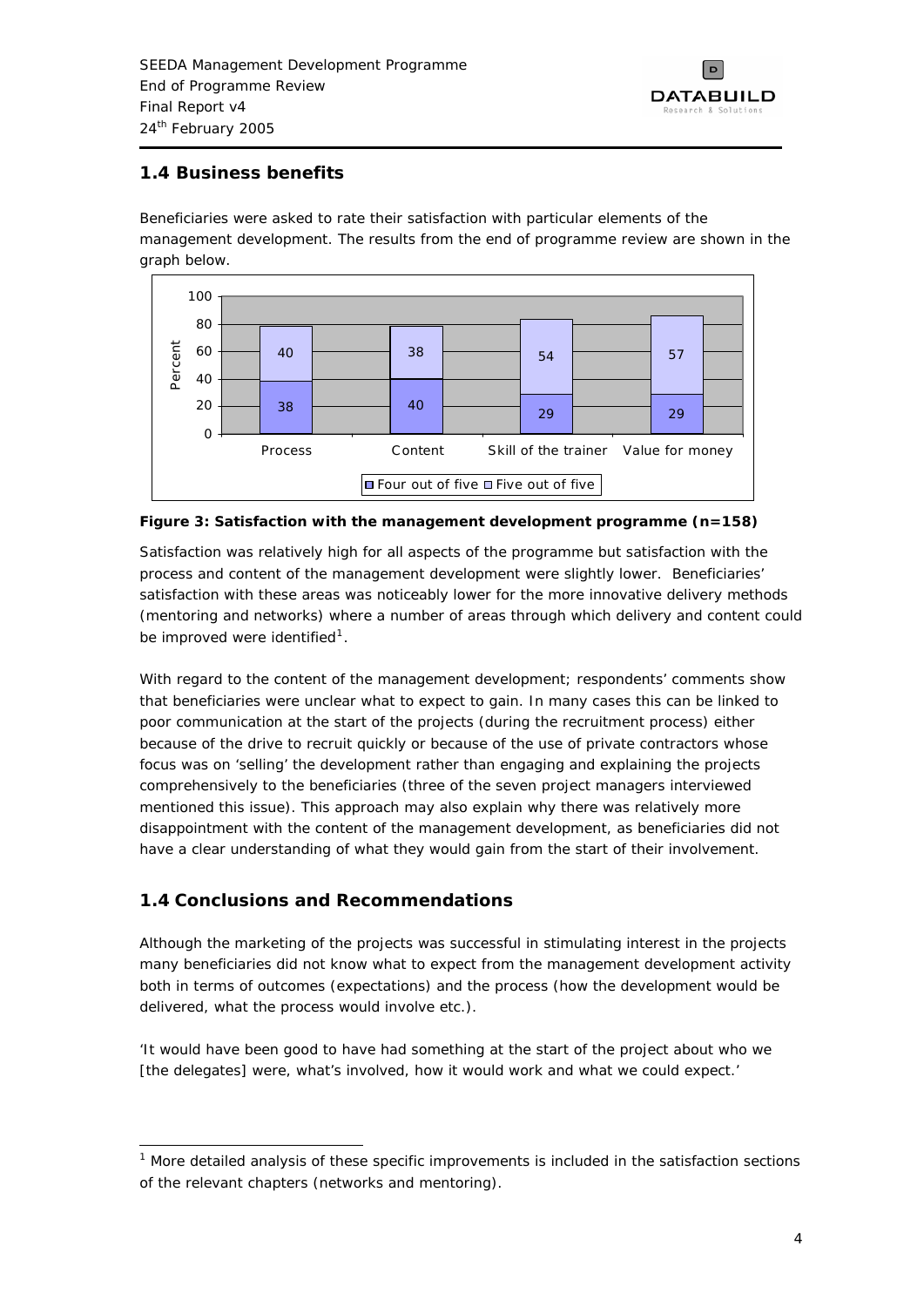

*'It wasn't until 3 or 4 months into it that we I developed a really good understanding of what it involved or what I could expect to get out of it.'* 

As a result of this many beneficiaries have either not achieved any tangible business benefits, have achieved benefits they had not anticipated or in the case of mentoring have left the projects. Improved clarity of communication at the recruitment and introductory stages of projects could help alleviate this issue in the future.

It is also essential that third party partners responsible for recruitment are managed carefully so that beneficiaries are not led to expect unachievable or inappropriate benefits.

*'The private sector consultant was a little difficult to control. Impartiality is our USP as a service provider but he was a bit heavy on his sales pitch, which we had to watch. This highlighted this as an issue for us for the future.'* 

Where beneficiaries have expected competency improvements they generally obtained them, however they have been of limited intensity. Beneficiaries were unsure what to reasonably expect from the management development programme and this uncertainty is reflected in the low intensity of improvements in competencies (most respondents improved only 'a little' or 'some'). A more specific and clearer introduction to the projects and what could be expected from them could have helped to reduce this uncertainty and ensure beneficiaries' expectations were appropriate.

Despite the lack of understanding regarding expectation and how projects would be delivered satisfaction with the management development was very high. However there are clearly areas for improvement regarding delivery; especially for the more innovative projects. If the projects had been delivered more effectively it is likely beneficiaries would have gained more from their involvement. For example, if the support for the mentoring projects (management of communications, matching of mentors and mentees, introductory training at an appropriate level) had been improved it is likely that more beneficiaries would have pursued the mentoring relationship and as a result their business would have improved because of this.

*'I only attended two sessions and I didn't get a mentor or find any of the information useful because it was directed to the executive level and we were just managers.* 

'By the time I got a mentor, I didn't need them any more, so I didn't have much contact with *them.'*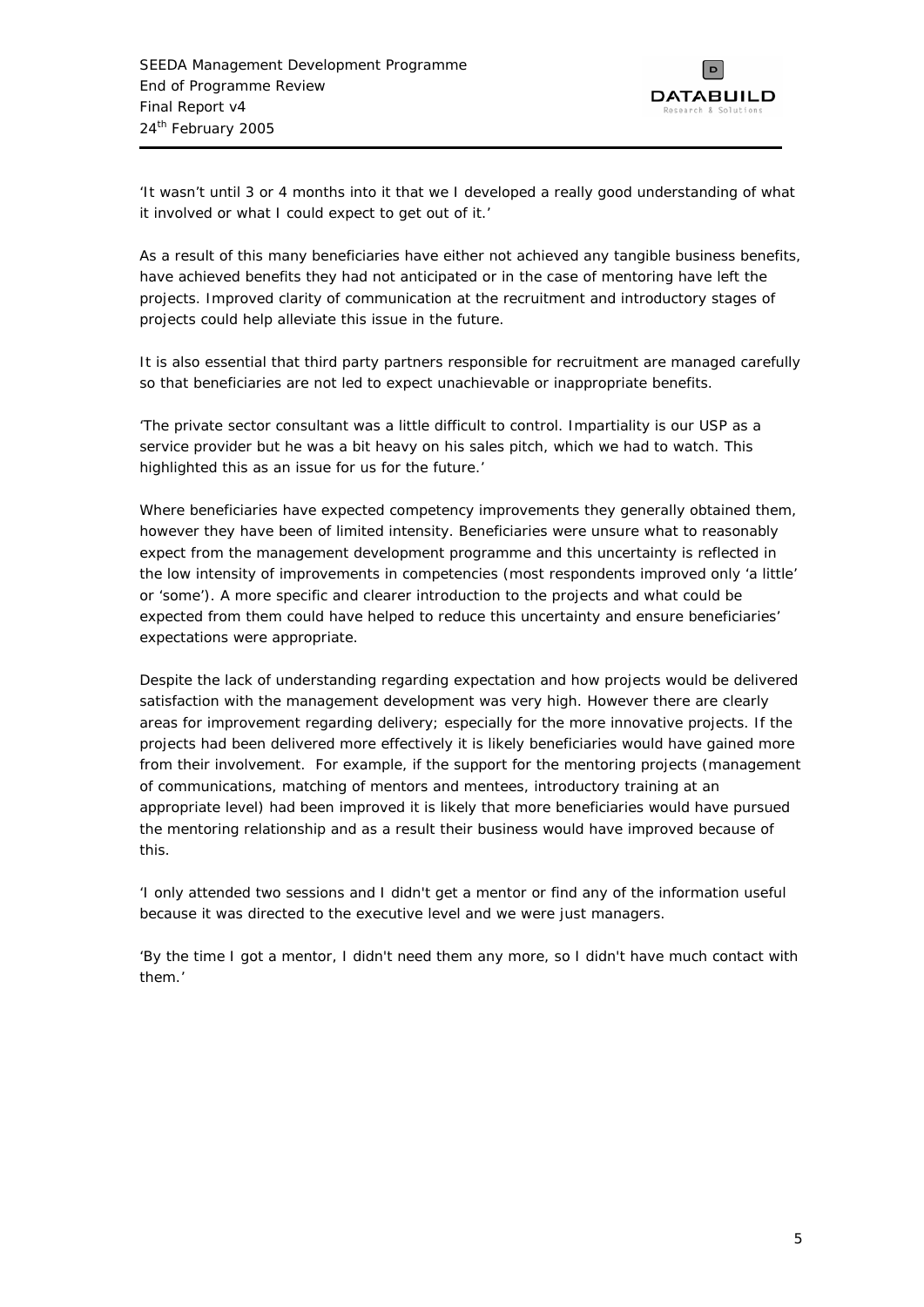

With regard to improvement of the effectiveness of delivery the learning points for each type of development are different:

- **Networks** beneficiaries would benefit from more formal structure to the networks and a better explanation of or introduction to the development. The recruitment of businesses with similar characteristics (particularly businesses of similar sizes) is key to their success.
- **Mentoring** the matching of mentors and mentees is vital; as is a good support system to manage and facilitate the process.
- **Training** beneficiaries would have liked the courses to be longer and offer greater depth.

Where the management development has been successful it has helped to stimulate ideas among beneficiary businesses and helped them to make positive changes (64% of those that have made changes to their business as a result of the management development said the development activity had given them ideas about the types of changes to make). However to be most effective in impacting upon businesses and helping them to implement changes resulting in tangible business benefits it is important to target the most senior level of management within businesses (only 25% of senior managers have implemented or plan to implement changes as a result of the management development activity compared to 46% of company directors and 44% of business partners).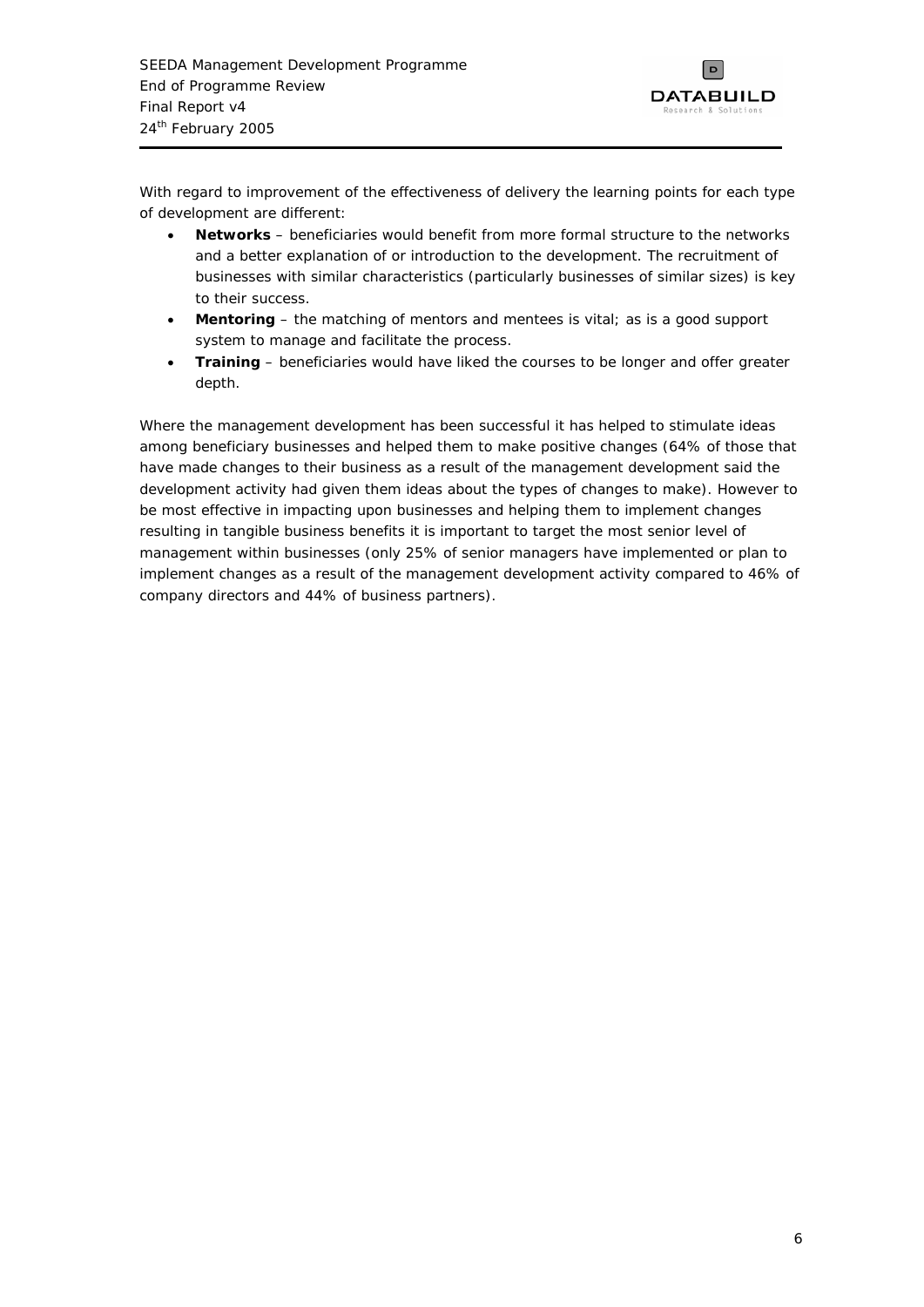

### **Figure 4: Table showing summary of conclusions by type of management development activity**

<span id="page-11-0"></span>

|                                      | <b>Networks</b>                                   | <b>Mentoring</b>                                              | <b>Training</b>                             |
|--------------------------------------|---------------------------------------------------|---------------------------------------------------------------|---------------------------------------------|
| Participant                          | Senior<br>⋗                                       | High proportion business owners                               | Senior managers<br>➤                        |
| profile                              | Male<br>➤                                         | Proportionally more female<br>➤                               | ➤<br>$3/4$ male                             |
|                                      | More mature<br>⋗                                  | beneficiaries                                                 | ➤<br>younger                                |
| From small and micro businesses<br>⋗ |                                                   | Mid-age (younger than networks,                               | high proportion from small<br>⋗             |
|                                      |                                                   | older than training)                                          | business                                    |
|                                      |                                                   | High proportion from zero                                     |                                             |
|                                      |                                                   | businesses                                                    |                                             |
| Changes &                            | A higher proportion implemented changes than<br>➤ | $\blacktriangleright$<br>Made fewer positive changes to their | Some changes made.<br>➤                     |
| <b>Benefits</b>                      | for the other types of management                 | business.                                                     | Benefits included staff training            |
|                                      | development.                                      | Expected personal business benefits<br>➤                      | and improved internal systems               |
|                                      | Strategic and structural changes made.<br>➤       | and improvements in their                                     | (not necessarily translated into            |
|                                      | Main reason for not making changes is<br>➤        | management skills, which may not                              | financial benefits) e.g.                    |
|                                      | because it is too early in the management         | yet have been translated into                                 | appraisals, improved                        |
|                                      | development activity.                             | quantifiable business benefits.                               | communications.                             |
| Main                                 | Acting assertively<br>➤                           | Acting strategically<br>➤                                     | Behaving ethically<br>$\blacktriangleright$ |
| competency                           | Communicating<br>➤                                | Focusing on results                                           | Acting assertively<br>⋗                     |
| improvements                         | Managing yourself<br>➤                            | Managing self                                                 | Communicating<br>➤                          |
| <b>Satisfaction</b>                  | Overall a high proportion were satisfied          | Much lower than for the other methods                         | Very high satisfaction in all areas.        |
|                                      |                                                   | Delivery problems with the process and                        |                                             |
|                                      |                                                   | support meant that 13/27 interviewed                          |                                             |
|                                      |                                                   | had not pursued it fully.                                     |                                             |
| <b>Improvements</b>                  | Improvements focused on the process; in terms of  | Mentor / mentee matching are vital.                           | Longer and more intensive training          |
|                                      | other members of the networking group and         | Organisation of and support for the                           | more effective.                             |
|                                      | facilitation and management of the groups.        | mentoring are also key.                                       |                                             |
| <b>Marketing</b>                     | Through events and mail outs followed by a visit. | Via Business Links by e-mail.                                 | Less personalised.                          |
|                                      | The marketing approach and delivery concept       |                                                               | Mail outs and telesales.                    |
|                                      | were not taken up by many women.                  |                                                               |                                             |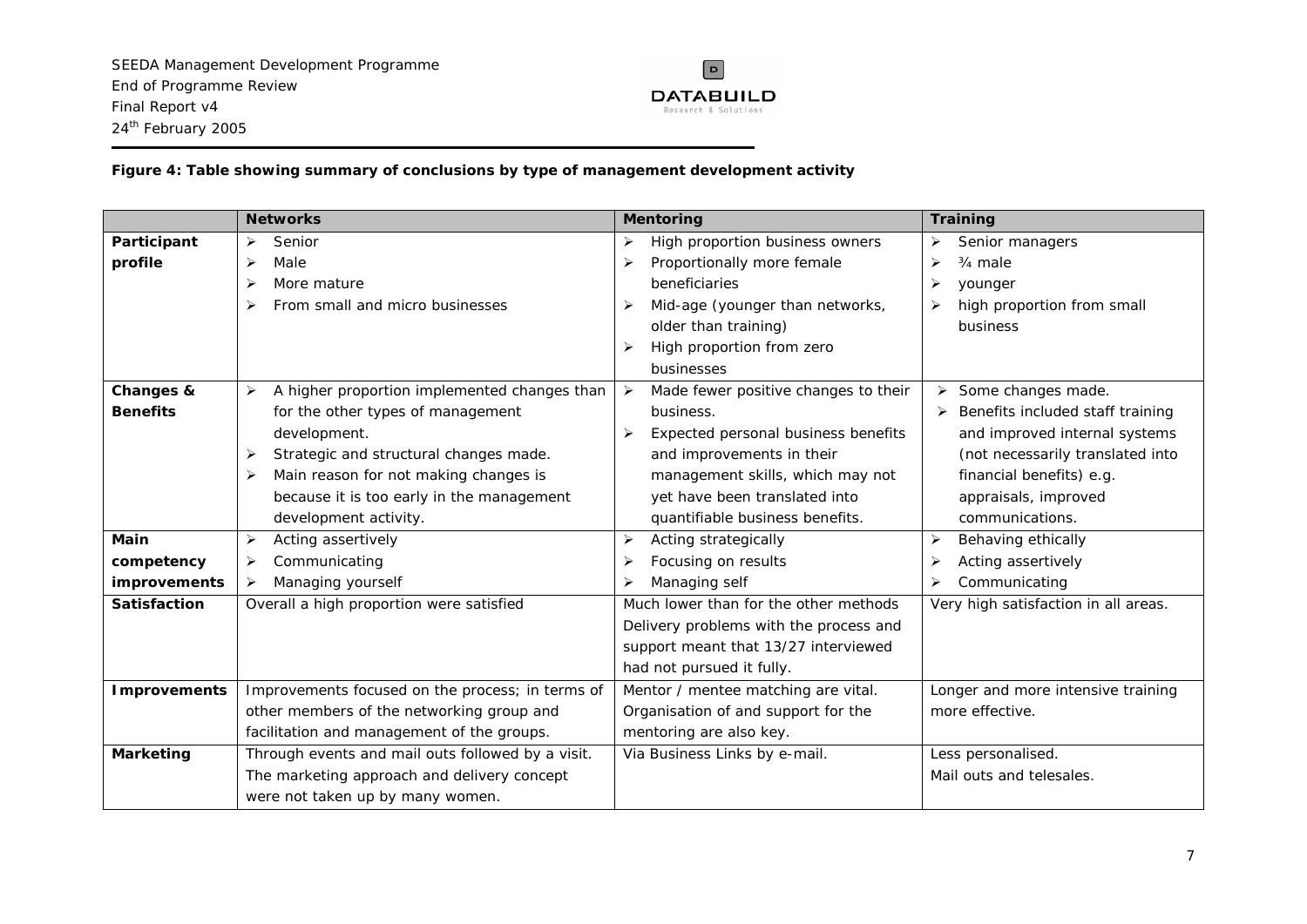

# <span id="page-12-0"></span>**2 Introduction**

## **2.1 Background to the research**

South East England Development Agency (SEEDA) is a government sponsored body with the mission to make the South East of England a world class region, achieving sustainable development and enhanced quality of life as measured by:

- Economic prosperity
- Environmental quality
- Social inclusion ensuring meaningful employment for all.

SEEDA covers Buckinghamshire, Oxfordshire, Berkshire, Hampshire, Isle of Wight, East Sussex, West Sussex, Surrey and Kent.

The Management Development Programme has been developed by SEEDA with four main aims.

- To significantly increase the number of individuals undertaking management development;
- To increase the number of mentors in the region;
- To motivate managers to learn;
- To develop a management development strategy for the region.

The programme consists of seven pilot projects which have been designed to trial a range new and innovative approaches for developing managers and directors in SMEs. SEEDA is in charge of the overall coordination of the Management Development Programme, whilst the delivery of the seven individual pilot projects is managed by Project Managers, from Business Links and Learning and Skills Councils.

The projects employ a range of approaches including learning networks, e-mentoring, business mentors, coaching and direct training.

The monitoring and evaluation of the Management Development Programme has three distinct phases:

- Establishment of a baseline (research undertaken in 2003)
- End of programme evaluation (research undertaken in Autumn 2004)
- Post Programme review.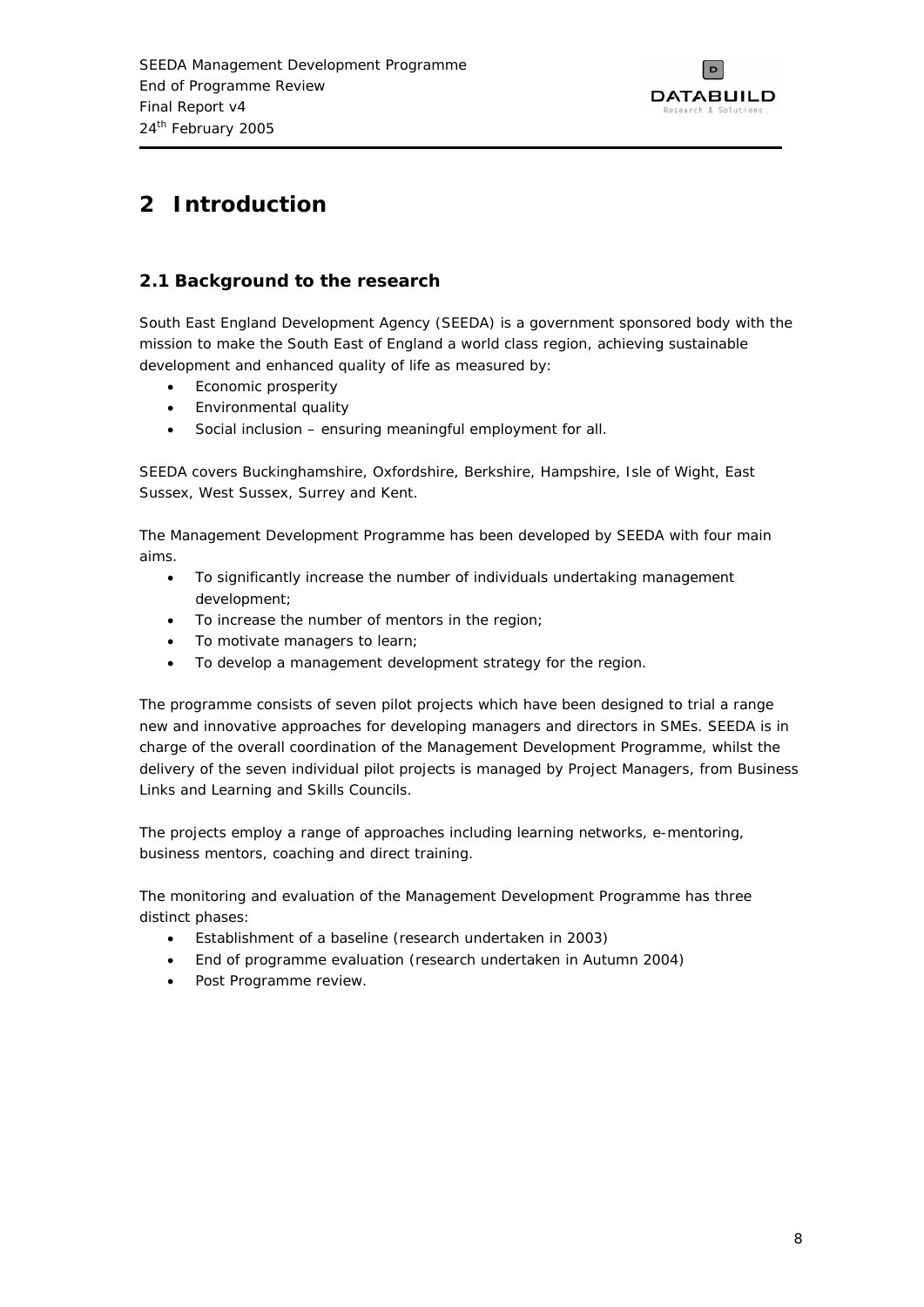

# <span id="page-13-0"></span>**2.2 Introduction to the report structure**

This report details the findings of the end of programme review which was undertaken between August and October 2004. A range of data collection methods have been used for the evaluation:

- Quantitative interviews were undertaken with a sample of respondents from each project
- Face to face interviews were undertaken with a beneficiary from seven of the projects (one from each Business Link)
- Face to face interviews were undertaken with the project managers and partner organisations for each of the projects to assess the impact of the programme on their way of working.

The report has been structured as follows:

- The first section provides an overview of key results assessing the impact of the programme as a whole. This mainly consists of data gathered through the quantitative survey.
- Sections four, five and six outline the main results for the three methods through which the programme was delivered (networks, mentoring and training). This consists of analysis quantitative data gathered through the telephone survey and qualitative comments from relevant beneficiary interviews.
- Section seven analyses qualitative data gathered from face-to-face interviews with the project managers and beneficiaries to evaluate the impact of the programme on project managers' working practices.
- Section eight and nine outline conclusions drawn from the data and recommendations resulting from these.
- Section ten provides a detailed methodology.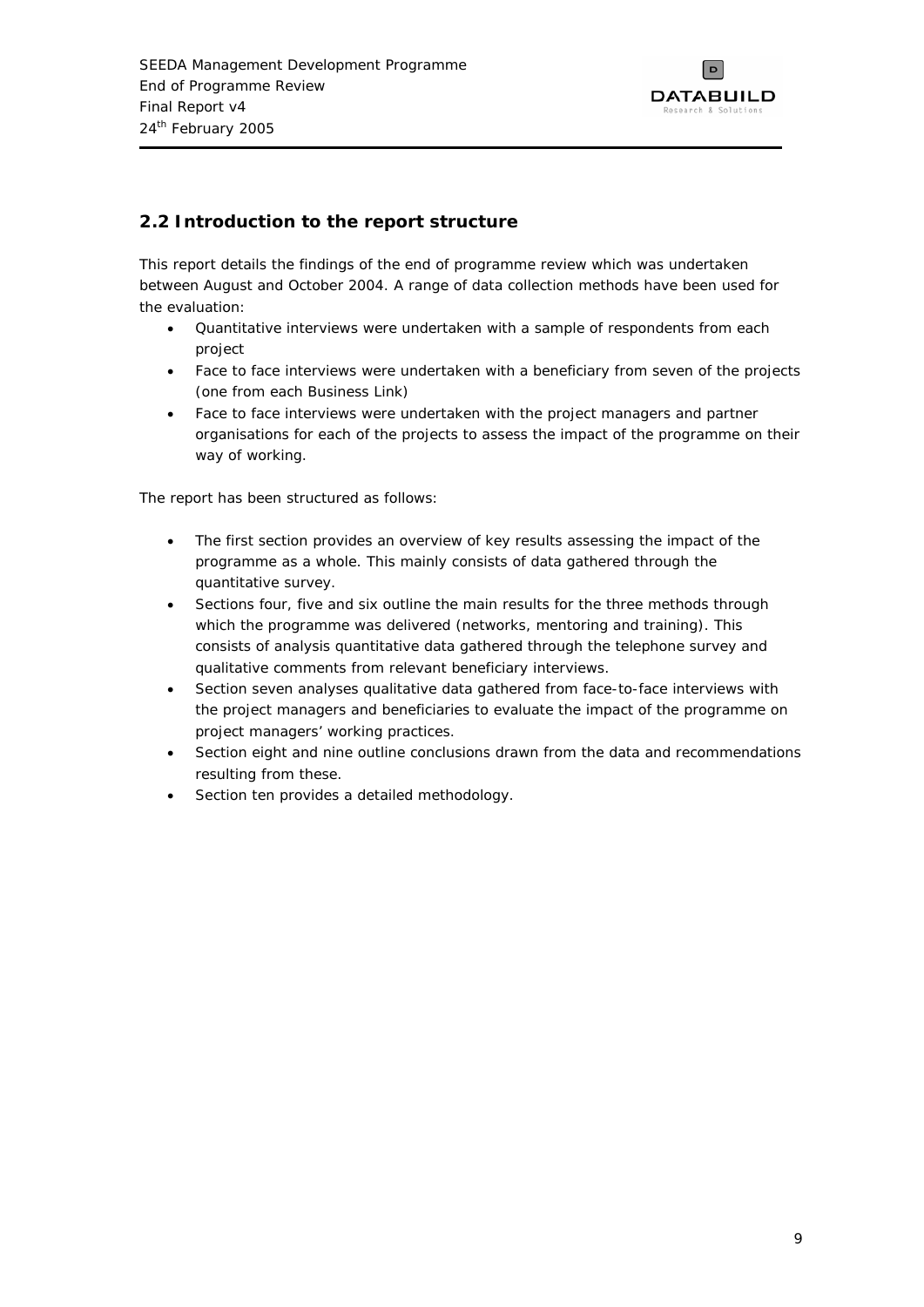

# <span id="page-14-0"></span>**2.3 Methodology**

In order to evaluate the impact of the programme research was undertaken at two levels.

- 1. To assess the impact of the programme on beneficiary businesses, a combination of qualitative and quantitative research was undertaken. Seven in depth qualitative interviews were conducted (one with a beneficiary from each of the project management teams) and 170 quantitative telephone interviews (with respondents from each of the projects).
- 2. To review the process and assess the impact on project managers, their ways of working and their organisation, qualitative research was undertaken with project managers and representatives of third party partner organisations.

Seven qualitative interviews were undertaken with the project managers responsible for each of the management development projects. A further three qualitative telephone interviews were undertaken with partner organisations, such as further education colleges and Learning and Skills Councils.

### **2.3.1 Sample structure**

| <b>Business Link</b>     | <b>Project Name</b>              | <b>Sample</b>  | Number of     | Number of         |
|--------------------------|----------------------------------|----------------|---------------|-------------------|
| Operator                 |                                  |                | beneficiaries | <b>businesses</b> |
| <b>Berkshire</b>         | Management development           | 25             | 178           | 160               |
|                          | networks                         |                |               |                   |
|                          | E-mentoring                      | 30             | 96            | 96                |
| Kent                     | Management enhancement           | 15             | 243           | 52                |
|                          | programme                        |                |               |                   |
| Milton Keynes            | Management development strategy  | 23             | 90            | 83                |
| Oxfordshire              |                                  |                |               |                   |
| <b>Berkshire</b>         |                                  |                |               |                   |
| <b>Sussex Enterprise</b> | Leadership for growth            | 10             | 29            | 29                |
|                          | Management for growth            | 7              | 31            | 31                |
|                          | Learning conference              | $\overline{7}$ | 260           | 260               |
| Surrey                   | Managing director and director   | $\overline{7}$ | 31            | 31                |
|                          | programme                        |                |               |                   |
|                          | Strategic leadership programme   | 5              | 23            | 23                |
|                          | Tricks of the trade seminars and | 9              | 116           | 115               |
|                          | workshops                        |                |               |                   |
|                          | Online management training       | $\overline{2}$ | 26            | 26                |
| Wessex                   | <b>PLATO</b>                     | 30             | 142           | 125               |
| Total                    |                                  | 170            | 1,255         | 1,031             |

The sample sizes used for the quantitative telephone interviews are shown in the table below.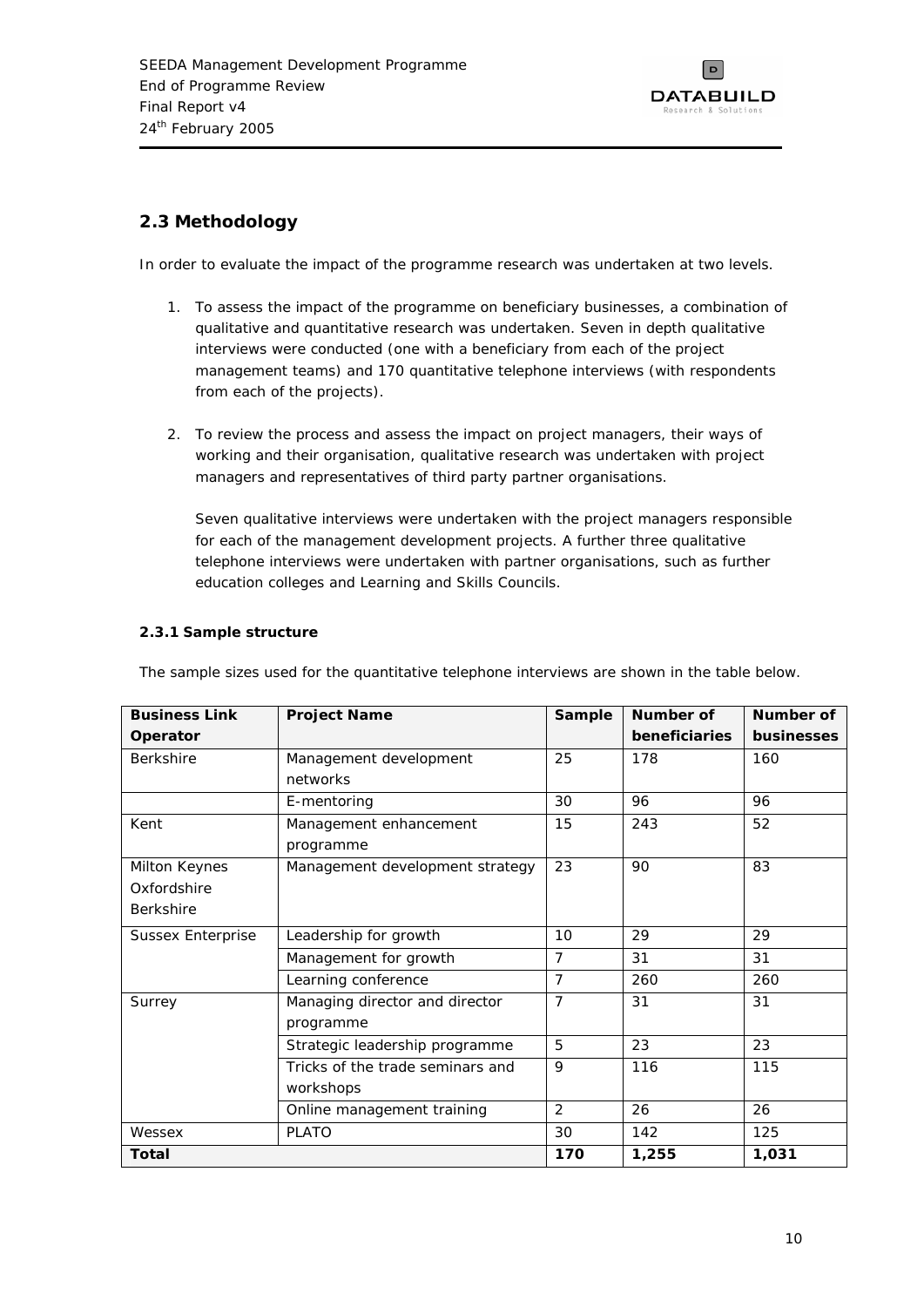

### <span id="page-15-0"></span>**2.3.2 Refusal Rate**

There was a refusal rate of 6% for this project<sup>[2](#page-15-0)</sup>.

### **2.3.3 Calculation of benefits**

The profit increase has been calculated based on the difference between the value of profit before the management development and the value of profit afterwards (as a proportion of sales before and after the development).

The sales increase has been calculated using sales before and sales after the development. Where respondents could not give exact figures we have calculated it as a proportion of the increase in turnover.

Attribution has been calculated based on the questions 74 and 93 (*'How did/will the management development activity help you to make these changes?*', *'It gave me ideas', 'It helped me implement the changes effectively', 'It helped me continue changes I had already started'*). From these questions respondents have been given a score of between 0.25 and 1 dependent on the extent to which they felt the programme helped them make the changes resulting in the benefit. The quantity of benefit has then been multiplied by this factor to calculate the total attributable benefit.

So, for example, if a respondent said their sales were £100,000 before and £110,000 after the development (a difference of £10,000); and they also said the development gave them *'Ideas of changes to make'* they would have been given a score of 1 for the extent to which the development helped them. The £10,000 sales increase would then have been multiplied by 1 making the attributable benefit £10,000.

j  $2$  Refusals have been calculated as a fraction of completed interviews. A refusal occurs where a researcher contacts a respondent directly but the respondent declines to participate.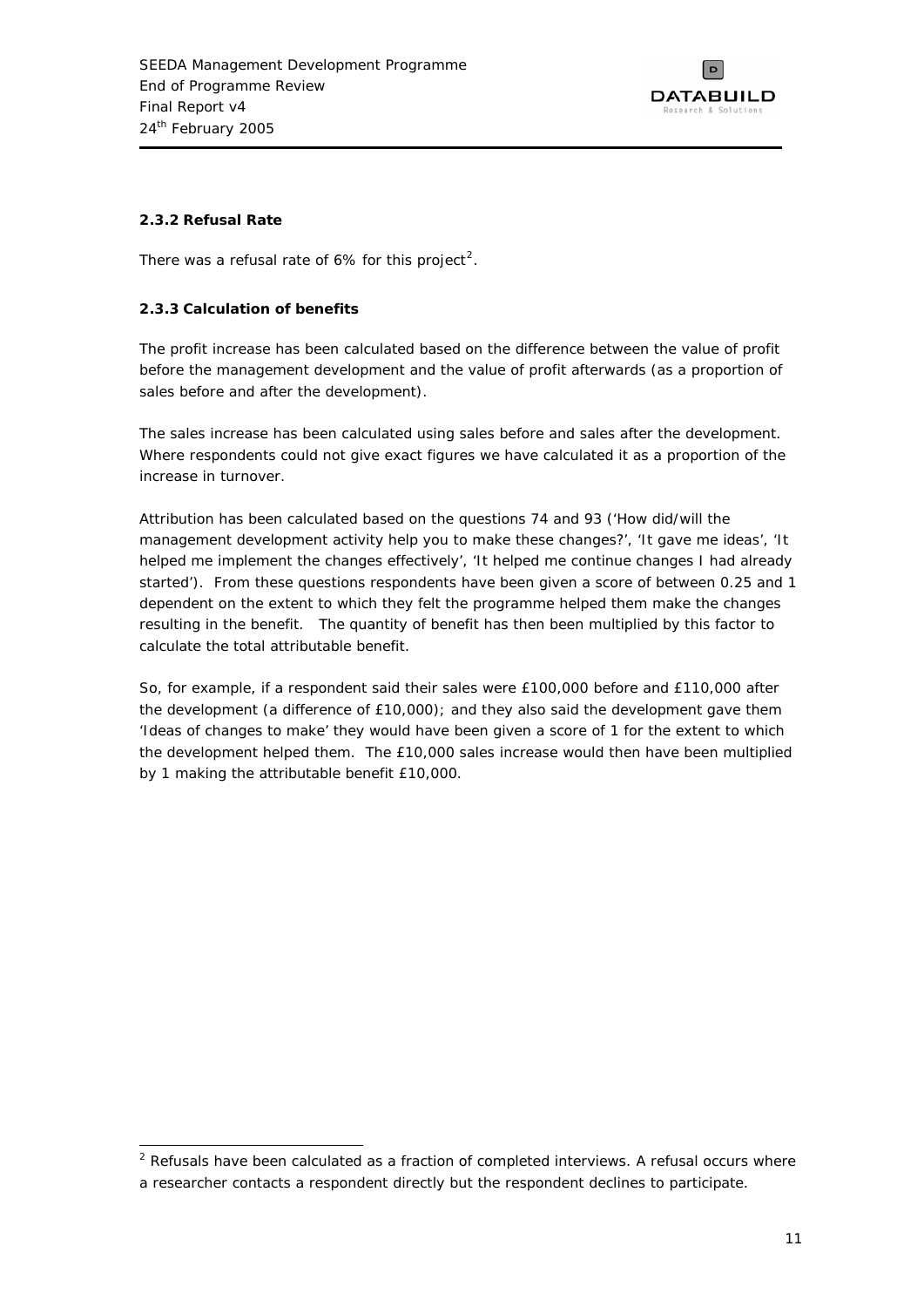

# <span id="page-16-0"></span>**3 Networks**

Some of the most innovative projects in the management development programme were delivered through networks. This section of the report details analysis relating to these specific projects outlining a profile of beneficiaries involved in these projects, the benefits to beneficiaries of these projects and satisfaction with the development through networking. The projects delivered through networking were:

- PLATO (Business Link Wessex)
- The Managing Director and Director Programme (Business Link Surrey).

This section includes data gathered through thirty seven quantitative telephone interviews with beneficiaries participating in networks and one face-to-face depth interview.

# **3.1 Respondent profile**

Proportionately beneficiaries taking part in management development through networking were:

- Very senior (76% were company directors and only 8% were senior managers)
- Male (92%)
- More mature (54% aged 46 or over)
- From businesses with between one and nine employees (48%)

Nearly all (95%) of businesses involved in networking plan to grow moderately or substantially.

There were no participants in networks that were below 25. Just under half (46%) of beneficiaries of networking projects were under 45 compared to 65% of beneficiaries of mentoring and 63% of beneficiaries of training.

Nearly half of beneficiaries of management development through networks are from businesses with between one and nine employees compared to approximately one third of those participating in training (34%) and mentoring (29%). In contrast 3% of beneficiaries developing through networks are from businesses with no employees compared to 5% of beneficiaries involved in training and 51% of beneficiaries developing through mentoring.

### **3.1.1 Attitude**

Of beneficiaries participating in management development through networks:

- 30% have IiP which is higher than for the other types of development
- 94% thought that management development was important or very important to their business
- 60% of beneficiaries in networks have been involved in management development activity over the last two years.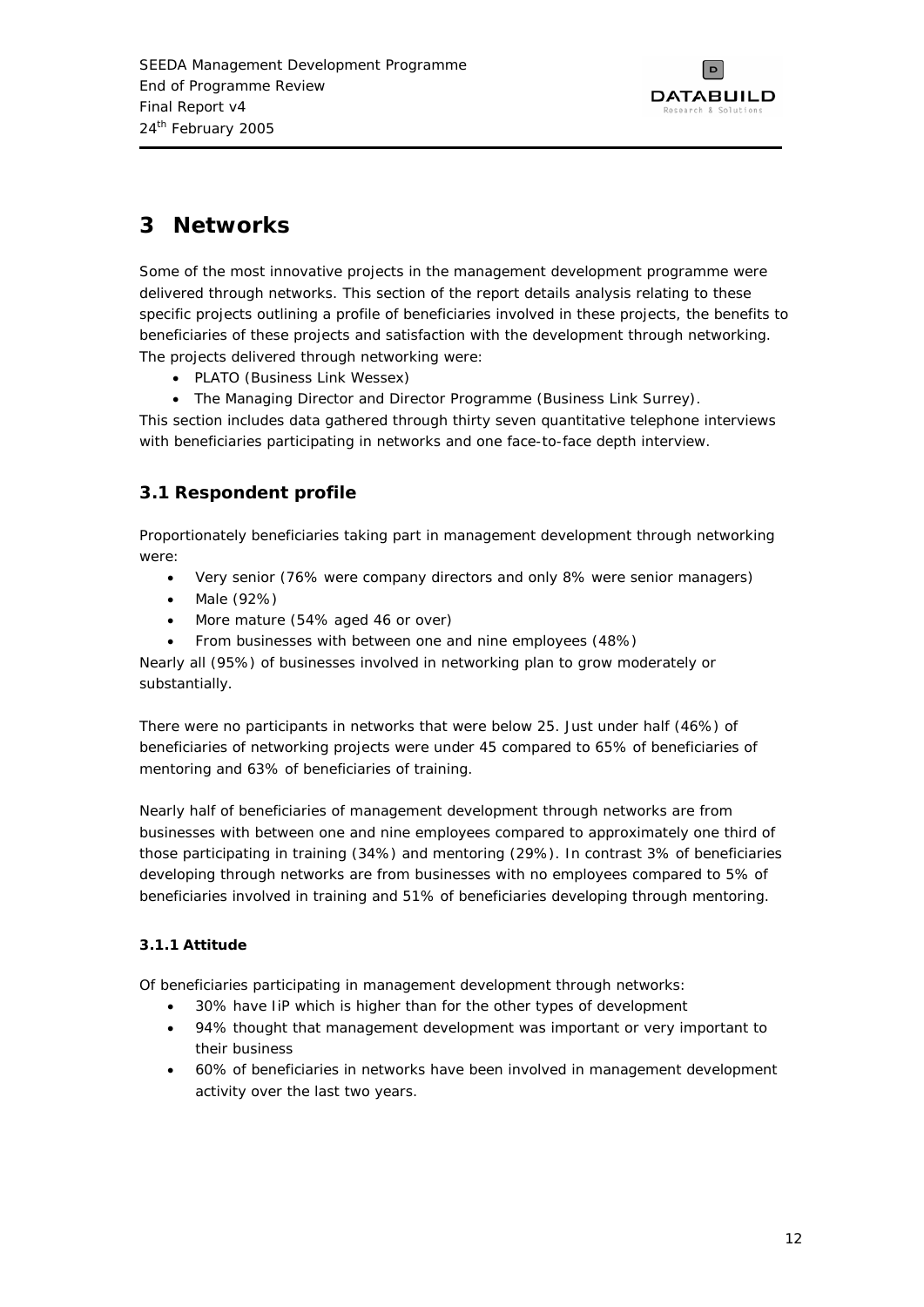

Examples of other management development programmes beneficiaries had been involved in included:

- o *'I attended some external courses run by Business Link: one on marketing; one on the WOW awards; one related to IiP; I also attended a County Council course on senior management development.'*
- o *'I've been on various Business Link courses including 'Building a Better Future' (about general business); 'The Family Business' (about family businesses and succession and growing the business); 'The Entrepreneurs Tales' (a presentation by six entrepreneurs).'*
- o *'A strategic planning and leadership course through Business Link and facilitated by Profit Through People'.*

Beneficiaries participating in development through networks expected fewer personal benefits than beneficiaries of the other types of management development activity. This may be reflective of the fact that proportionately more beneficiaries in this group were members of senior management teams (rather than sole traders that participated in mentoring or senior managers who participated in training) and therefore their focus is likely to be on the strategic direction of the business rather than personal improvement. Slightly under two thirds (65%) of beneficiaries in networks thought the management development would help them to improve their performance and 16% to progress in their career. Just under half (44%) rated the contribution of the management development in helping them reach their career objectives as important or very important. Examples of personal career benefits beneficiaries expected include:

- o *'The ability to network and learn from other like minded businesses, in order to improve the way my business works'.*
- o *'Sharing of experiences with other businesses to enrich my knowledge of business management'.* 
	- *'I wanted to take on other views and use them in my business'.*
- o *'I thought it would be an opportunity to meet others and exchange views and ideas to improve my company'.*
- o *'I wanted to use the network group as a peer group sounding board to exploit and use their experience'.*

Development through networking appeals to, and has therefore been used by, more mature individuals who have had considerable training already.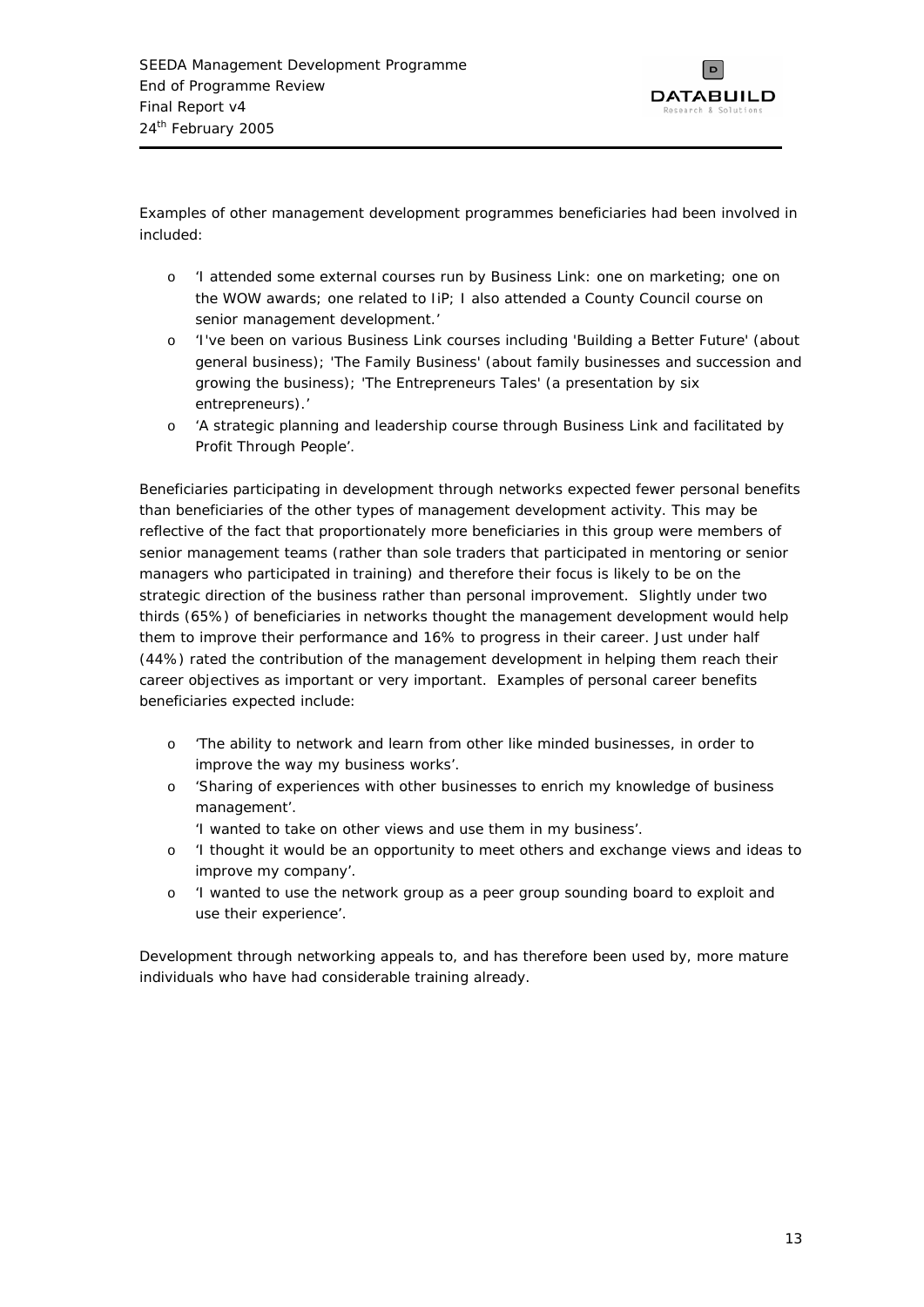

## <span id="page-18-0"></span>**3.2 Business benefits**

The five main competencies that beneficiaries in networks have improved so far as a result of the management development are:

- Acting assertively (100% of those that expected to improve this competency,  $n=17$ )
- Communicating (94% of those that expected to improve this competency, n=27)
- Managing themselves (92% of those that expected to improve this competency,  $n=23$
- Acting strategically (87% of those that expected to improve this competency,  $n=30$ )
- Thinking and taking decisions (87% of those that expected to improve this competency, n=22)

### **3.2.1 Business changes**

38% of beneficiaries in networks have made positive changes to their business as a result of taking part in the management development activity and a further 16% plan to.

*'We've been able to strategically plan, to business plan, to think about where we want to be, to plan how we are going to get there and to put together a plan so that we can measure progress against this. That's not something you always have time to do in a small company like ours.'* 

Management development through networks has stimulated new ideas and has helped fourteen beneficiaries to make changes by:

- Giving them ideas about the types of changes to make (50%,  $n=7$ ).
- Helping them to implement changes effectively  $(21\% , n=3)$ .
- Helping them to continue changes which had already been started  $(14\%, n=2)$ .

The management development through networks has helped a further six beneficiaries plan changes by:

- Giving them ideas about the type of changes to make  $(n=4)$ .
- Helping them to implement changes effectively  $(n=1)$ .
- Helping them to continue further changes in an area where changes have already been started  $(n=1)$ .

The types of changes beneficiaries participating in networks had made to their business mainly focussed on structure, planning and strategic issues which is reflected in their focus on expectations of business rather than personal improvement to be gained through the management development. Comments included:

- o *'More systemisation, more business planning, reporting more and focusing more on results.'*
- o *'Our focus has become much more specific to the market we want to address rather than trying to be all things to all people. We have dropped activities that were less productive.'*
- o *'We've improved our internal communications.'*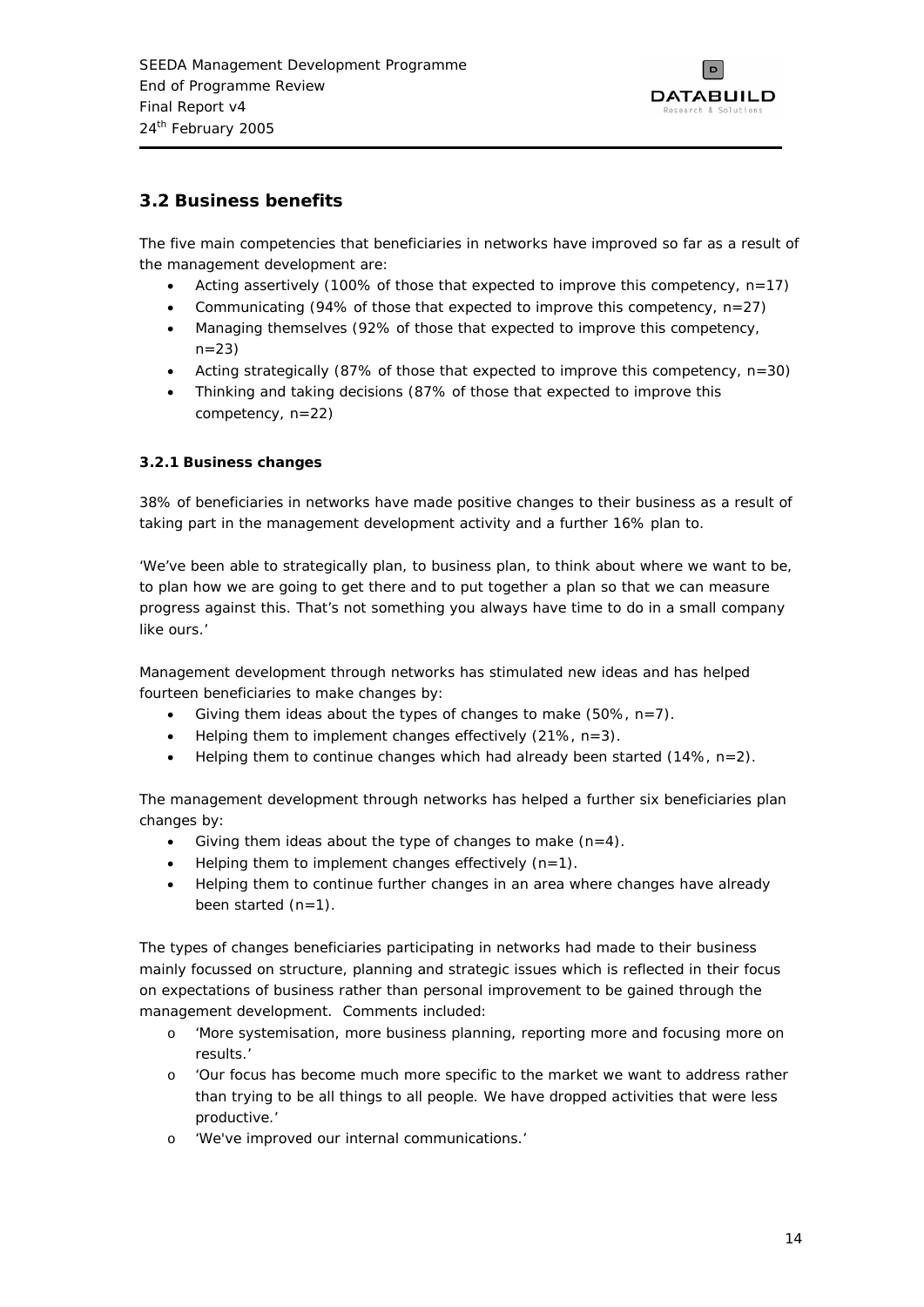

<span id="page-19-0"></span>The changes beneficiaries participating in networks plan to implement were similarly strategic in their focus:

- o *'Changes to our methodology and working practices. For example, looking at employment contracts, and making sure they are tight and up-to-date with current employment law.'*
- o *'We plan to implement tighter manufacturing procedures. Also intend on being more efficient with our staff by identifying their unlocked potential and using it more.'*
- o *'We intend to move to larger premises, to offer a wider range of courses, to cater for a different market.'*

### **3.2.2 Benefits expected and obtained**

Beneficiaries were asked what benefits they expected to obtain as a result of the management development network activity in the baseline survey. The graph below shows the proportion of beneficiaries participating in networks that have gained specific types of benefit as a result of changes they have made to their business compared to the proportion of beneficiaries expecting that type of benefit from the baseline.



### **Figure 5: Expected benefits from the baseline and actual benefits achieved from the End of Programme Review**

The graph shows that there is a discrepancy between respondent expectations and benefits gained, particularly for increases in new business and improvements in productivity. Qualitative data shows that beneficiaries did not have a clear understanding what to expect from the programme and therefore may have had inappropriate expectations. In part this could have been improved through better communication about the project at the recruitment stage.

It is important to note that some of the networking projects are ongoing, so beneficiaries may be part way through their involvement with the network and therefore have not implemented changes or gained benefits yet because of this. For those that have not made changes and did not plan to at the time of the interview, the main reason was because it was too soon into the development:

- o *'It's too early. Nothing's come out of it yet; I'm still searching for ways to grow the business'*
- o *'Nothing at this stage. We need to look at more details before we embark on something new.'*
- o 'I intend to make changes, but nothing formal planned yet.'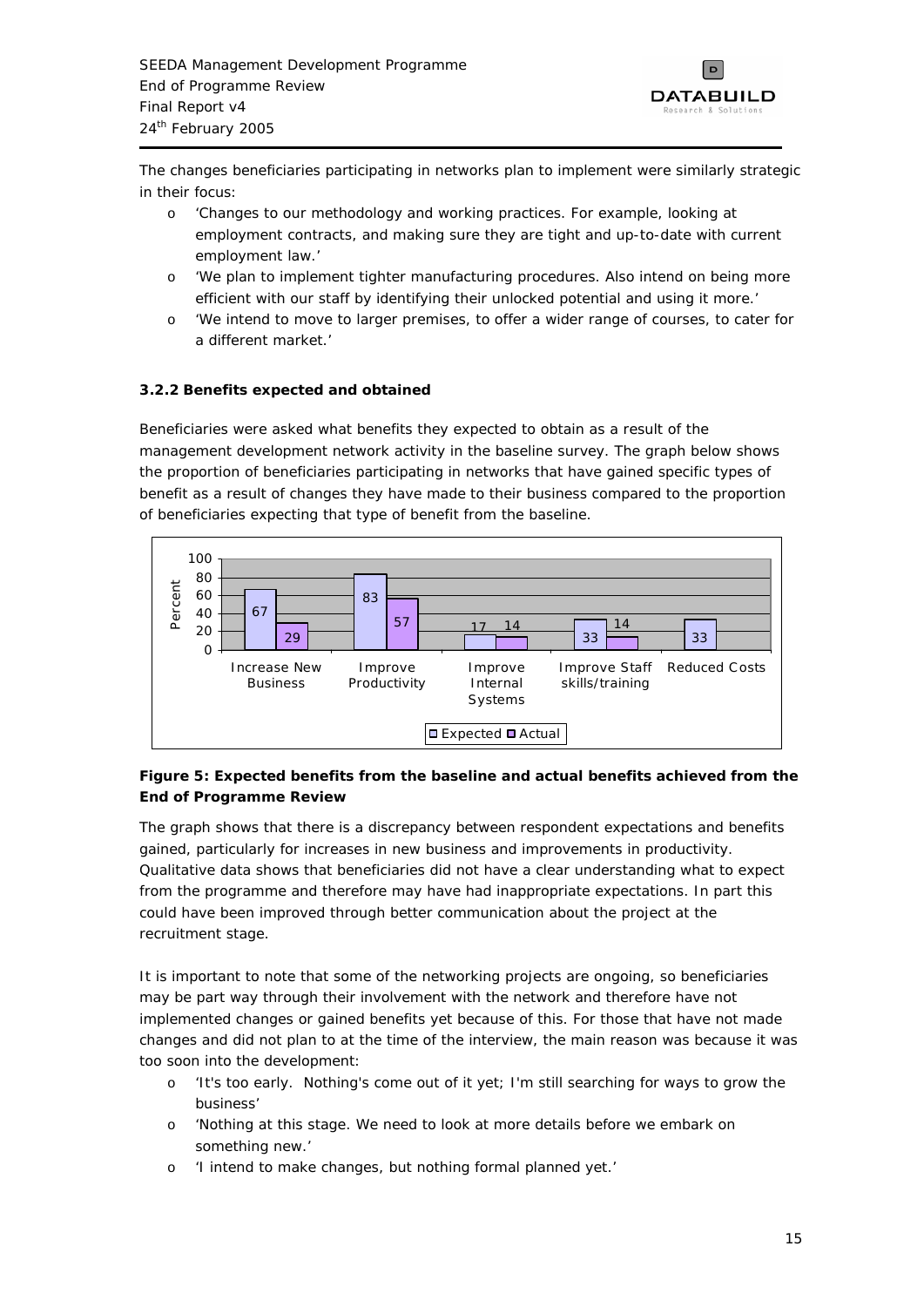

#### <span id="page-20-0"></span>**3.2.3 Sales and profit increases**

Businesses that had implemented changes as a result of the management development programme were asked the extent to which they felt that these changes were attributable to the management development programme. They were also asked about the value of the increase in their sales and the increase in their profit (where benefits of this type had been achieved or were expected through implementation of planned changes). A full explanation of how these benefits have been calculated is included in the methodology (see 1.3.3).

The total value of increased sales attributable to the management development delivered through networks is over  $E3,900,000^3$  $E3,900,000^3$  $E3,900,000^3$ , which is an average per company of over £500,000.

The total value of increase profits attributable to the management development delivered through networks is over £500,000[4](#page-20-0), which is an average per company of over £80,000.

#### **3.2.4 Sustaining the changes made**

Beneficiaries were asked how they would sustain the changes made to their business as a result of the management development. A high proportion (84%) of beneficiaries participating in networks have communicated what they have learned from the management development within their organisation.

Fourteen beneficiaries that had made changes or planned to make changes to their business as a result of the management development through networks had measures in place to sustain these changes:

- Five have made structural changes to their business and four plan to
- One is implementing IiP and three plan to
- Five have appointed someone responsible for ensuring changes remain in place and five plan to do this
- Eight have made procedural changes and six plan to.

The most frequently cited means through which beneficiaries that had participated in networking will sustain change within their business was through change to business practice or appointing someone responsible for implementing change. Examples of respondent comments included:

- o *'The new systems that were put in place, such as IT based verification systems, are now part of the standard practice.'*
- o *'Quality issues have been looked at, a quality manual has now been produced and new production standards are now in place'.*

j  $3$  Seven respondents had made or planned to make changes to their business as a result of the management development through networks and could provide enough data for the attributable increase in sales to be calculated.

<sup>&</sup>lt;sup>4</sup> Six respondents had made or planned to make changes to their business as a result of the management development through networks and could provide enough data for the attributable increase in profitability to be calculated.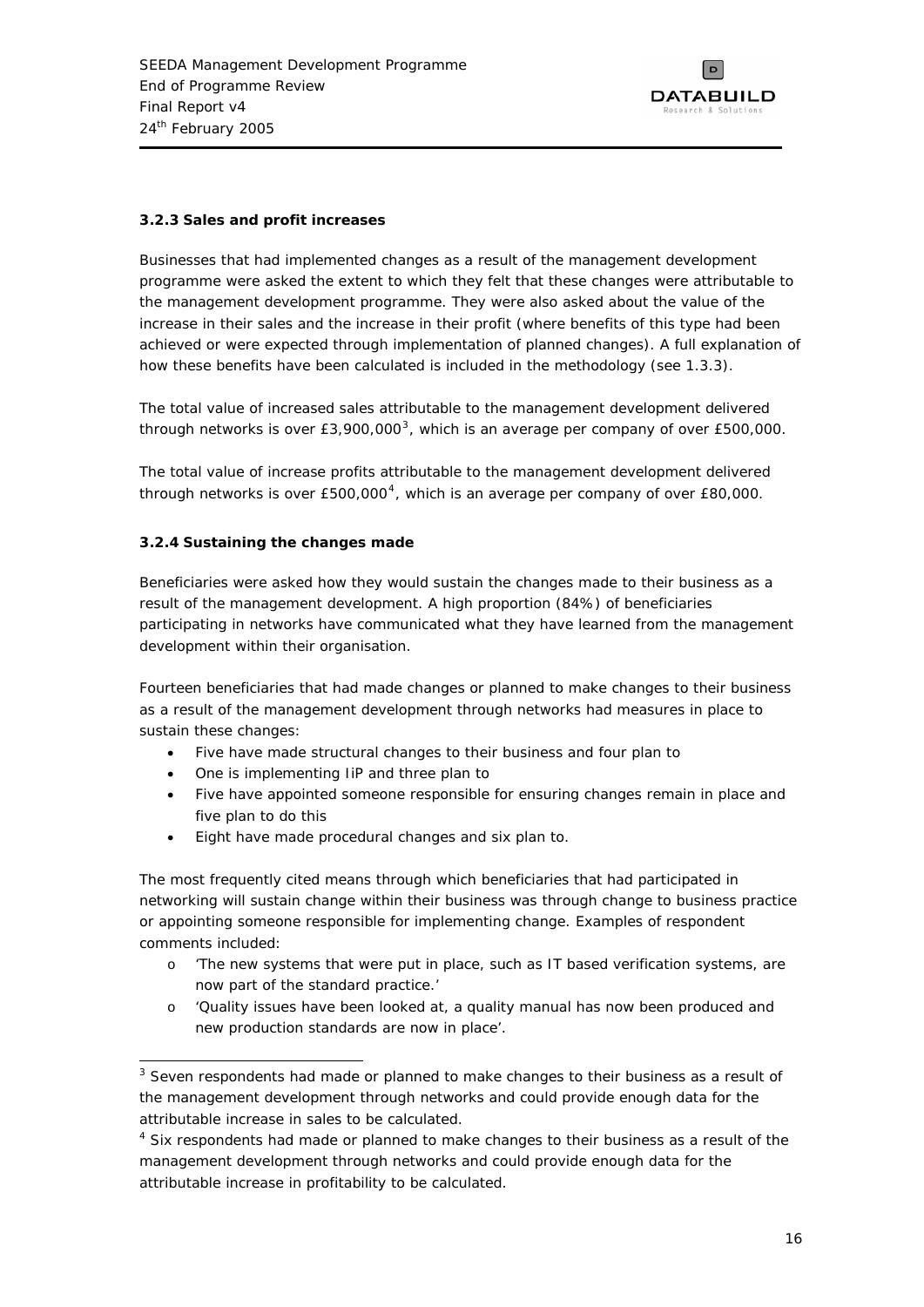

- <span id="page-21-0"></span>o *'After the meetings I've come back and discussed them with my business partner. There was one of the meetings I couldn't attend because my mother was ill so I briefed my partner and she went. Since then we've alternated the meetings.'*
- o *'The biggest thing we've changed is developing a more structured way of dealing with our employees. Before we hadn't been looking at the long term. Now we're developing a staff handbook and procedures formalising what we do. As a result of all that we're also going through IiP at the moment. It's all about giving us depth to move forward rather than rushing head on.'*

# **3.3 Satisfaction**

Beneficiaries were asked to rate their satisfaction with the development activity on a scale of one to five. The proportion of beneficiaries rating elements of the networking at four or more out of five is shown in the graph below.



### **Figure 6: Satisfaction with different elements of networking (n=37)**

Overall satisfaction was high; however it was noticeably lower for the process element of the development. Over half (54%) of beneficiaries participating in networks felt the management development could have been improved. Numerous beneficiaries commented about the structure of the network as an area that could potentially be improved in future:

- o *'It would have been even better if the specific objectives and goals were introduced earlier.'*
- o *'A more formal structure would be useful. I felt our group was missing some key skills.'*
- o *'There could* have *been a crisper structure at the start. It would have been useful to be given an initial format that we could then change as we wanted rather than let us stand around talking about cricket for the first few meetings'.*

The effectiveness of management development through networks could be improved through more formal structure to the networks (such as better management of discussion) and a better introduction to and explanation of the development.

### **3.3.1 Recommendation and re-use**

A very high proportion (91%) of beneficiaries participating in management development through networks would recommend development through networks to others. The main reason for recommendation was because this form of development enables beneficiaries to share information, ideas, experience and skills.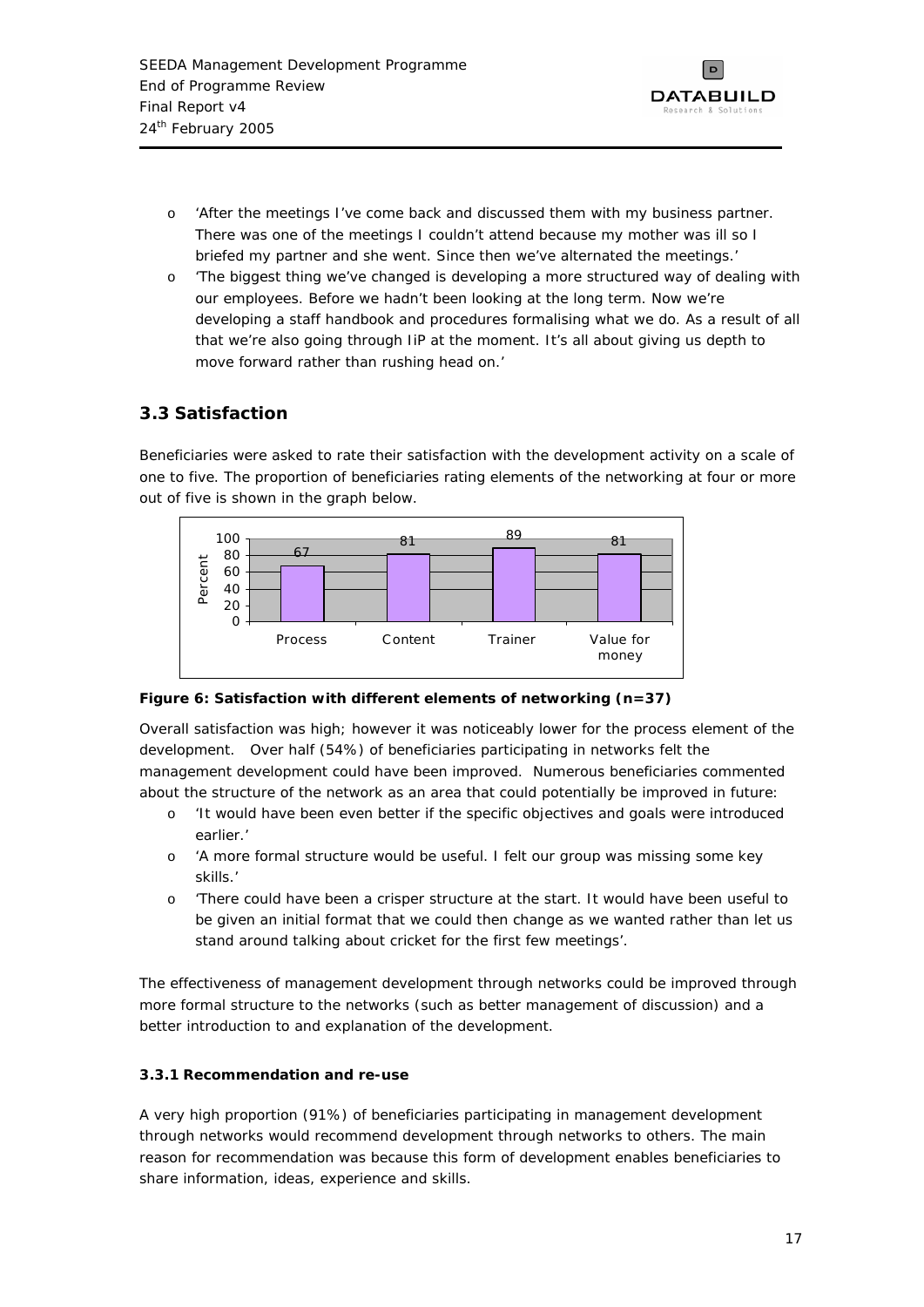

<span id="page-22-0"></span>Comments included:

- o *'It's a practical way to improve skills and can be used to benefit from others mistakes.'*
- o *'It provides real examples of business problems that have been solved.'*
- o *'It's an ideal way for people, especially those new or relatively new to business, to increase their knowledge. People can share good practices.'*

Nearly all (97%) of beneficiaries that had participated in development through networks would use development of this type again in the future.

### **3.3.2 Extra networks satisfaction questions**

Beneficiaries in networks were asked additional questions regarding satisfaction with specific elements of the network. The graph below shows the proportion of beneficiaries involved in management development through networks rating particular attributes at four or five (out of five) for importance from the baseline, and the proportion rating that particular element as four or more out of five for satisfaction in the end of programme review.



### **Figure 7: Importance of elements of networks compared to rating from End of Programme Review**

The lower satisfaction with businesses with similar issues participating in the networking groups is apparent in beneficiaries' comments:

- o *'It would be useful if there were other businesses there that were facing similar problems.'*
- o *'There was a really broad cross section in the group. The course really covered very general issues and as a consequence I think people's commitment waned a bit and then as a result of that they got less still out of it.'*
- o *'Possibly, as the programme itself is dependent on the facilitators and the people within the group'.*
- o *'There should be smaller groups for networking, with more care taken in streamlining the networking partners (their size, growth objectives etc.).'*

The structure and management of networks, including the selection of businesses entering networks are essential elements in making them work for beneficiaries. In particular it is important that businesses of similar sizes participate in networks together.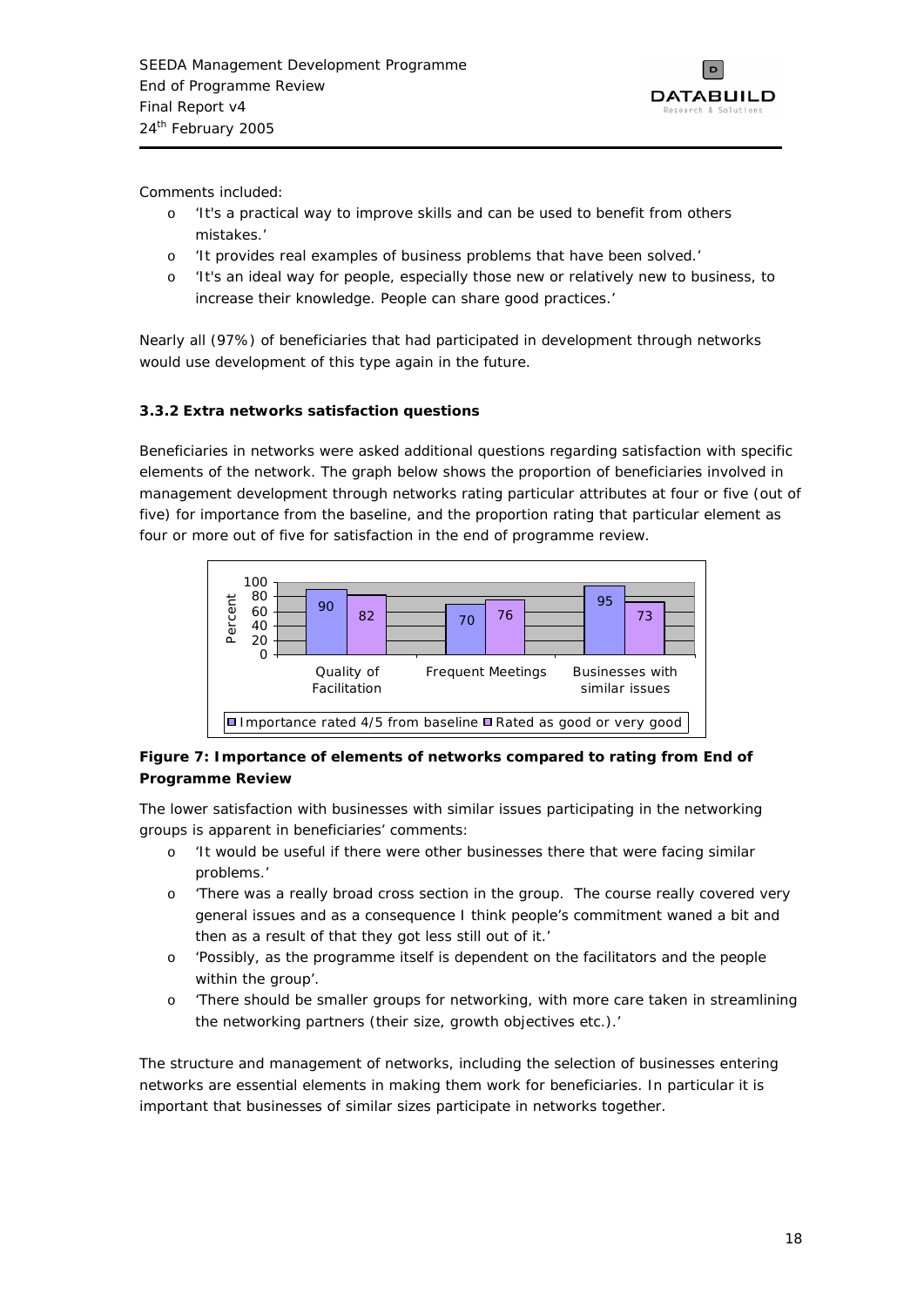

# <span id="page-23-0"></span>**3.4 Networking Conclusions and Recommendations**

Development through networks has appealed to and been used by more mature very senior individuals from small and micro businesses, who have training already. The marketing approach (much of which was personalised) and development activity have also appealed to more men (92% of beneficiaries in networking projects are male compared to 74% in training and 67% in mentoring).

With regard to business improvement more businesses participating in management development through networks have made positive changes to their business as a result of the management development activity than the other types of development (38% of beneficiaries of networks compared to 26% of beneficiaries of mentoring and 29% of beneficiaries of training). The main reason beneficiaries of development through networking had not made changes to their business as a result of the management development was because it was too early in the development.

Beneficiaries involved in management development through networking expected to gain improvements in their business rather than personal benefits (65% expected to improve personal performance compared to 79% of mentees and 74% of beneficiaries of training). However there were disparities between the benefits expected and those achieved because many beneficiaries did not have a clear understanding what to expect from the development.

*'What I was offered during the course was not what I had set out to get from the course.'* 

Qualitative data shows that beneficiaries did not have a clear understanding what to expect from the management through networks or what the process would include.

*'It would have been even better if the specific objectives and goals were introduced earlier'.* 

*'A more constructive plan from day one would have been helpful'*.

These issues are the result of two main areas to target for improvement. The marketing for the networks could have been clearer in helping beneficiaries to understand what they could expect and what the process would involve. This would help ensure that beneficiaries have appropriate and achievable expectations. Also, once recruited, a more formal structure (management of discussion etc.) and introduction to the development activity could help to improve the effectiveness of the networking groups.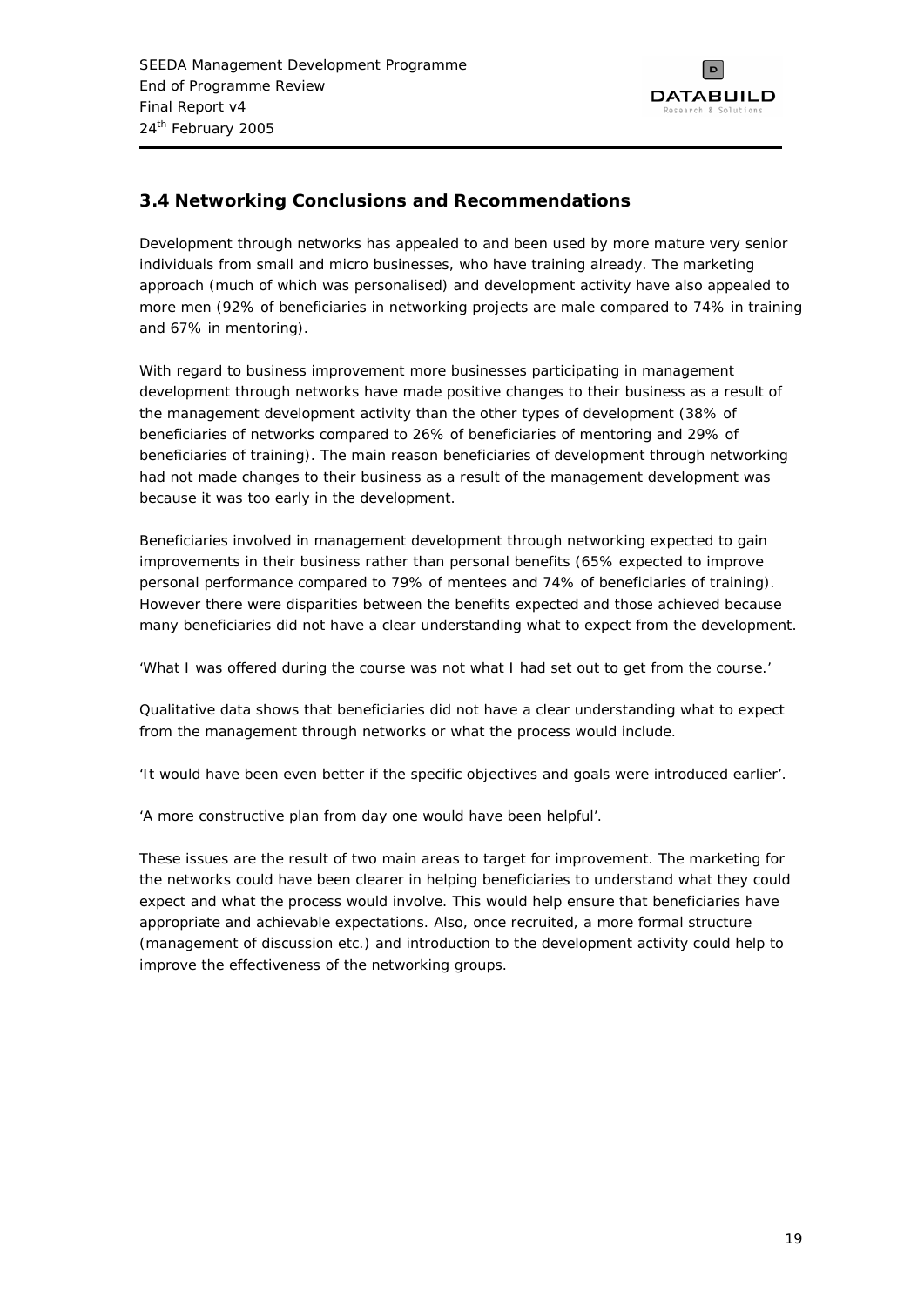

# <span id="page-24-0"></span>**4 Mentoring**

Mentoring was one of the most innovative elements of the management development programme, particularly the e-mentoring programme. This section of the report details analysis relating to these specific projects outlining a profile of beneficiaries involved in projects delivered through mentoring, specifically:

- e-mentoring (delivered across the South East )
- Best Practice Ambassadors '*Management for Growth'* (Sussex Enterprise).

In total 37 quantitative telephone interviews and one qualitative interview was conducted with beneficiaries in management development through mentoring. There was a lower success rate for the development delivered through mentoring. Of the 37 interviewed quantitatively:

- Seven did not pursue the mentoring relationship because they either lacked the time or their mentor was not responsive.
- Three beneficiaries had only started the mentoring relationship recently
- Three beneficiaries had been matched with a mentor but they considered it a poor match and had left the programme after a short time because of this.
- Consequently, 24 of the beneficiaries we interviewed could give full answers to all the questions required.

One third of those that had not pursued mentoring were from the Sussex Enterprise project and two thirds were from the e-mentoring project.

Throughout this section of the report, unless otherwise stated, results are for the 24 beneficiaries who had engaged fully with the mentoring process. Results reported in this section therefore have predominantly been reported by number rather than proportions due to the small sample sizes involved.

# **4.1 Respondent profile**

Beneficiaries in management development through mentoring were proportionately:

- Business owners (46%, n=11) or company directors  $(33\%, n=8)$ ; only 8%  $(n=2)$ were senior managers.
- Divided more equally between men and women (One third women compared to 26% in training and 8% in networks).
- Younger than those taking part in development through networks (67%, n=16, fortyfive or under).
- From businesses with zero employees  $(54\% , n=13)$
- From businesses with a turnover of £500,000 or less (84%, n=20).

79% (n=19) of businesses involved in mentoring plan to grow moderately or substantially.

Development through mentoring has therefore appealed to, and been used by, middle-aged business owners, who work alone. This type of development has also (proportionately) appealed to and been used by more women.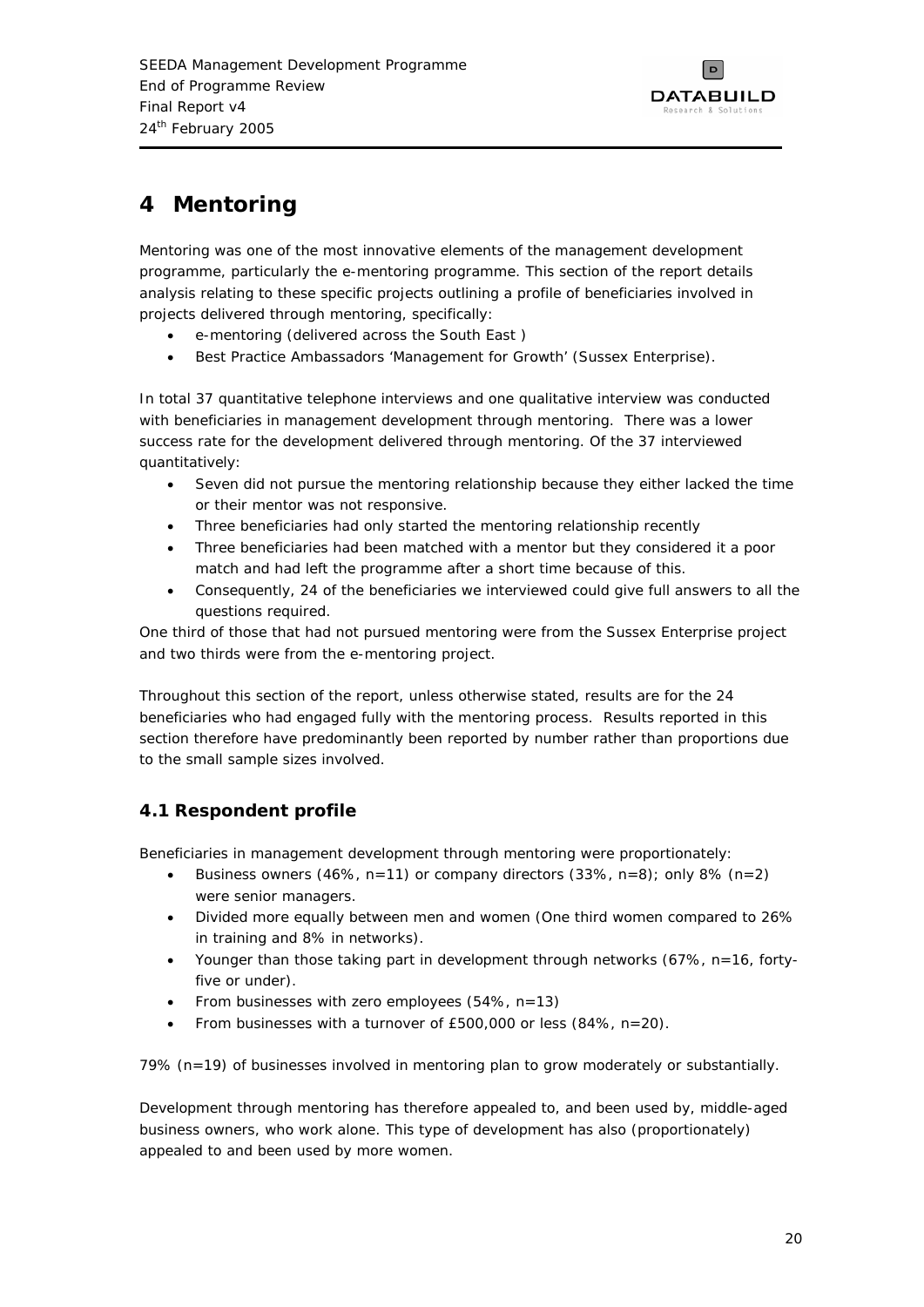

### <span id="page-25-0"></span>**4.1.1 Attitude**

Three businesses involved in mentoring have IiP status. This is proportionately lower than for other types of development but there are more businesses without any employees involved in mentoring (51%) which negates the benefit of IiP status.

Ten beneficiaries involved in management development through mentoring had personally participated in other management development activity over the last two years.

- o *'Sunday Times Enterprise Networks one and two day courses. Breakfast briefings from the Institute of Directors where they are relevant. Also, I have a business coach, and have built up an advisory team.'*
- o *'Yes, management course run by A4E Action for Education. Called Growing your Childcare Business. It was pretty comprehensive and very useful'*.

Fifteen beneficiaries that participated in mentoring felt management development was important or very important to their business (63%).

The aims of those participating in development through networking focus more on personal rather than business performance. Nine beneficiaries in mentoring felt that management development was important in helping them to achieve their career objectives. The most commonly expected personal benefit for mentees was improved personal performance, mentioned by nineteen beneficiaries (79%). Proportionally this was higher than for the other types of management development (74% of beneficiaries in training and 65% in networks).

# **4.2 Business benefits**

The main competencies that mentees have improved are:

- Acting strategically (100% of those that expected to improve n=13)
- Communicating (93% of those that expected to improve n=13)
- Managing themselves (82% of those that expected to improve  $n=14$ )
- Focusing on results (82% of those that expected to improve  $n=14$ )
- Thinking and taking decisions (75% of those that expected to improve  $n=9$ )

The main competencies where beneficiaries had gained intense improvements (improved a great deal) were focusing on results and managing themselves.

### **4.2.1 Business changes**

Of the 24 beneficiaries that had fully engaged with mentoring, seven had made or planned to make changes to their business as a direct result of the management development activity. The six beneficiaries that had made changes resulting from the management development through mentoring said the mentoring had helped them by:

- Giving them ideas about the types of changes to make  $(n=4)$
- Helping them to continue changes that had already been started  $(n=1)$
- Helping them to implement changes effectively  $(n=1)$ .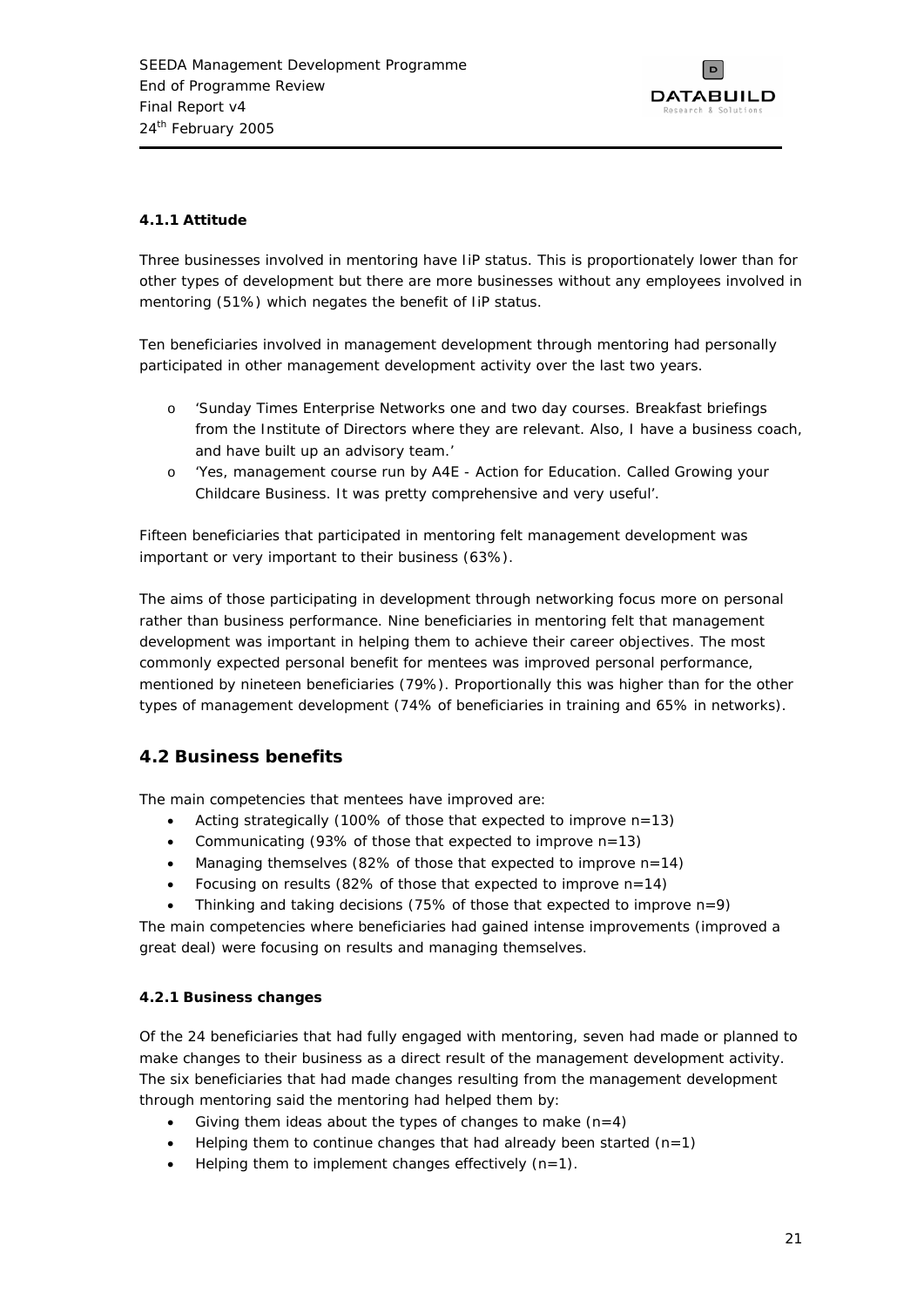

### <span id="page-26-0"></span>**4.2.2 Business benefits**

The majority of beneficiaries participating in development through mentoring were part of the e-mentoring project. This project was not included in the baseline survey so results can not be compared.

Overall six beneficiaries participating in mentoring had made changes to their business (25% of those who had actually engaged fully with the mentoring process). Of these:

- Two had gained new business as a result of the mentoring, resulting in an increase in sales of over £90,000.
- Four had increased productivity as a result of the mentoring increasing profits by £600,000.
- Two had reduced costs as a result of the mentoring
- Three had improved internal systems as a result of the mentoring
- Two had improved staff skills or staff training

Ways mentoring had helped beneficiaries make changes included:

- o *'In terms of what he's helped us with, almost as soon as we met he identified that my relationship with my business partner was very stretched. But once I talked with my mentor I sat down with and had a proper chin wag with my partner and we moved forward from there.'*
- o *'He's helped us to generate new business recommending us and acting as a sounding board for new product ideas. He's stopped us from pursuing certain things and saved us from wasting time and stress.'*

No beneficiaries participating in mentoring said there were any obstacles to making changes, which may be a result of their status (the majority of beneficiaries in mentoring were business owners or directors). However 17 of the beneficiaries that had fully engaged with mentoring had not made changes to their business as a result of the mentoring because:

o **Changes they had made to their business could not be attributed to the programme (n=4)** 

'Any changes would have been made anyway - and it is just the usual thing of *growing the business etc.'* 

- o **The benefits of the mentoring have been more general (n=3)**  *'I just wanted an insight into running a business and not to make any changes.'*
- o **They expect there will be changes but not at this stage of involvement with the mentoring (n=2)**

*'I will probably make changes, but it is still early days and I have not planned the changes yet.'* 

o **The respondent did not feel they had got much or anything specific out of the mentoring relationship (n=8)** 

*'The programme did not add anything to the knowledge base of the company.' 'Nothing monumental came out of it, so no changes needed.'*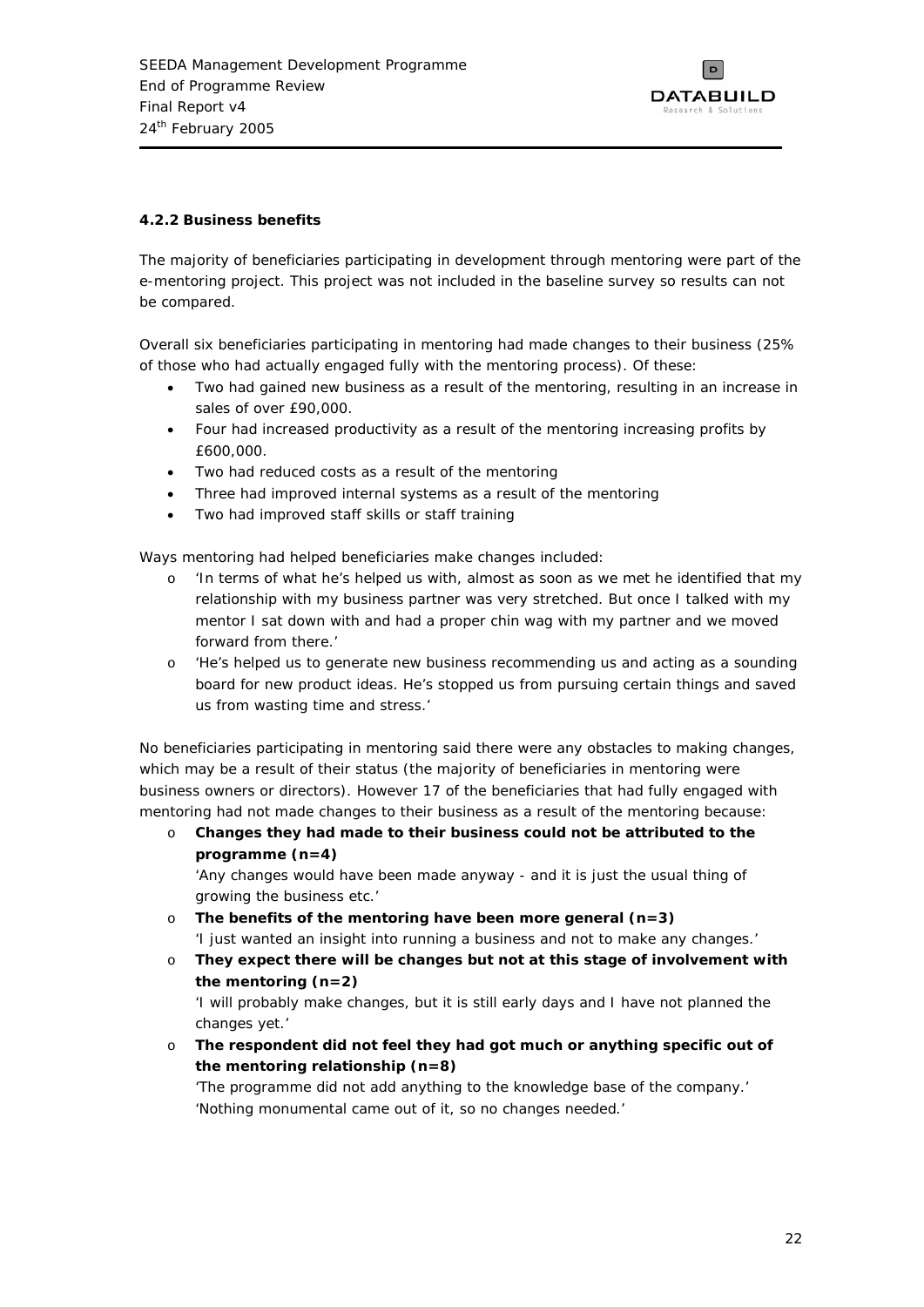

#### <span id="page-27-0"></span>**4.2.3 Sustaining the changes made**

In order to assess whether changes beneficiaries had made to their business would be sustained we asked them what measures they had put in place to make sure changes are sustained. Four beneficiaries had made structural changes to their business, two had appointed someone responsible for implementing change and three had made procedural changes; comments included:

- o *'We have made procedural changes - it is now part of our company policy.'*
- o *'We have split the company into two divisions and changed our attitude much more focused and determined. We also have more accountability.'*

### **4.3 Satisfaction**

Satisfaction with different elements of the process for the 24 beneficiaries that continued the mentoring relationship was:

- 11 were satisfied or very satisfied with the process (46%)
- 9 were satisfied with the content of the mentoring (38%)
- 11 were satisfied with the skill of the trainer (46%).
- 16 were satisfied or very satisfied with the value for money the mentoring offered (67%).

Satisfaction was therefore lower than for the other types of management development. Qualitative comments show that even where beneficiaries were able to engage fully with the mentoring, there remained areas where improvements could be made. Suggestions for improvements covered three main areas, which were:

#### **The organisation of and support for the mentoring**

- o *'The organisation of the activity left much to be desired. After the initial meetings, there was no follow up.'*
- o *'It all happens very slowly, which is no-one's fault. There has been a slow turnaround due to both my mentor and I being away. When they send me something it is quite substantial stuff - which is great, but a lot to think about.'*
- o *'By having a feedback mechanism. The program didn't answer my needs, but there was no mechanism for feeding this back and getting a new mentor immediately. It was 4 months before I got contacted by the organisers.'*
- o *'I would have preferred the programme to be shorter, with meetings held more frequently.'*
- o *'The frequency of meetings could have been increased: there was a big gap in between.'*

#### **The mentor themselves**

- o *'By having access to knowledge of any financial help available. The mentors should be able to get hold of this knowledge and facilitate it.'*
- o *'The mentors did not seem to have enough information on what they should be doing, though I must add that they all did have lots of knowledge and experience to share.'*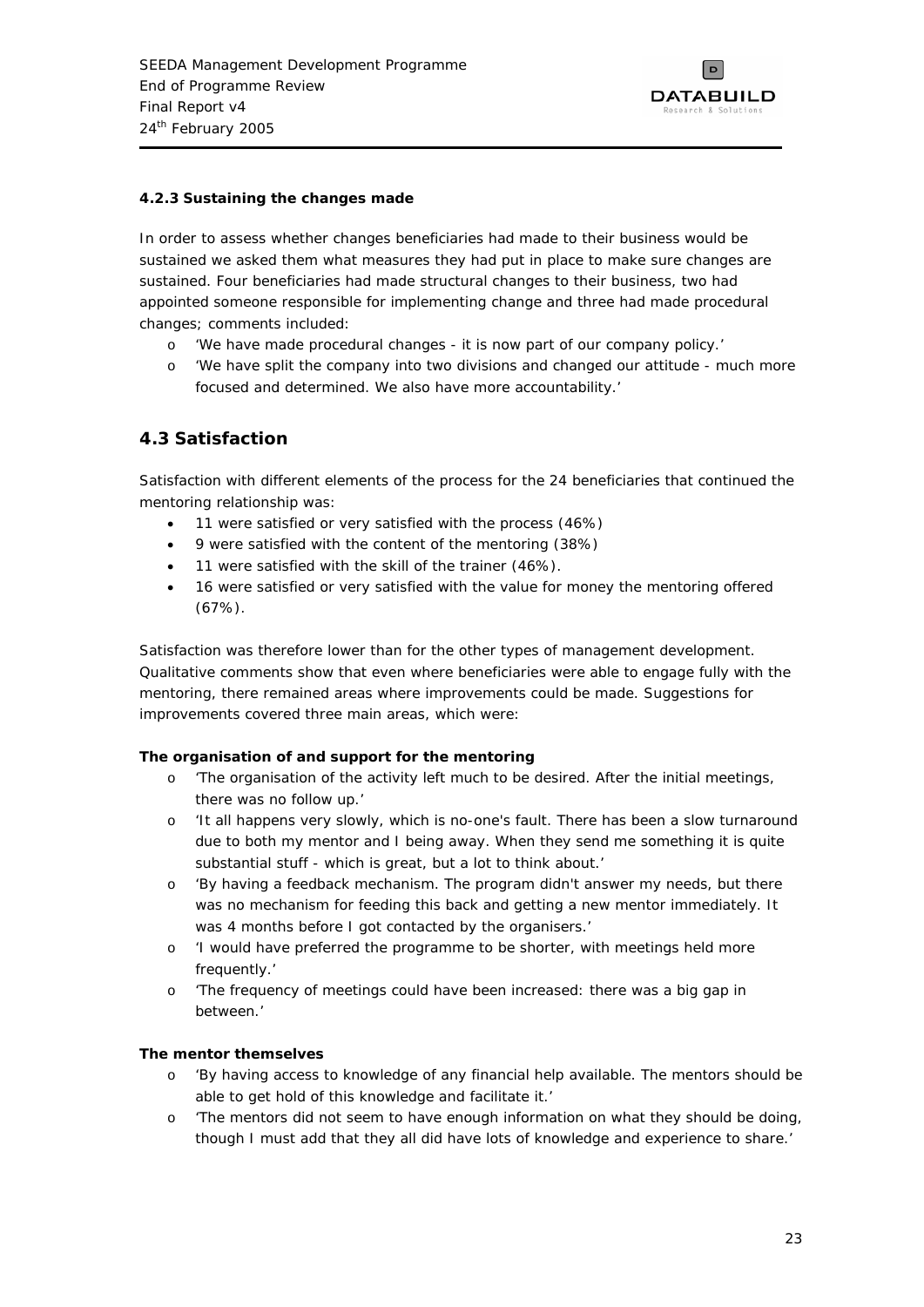

<span id="page-28-0"></span>For mentoring to be successful a thorough matching process is essential. There is also a need for beneficiaries to be offered an effective support system to contact if problems are encountered. Making it clear what can reasonably be expected from the start of the mentoring process could also help mentees to get more out of the mentoring relationship.

### **4.3.1 Recommendation and re-use**

Of the 24 beneficiaries that participated fully in mentoring 20 would recommend it to others (83%) and 21 would use it again (88%). The data shows that even though beneficiaries feel there were areas where the mentoring could have been improved they were relatively satisfied with the process and think that mentoring itself is valuable. Respondent reasons for recommending mentoring to others included:

- o *'It is useful to have someone you can run ideas past and get ideas from. The guy has vast skills and knowledge which he passed on to us. He helped us a great deal by providing suggestions.'*
- o *'It provides a useful sounding board for ideas.'*
- o *'It would be very useful to others that aren't part of a big organisation due to its user friendliness and practicality. Email is a good method of communication - friendly and practical.'*
- o *'The basic concept is very good. It's one of the oldest forms of learning learning your trade from someone more experienced. I have continued to meet with my mentor, and I learn from him and he learns from me, so a good exchange of knowledge.'*

Reasons beneficiaries said they would use mentoring again included:

- o *'I would be willing to give it another go, in principal it is a good idea, and has potential. It can go on in the background without taking up too much time, but you still get advice.'*
- o *'For continuous improvement it is cost free and I can do it any time (in my own time), don't have to spend days on courses.'*
- o *'There is nothing to lose with a free service. You talk through issues with the mentor, and they contribute help and advice. They know what I don't. They can't solve all the problems, but then I wouldn't expect them to.'*
- o *'It is easier than using the phone and it is quicker to write an email than have a long rambling telephone conversation.'*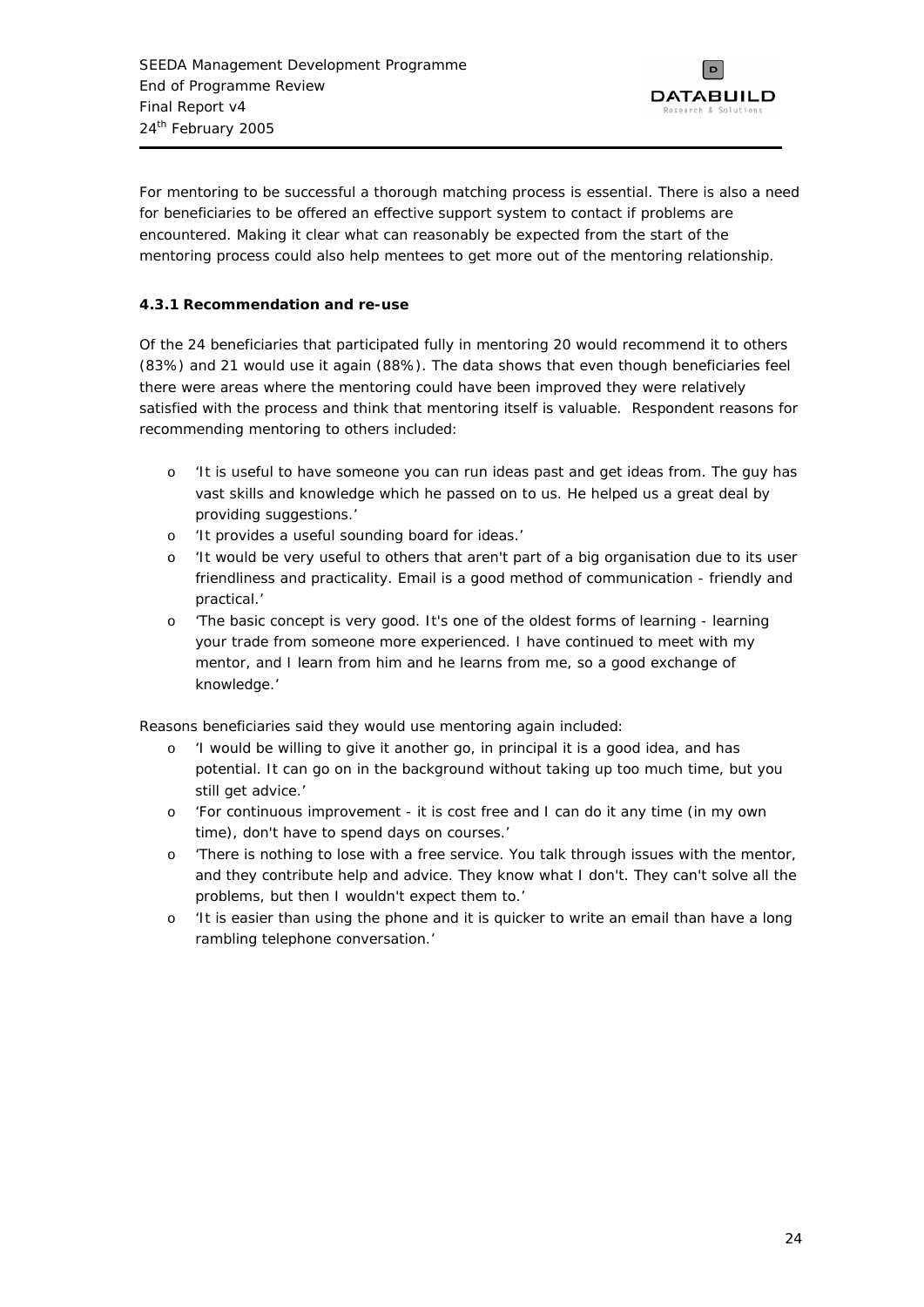

# <span id="page-29-0"></span>**4.4 Beneficiaries that did not fully engage with mentoring**

13 beneficiaries involved in mentoring did not become fully involved with the process either because:

- **They chose not to pursue it because their mentor was difficult to contact or for another reason** 
	- o *'The course was so awful that I only attended two sessions'*
	- o *'By the time I got a mentor, I didn't need them any more, so I didn't have much contact with them.'*
	- o *'The communication fell away as the person was very busy and didn't respond at all quickly to me. It took a lot of chasing, and then I just lost interest.'*
- **The mentor was a poor match** 
	- o *'He didn't have any more ideas or knowledge than I did, so we met once and then mutually agreed that there was no benefit and ended the mentoring.'*
- **They only recently began contact with their mentor** 
	- o *'I have just registered with the program and exchanged a couple of emails with my mentor. I have been so busy that I haven't had the time to use the scheme any further, so there has been no improvement with respect to the ementoring.'*

Even where beneficiaries did not engage fully with the programme and therefore did not improve competencies, get benefits or implement changes, there remained an interest in and optimism about development through mentoring. Two of the three beneficiaries that had not continued the relationship with their mentor because they felt it was a poor match were trying again with a new mentor:

- *'I emailed the mentor, but had no response, so there was no communication, and I didn't learn anything. I'm looking to try again with a new mentor. As my needs are more general this time I may be more successful.'*
- *'Too early in the program first mentor dropped out and not had contact from second.'*

Of the 13 beneficiaries that had used mentoring but had not fully engaged with the process:

- Seven would recommend it to others (54%)
- 10 would use it again in the future (77%).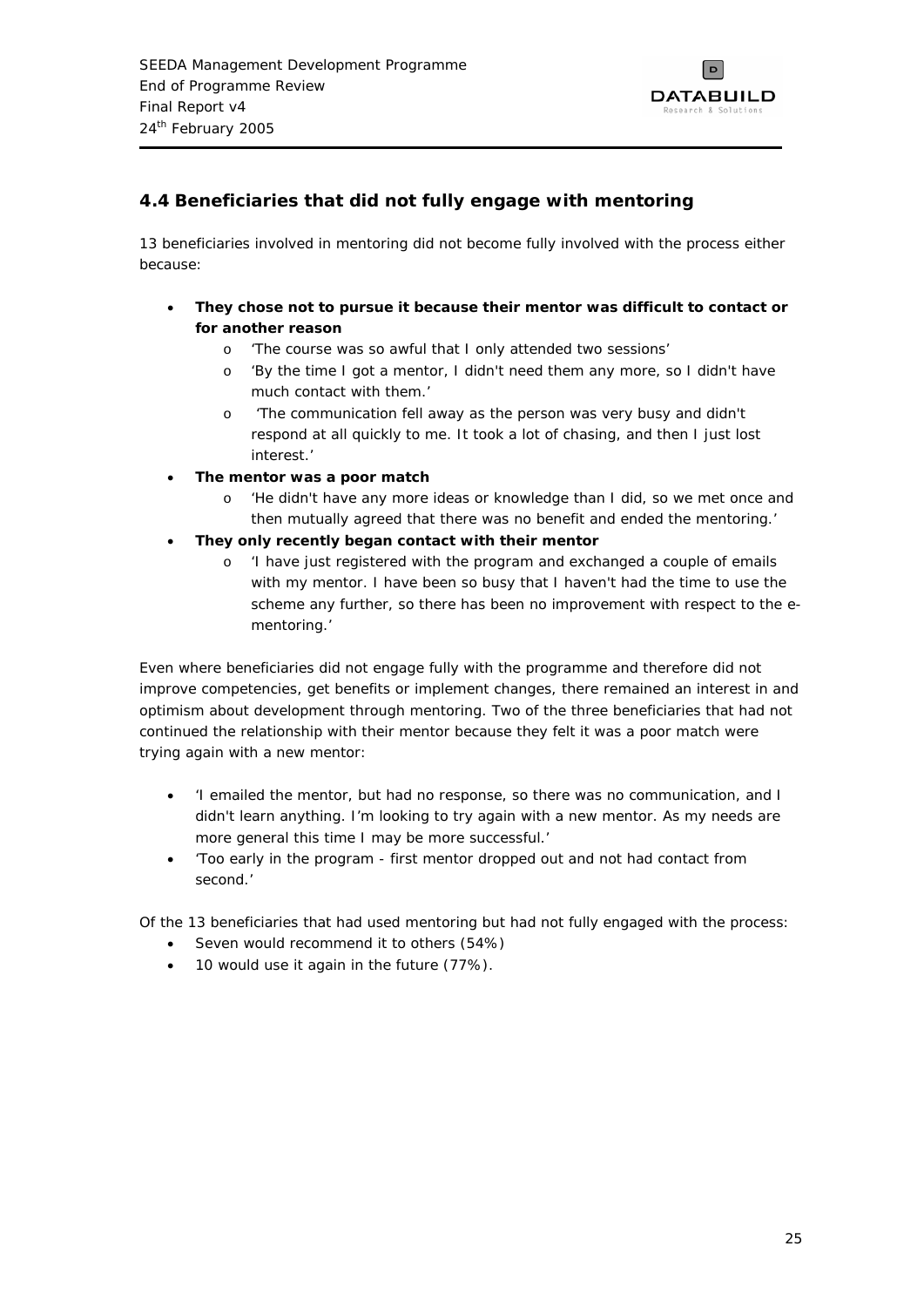

# <span id="page-30-0"></span>**4.5 Mentoring Conclusions and Recommendations**

Management development through mentoring has appealed to and therefore been used by business owners working either alone or in micro businesses (0-4 employees). Proportionately the marketing approach (email and mailshots) and delivery concept (ementoring and more traditional mentoring) have appealed to and been used by more women (33% of mentees are female compared to 26% of beneficiaries of training and 8% of beneficiaries of networking).

Beneficiaries of mentoring expected more personal benefits than those involved in the other types of management development (79% expected to improve personal performance compared to 65% of beneficiaries of networking and 74% of beneficiaries of training).

Overall 29% of beneficiaries of management development through mentoring have made or plan to make changes to their business as a result of the management development activity. This is proportionately fewer than for the other types of management development activity. However, the competencies mentees improved suggest improvements in management skills which may not yet have been translated into tangible business benefits (improvements in acting strategically, managing themselves and communicating). It is also apparent that process factors prevented some beneficiaries from pursuing their mentoring relationship (13 of the 37 beneficiaries interviewed had left the projects) and prevented others from potentially maximising the benefit of the mentoring relationship and related training activity.

*'There was a lack of communication from the mentor (no response to my emails), so I didn't benefit from the activity.'* 

*'The programme organisers did not adequately categorise the participants, and several directors ended up in a project chiefly directed at new managerial staff.'* 

*'There could have been much better administration - no-one seemed to have a clue what was happening and it took too long to find a mentor.'* 

Qualitative data shows that in order for management development through mentoring to be effective, both in terms of retaining mentor/mentee involvement and helping mentees to benefit from the mentoring relationship it is important that there is an adequate management system to support the mentoring (feedback mechanism, someone to contact if problems are encountered, a faster matching process, a more appropriate level of training if training is to be provided as part of the mentoring project etc.). It is also vital that the mentor/mentee matching process is thorough; several of those who had left the projects had done so because their mentor was a poor match.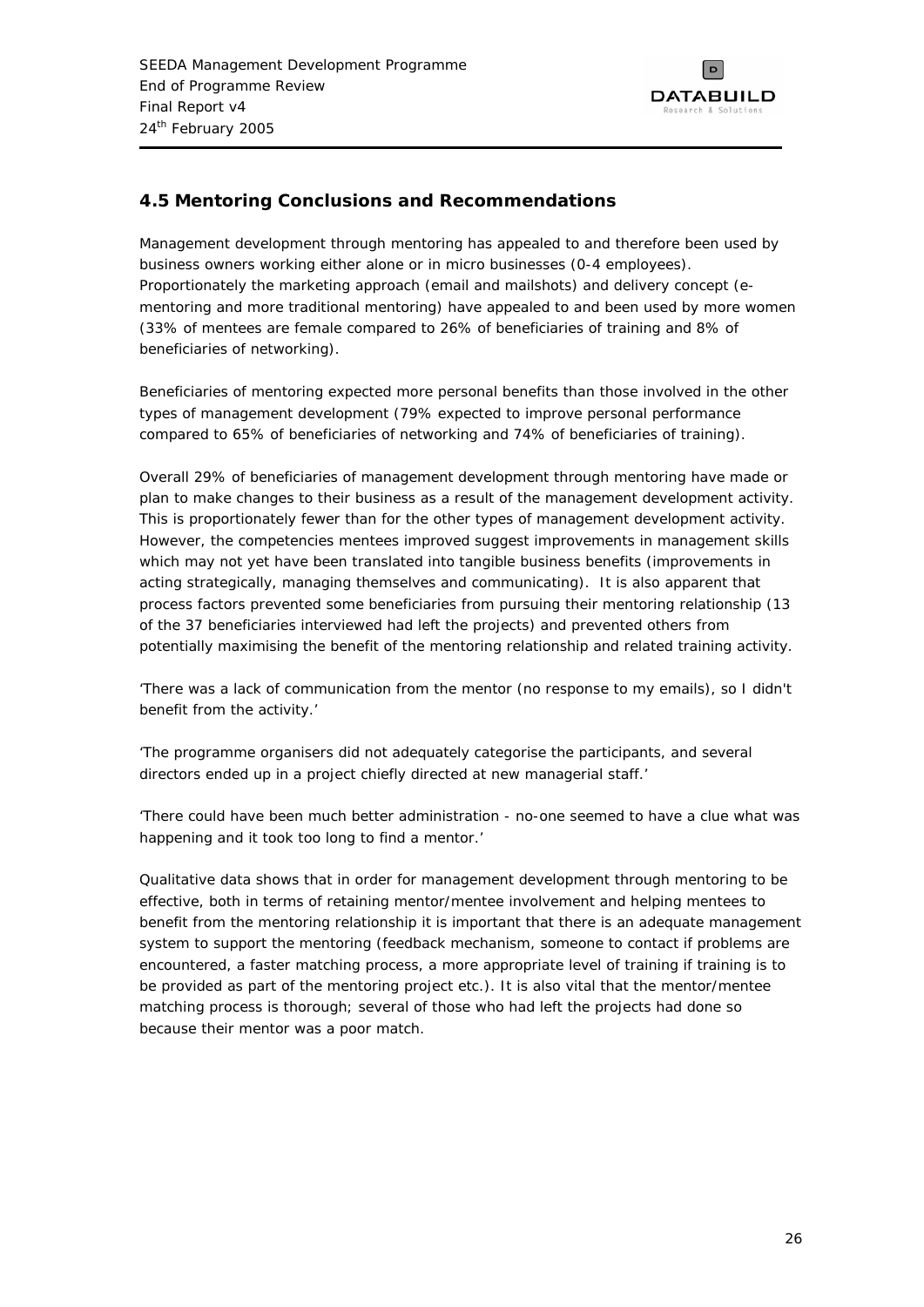

# <span id="page-31-0"></span>**5 Training**

The majority of projects provided through the management development programme were delivered through training. This section of the report details analysis relating to projects delivered through training outlining a profile of beneficiaries involved in projects delivered through mentoring, specifically:

- Management Development in Berkshire (Business Link Berkshire)
- Management Development in Milton Keynes, Oxfordshire & Buckinghamshire (Business Link MKOB)
- Best Practice Ambassadors '*Leadership for Growth'* & '*Learning Conference*' (Business Link Sussex)
- Management Enhancement (Kent Business Link)
- Management Development in Surrey '*Tricks of the Trade'* and '*Online Management Training'* (Business Link Surrey).

In total 96 beneficiaries involved in development through training were interviewed through a quantitative telephone survey and three were interviewed through a face-to-face depth interview.

# **5.1 Respondent profile**

Proportionally the beneficiaries involved in training were:

- Less senior than those that participated in other forms of management development; (58% were directors, 31% senior managers and fewer were business owners than for other types of management development).
- More women participated in training (26%) than in development through networking.
- Younger (70% forty-five or under).
- From bigger businesses (78% from businesses with between 10 and 49 employees).

The majority (88%) of the businesses that participated in training plan to grow either moderately or substantially over the next three years.

Businesses involved in training are bigger; nearly half of beneficiaries involved in training are from businesses with twenty or more employees (45%) compared to one third of those involved in development through networks and 14% of those taking part in mentoring.

### **5.1.1 Attitude**

Over a third (39%) of businesses involved in training are either recognised by, or committed to, Investors in People.

Just under half (43%) of beneficiaries involved in training had personally participated in other management development activity over the last two years, examples of which include:

- o *'Workshops on customer satisfaction and teamwork. Various individual events from Sussex Enterprise.'*
- *'Courses and seminars run by Business Link, Institute of Directors, Surrey Business Club.'*
- o *'A few Institute of Directors courses.'*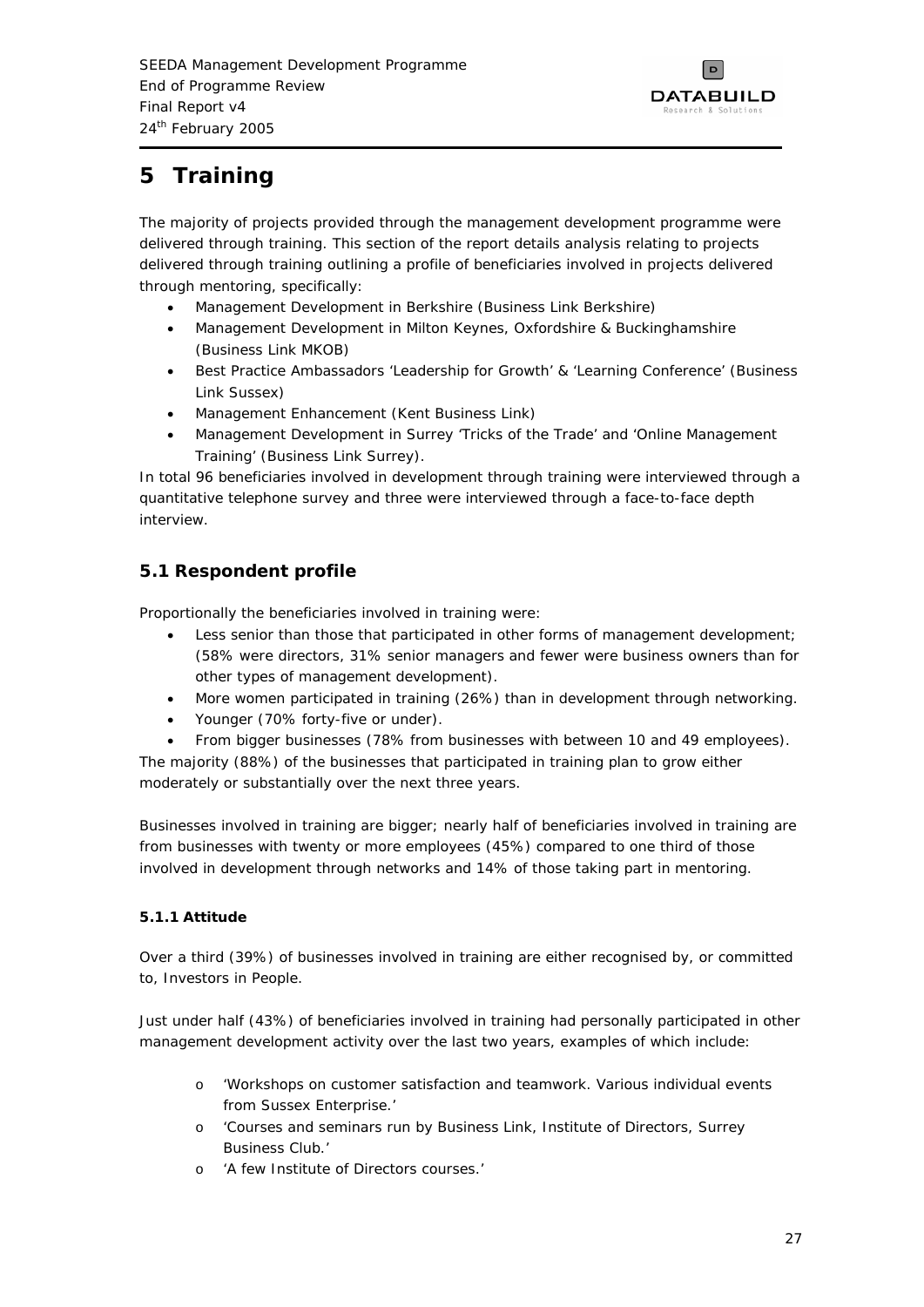

<span id="page-32-0"></span>o *'I am constantly going on Business Link courses and attending seminars on developing a management team (including personality profiling etc.).'*

Just over half (55%) of beneficiaries that participated in training felt that management development was important or very important in helping them to achieve their career objectives. The most frequently expected personal benefit of participating in the management development was to improve personal performance expected by just under three quarters (74%) of beneficiaries in training. 13% of beneficiaries in training expected the management development training to help them progress in their career. Overall 55% of beneficiaries in training felt the management development had been important or very important in helping them to achieve their personal career objectives. Examples of comments included:

- o *'I expected to gain insight on the role of management, in a hope to prepare for advancement in my career.'*
- o *'To develop myself, and 'put forth goals and achievement through others'. In essence, more effective delegation and encouragement of company personnel.'*
- o *'Interpersonal skills. Perhaps even hoping that the inputs would lead to a change in my career role.'*
- o *'To help me be a better leader by identifying my strengths and weaknesses.'*

Training appealed to and was used by less senior managers from bigger SMEs than the other types of management development. The style of development offered (one day workshops, introductory sessions etc) was appropriate to this group who are the business leaders of the future.

# **5.2 Business benefits**

The five main competencies that beneficiaries in training have improved so far as a result of the management development are:

- Behaving ethically (100% of those that expected to improve this competency,  $n=24$ )
- Acting assertively (97% of those that expected to improve this competency,  $n=43$ )
- Communicating (96% of those that expected to improve this competency, n=74)
- Influencing others (94% of those that expected to improve this competency,  $n=63$ )
- Thinking and taking decisions (94% of those that expected to improve this competency, n=69)

### **5.2.1 Business changes**

Just under one third (29%) of beneficiaries in training have made changes to their business as a result of taking part in the management development activity and 10% plan to make changes. This is less than for management development through networks but more than for management development delivered through mentoring.

Just over half of the beneficiaries in training that have made changes to their business as a result of the management development said the training had given them ideas about the type of changes to make (15 beneficiaries) and seven (25%) thought the development had helped them to implement the changes effectively. Of beneficiaries that planned to make changes to their business as a result of the management development six thought the development had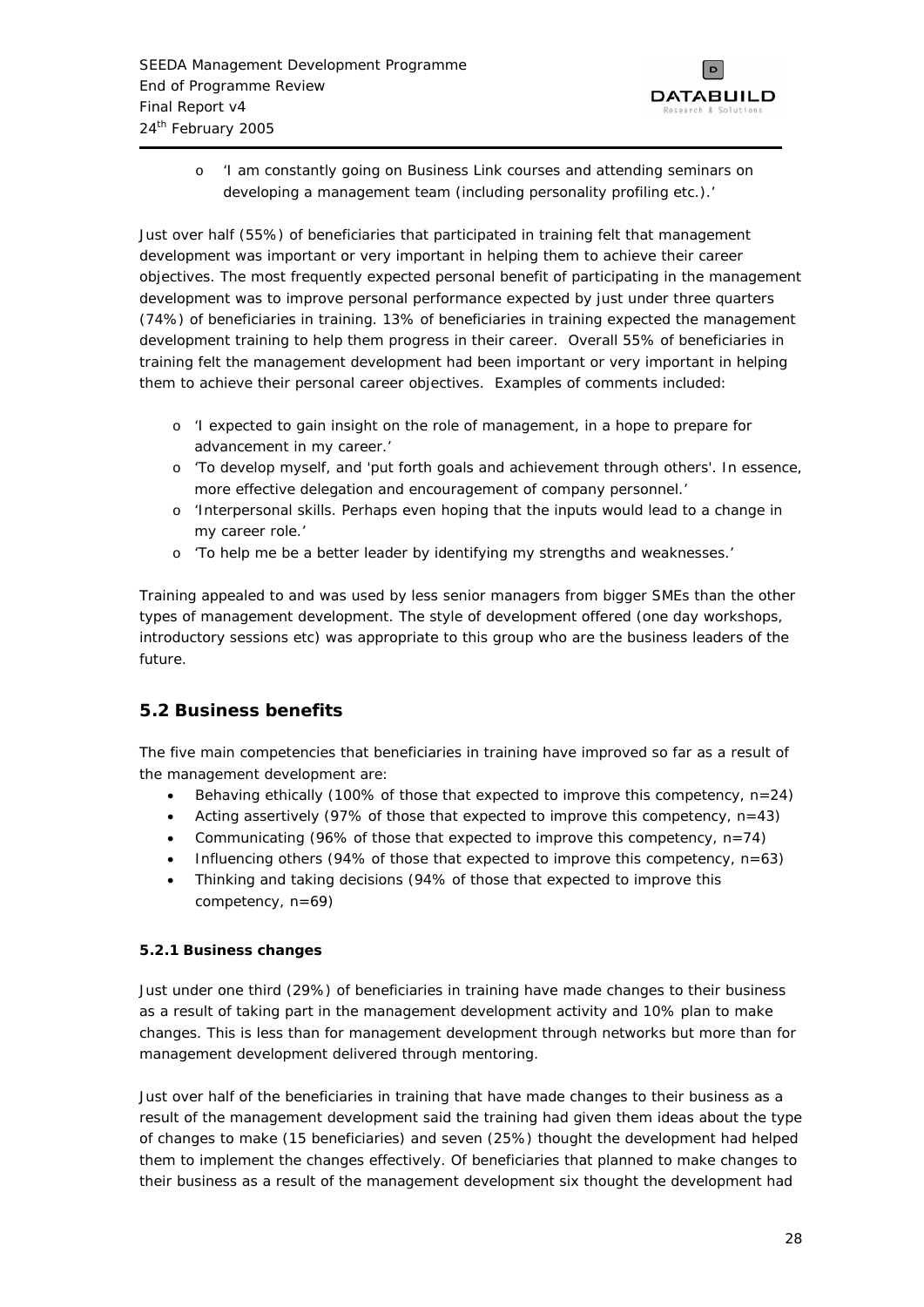

<span id="page-33-0"></span>given them ideas about the type of changes to make and four to implement the changes effectively.

The type of changes beneficiaries of management development through training had made were focussed on communication and strategy, examples included:

#### **More formal coaching, appraisals**

o *'I now offer coaching services whereas before the conference I didn't.'* 

#### *B***etter communication**

- o *'The emphasis has shifted towards better communication and information dissemination and improved personnel procedures*.'
- o *'I've changed the way we organise holidays and leave. We now have an online holiday chart and calendar which is managed and controlled by the admin team.'*

#### **Focussing on business strategy**

o *'Better business planning and increased focus on staff development.'* 

#### Examples of planned changes include:

- o *'The activity has highlighted the need for continuous development for people.'*
- o *'We didn't have a proper appraisal system before so now we're implementing an efficient, effective and uniform system that won't be as daunting.'*

#### **5.2.2 Benefits expected and obtained**

Beneficiaries were also asked what benefits they expected to obtain as a result of the management development activity in the baseline survey. The graph below shows the proportion of beneficiaries participating in training that have gained specific types of benefit compared to the proportion of beneficiaries expecting that type of benefit from the baseline.



### **Figure 8: Expected improvements from the Baseline compared to achieved improvements from the End of Programme Review**

The graph shows that where expectations have been exceeded it is in areas that beneficiaries may not have translated the benefits gained into financial data (such as improvements in staff skills/staff training). The disparity between expectations of increased sales and improved productivity are explained through beneficiaries' lack of understanding of what to expect from the management development when they began the development activity, this resulted in beneficiaries expecting benefits that were not achieved and may not have been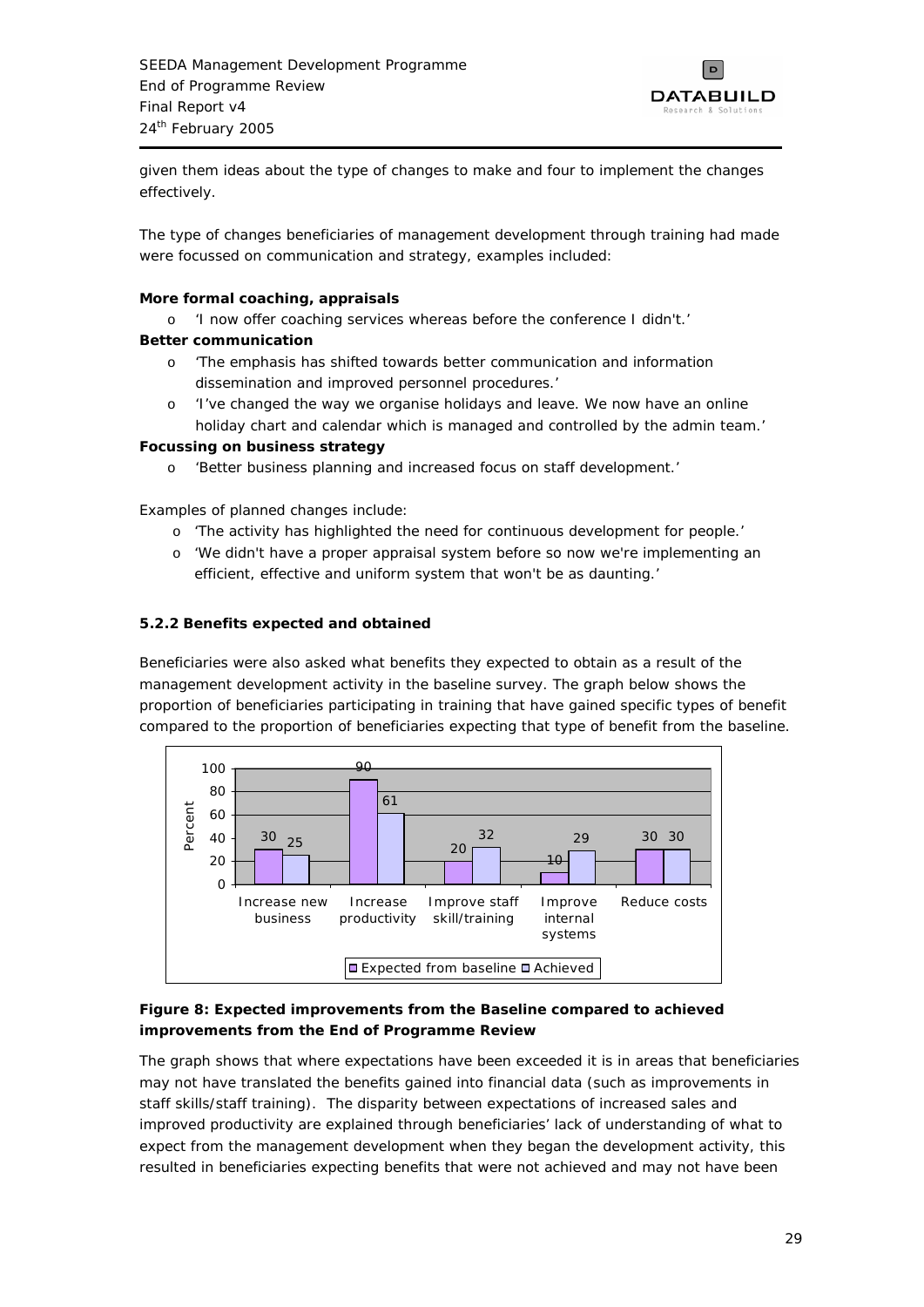

<span id="page-34-0"></span>appropriate to the development they participated in. Better communication at the recruitment and introductory stages of management development could help to alleviate this issue in the future.

### **5.2.3 Sales and profit increases**

Businesses that had implemented changes as a result of the management development programme were asked the extent to which they felt that these changes were attributable to the management development programme. They were also asked about the value of the increase in their sales and the increase in their profit (where benefits of this type had been achieved or were expected through implementation of planned changes). A full explanation of how these benefits have been calculated is included in the methodology (see 1.3.3).

The total value of increased sales attributable to the management development delivered through training is over  $£1,100,000^5$  $£1,100,000^5$ , which is an average per company of over £170,000.

The total value of increased profits attributable to the management development delivered through training is over  $£275,000^6$  $£275,000^6$ , which is an average per company of over £65,000.

### **5.2.4 Sustainability of changes**

Of the 28 beneficiaries that had made changes to their business as a result of the management development through networks and the further 10 that planned to:

- 11 have made structural changes to their business and 3 plan to
- Five are implementing IiP
- 14 have appointed someone responsible for ensuring changes remain in place and six plan to do this
- 16 have made procedural changes and seven plan to.

So far just over three quarters (77%) of beneficiaries in training have communicated what they have learned from the management development within their organisation.

Examples of means through which changes will be sustained include:

- o *'The procedures involving internal communications have been changed, and from now on they will be monitored to ensure that the new system is adhered to.'*
- o *'We now have a Quality Assurance monitoring system run by a new (small) department responsible for it.'*
- o '*Since the management development we've started pursuing IiP. I had to work hard to persuade the others, one of whom had done it at another business, in its previous form and he felt it was a rubber stamping exercise. It will instil discipline to communicate better and formally develop a plan to train people to fill the existing gaps.'*

j <sup>5</sup> Seven respondents had made or planned to make changes to their business as a result of the management development through training and could provide enough data for the attributable increase in sales to be calculated.

<sup>&</sup>lt;sup>6</sup> Four respondents had made or planned to make changes to their business as a result of the management development through training and could provide enough data for the attributable increase in productivity to be calculated.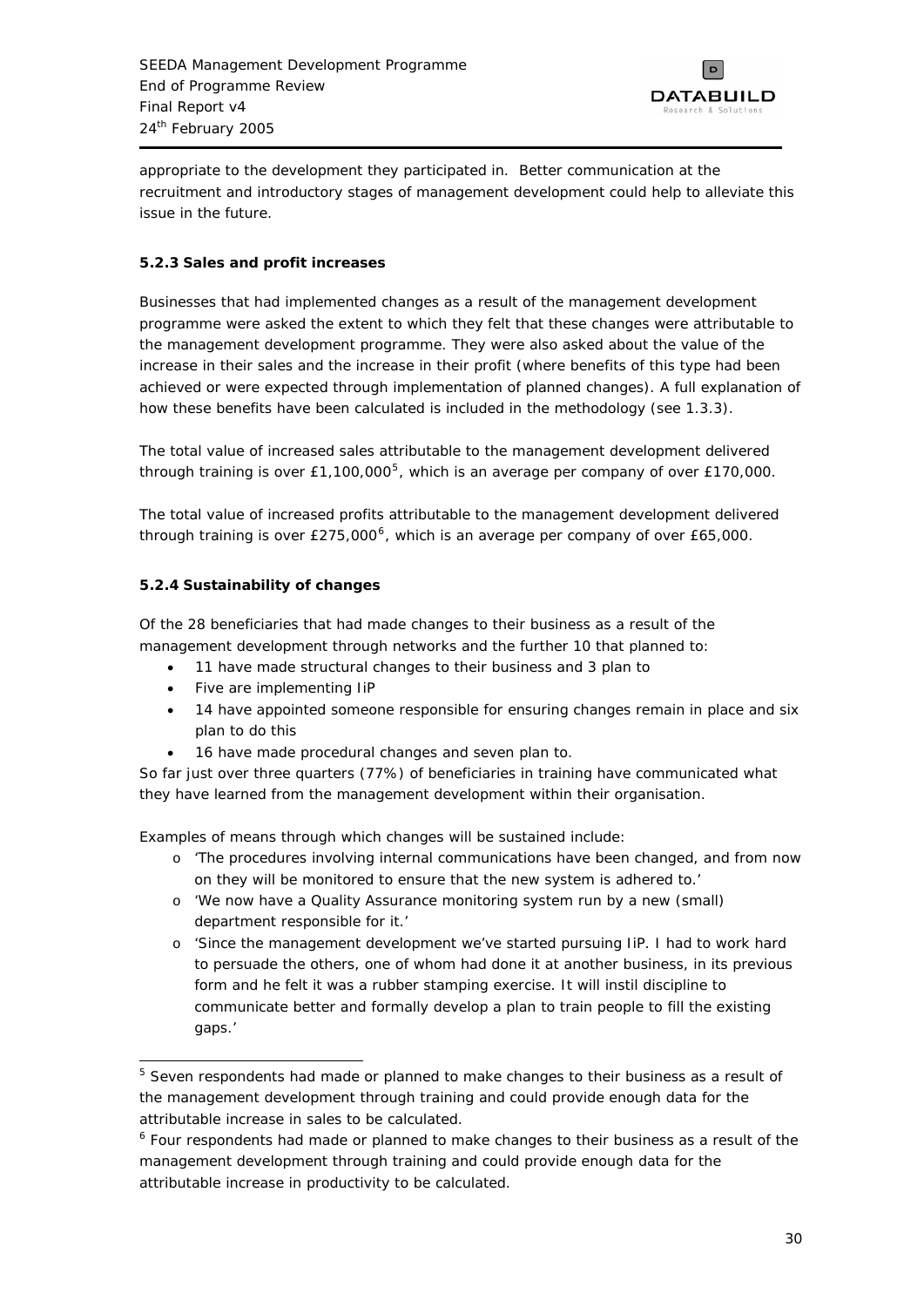

### <span id="page-35-0"></span>**5.2.5 Businesses that are not making changes**

60% have not made changes to their business and do not plan to. Of beneficiaries that have not made changes, as a result of the management development through training, a large proportion suggested this was because they are making changes to the business, but not as a result of the management development activity. Beneficiaries' comments included:

- *'The business is changing but not as a result of the seminars.'*
- *'It was mainly for my own personal gain, so no concrete plans are afoot as yet.'*
- *'Everything we wanted to do was already on the agenda. The Activity just provided clarity on this.'*
- *'This was a contributing factor to changes made, not a direct factor.'*

It is also clear that beneficiaries of management development through training are less senior. Further analysis shows that beneficiaries that are less senior have implemented fewer changes and that one of the main obstacles to implementing changes was a lack of top management commitment. Potentially the reason fewer beneficiaries of training have implemented changes is because they lack the authority to drive change through the business.

In order to maximise the benefit to business management development activity should target the most senior managers who are more responsive to training through mentoring and networks than training.

#### **5.2.6 Satisfaction**

Beneficiaries were asked to rate their satisfaction with the development activity on a scale of one to five. The proportion of beneficiaries rating elements of the training at four or more out of five is shown in the graph below.



#### **Figure 9: Satisfaction with different elements of training (n=96)**

Satisfaction was extremely high in all areas for management development delivered through training.

40% of beneficiaries in management development through training thought the management development could have been improved, mainly through increasing the length of the course. Numerous beneficiaries made comments about the skill of the trainer and the intensity of the course, examples of which included:

- o *'I would have liked more time as there was too much information to take in one day.'*
- 'It was too short and although we covered everything it could have been a little *more in depth.'*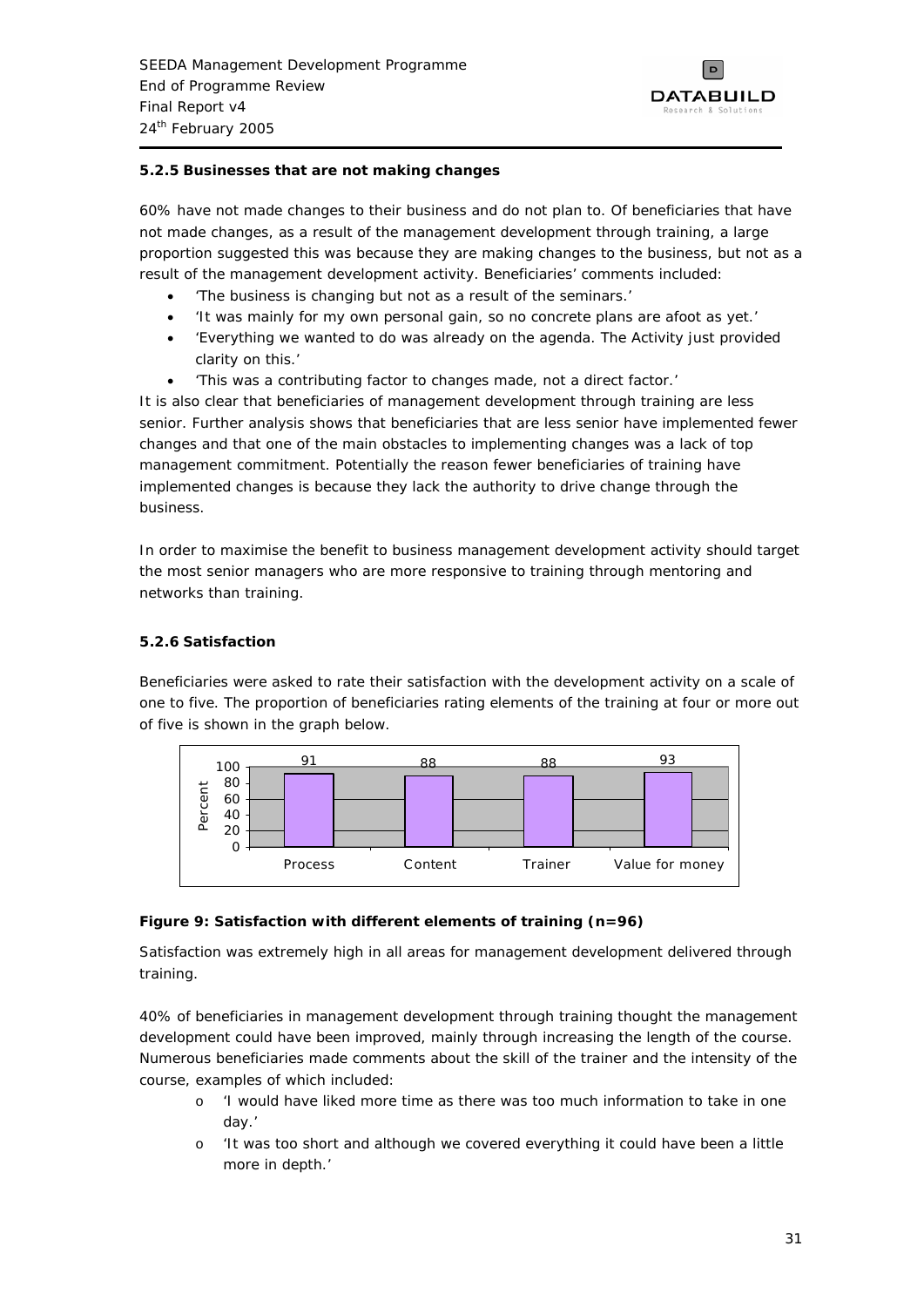

- <span id="page-36-0"></span>o *'The trainer could have been better, more motivated and better informed on the topics.'*
- o *'The person who ran it was quite poor his presentation technique was quite surprising - he swore quite a lot.'*
- o *'The programme could have introduced new ideas. A more detailed programme would have been more helpful.'*
- o *'In the end the consultant took a bit of a mentoring role enabling each of us to air our views in a supportive environment.'*

Although the management development through training was well received beneficiaries may have benefited from longer and more in depth management development training.

### **5.2.7 Recommendation and re-use**

The vast majority (97%) of those involved in training would recommend development of this type, through seminars and workshops, to others. Examples of reasons beneficiaries gave include:

- o *'It's good to learn from people who been there and done that.'*
- o *'I remember more when the learning activity is practical and hands on.'*
- o *'It's a more interactive way of learning, which is good.'*
- o *'It's good to get away from the day to day environment of business and workshops allow you to concentrate on your needs.'*
- o *'What was most useful to me was the fact that it offered the opportunity to step back from the business for a committed amount of time. It was necessary for me to do that and to reflect on where we were.'*

Nearly all (99%) of beneficiaries in development through seminars and workshops would use this form of development again in the future.

# **5.3 Training Conclusions and Recommendations**

Beneficiaries of management development through training are from bigger businesses (78% from businesses with 10-49 employees compared to 35% of beneficiaries of management development through networking), are younger (70% 45 or under compared to 46% from networking) and less senior (31% senior managers which was more than other types of development activity where proportionately more beneficiaries were owners, partners or directors).

Management development through training resulted in fewer businesses making positive changes than management development through networking but proportionately more than management development through mentoring (29% have made changes compared to 38% of beneficiaries of networking and 25% of beneficiaries of mentoring). However it is also evident that proportionately more senior managers (rather than owners/partners/directors) were beneficiaries of training and further analysis shows that senior managers planned and implemented fewer changes as a result of the development activity (25% of senior managers planned or implemented changes compared to 46% of directors).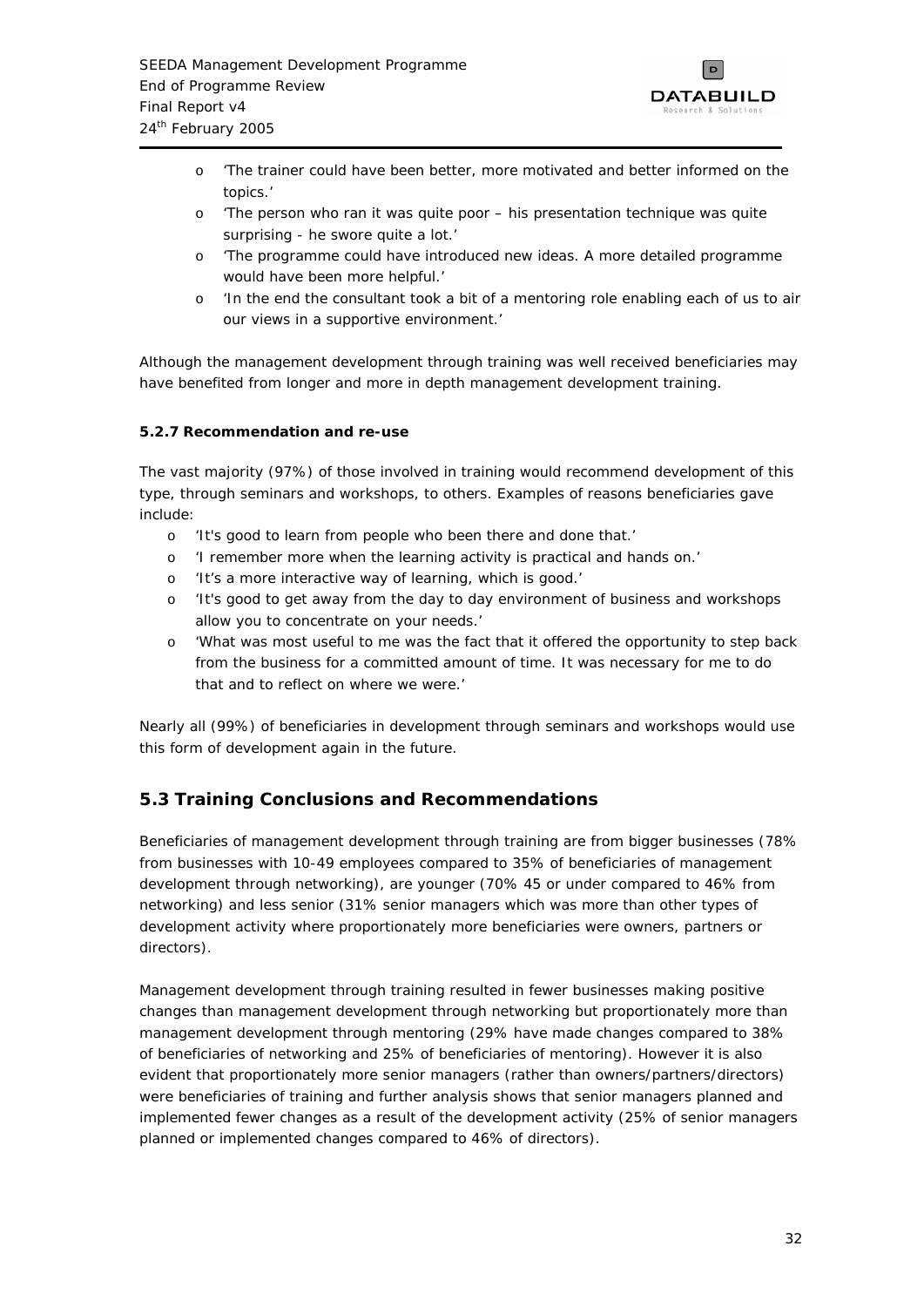

Many businesses that participated in management development through training said the reason they had not made changes to their business because as a result of the development because they were making changes to their business anyway regardless of the management development activity.

*'Everything we wanted to do was already on the agenda. The Activity just provided clarity on this.'* 

This shows that some businesses participating in management development through training may have been using the management development to support the process of change rather than using it to stimulate the change.

The management development delivered through training could have been more effective and potentially resulted in more businesses making positive changes if the development activity had been more in depth and longer (69% of businesses making positive changes were involved in management development involving high or medium intensity support).

*'A more detailed programme would have been more helpful.'* 

*'I would have liked more time as there was too much information to take in one day.'*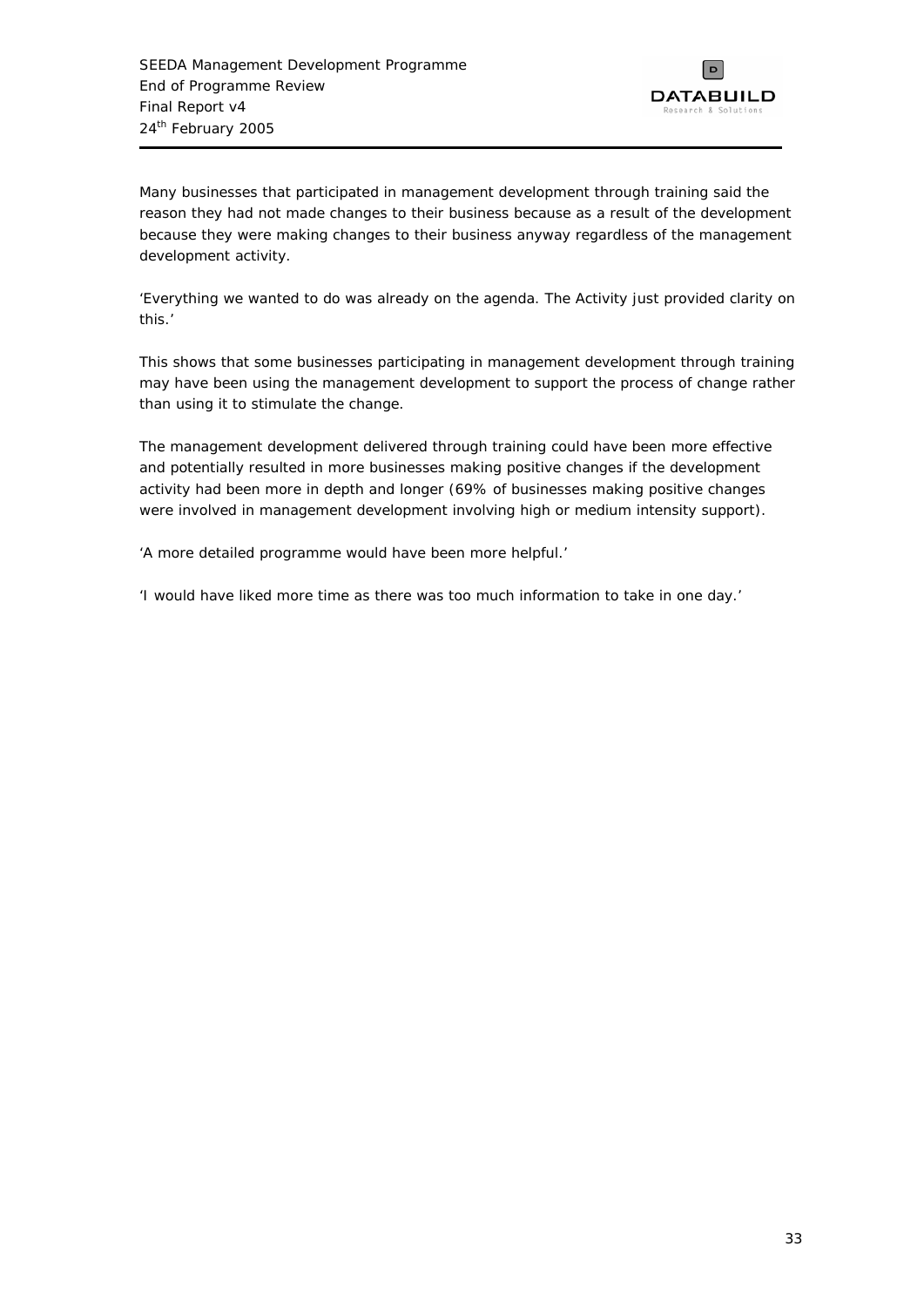

# <span id="page-38-0"></span>**6 Process**

# **6.1 Introduction**

The aim of this section of the report is to evaluate the impact of the management development programme on those involved in managing and delivering the programme. The Management Development Programme has four main aims (section 2.1). In addition to these aims, SEEDA had its own expectations about the MDP process. In particular SEEDA hoped that the process would result in:

- Improved communications within SEEDA, between SEEDA and project managers and between project managers
- Development of new delivery mechanisms
- Changes being sustained in long term activity.

The impact of the programme on the programme management teams has been evaluated through qualitative interviews with the project managers responsible for delivering the projects and their partner organisations.

# **6.2 Opinion of working with SEEDA**

Business Link project managers unanimously felt the relationship with the SEEDA project manager was strong, supportive and had worked well.

*'They were very active and always acted as key players. [The project manager at SEEDA] was very supportive. [The project manager at SEEDA] came to our steering groups and it was actually a useful power tool for managing the contractors. I'd say SEEDA were coming and they would all jump up and down.'* 

The quarterly steering group meetings were generally felt to have been worthwhile.

'We have started some good relationships with other Business Links. We've shared a lot of *knowledge. We have common targets as Business Links and [another Business Link] was being very successful in this so I told my colleague who was responsible for this particular area and they went to talk to him about it.'* 

However, the project managers have not had much contact with other areas of SEEDA and expressed some concerns about contract management at SEEDA. Three of the seven project managers raised issues regarding administration and the timing and efficiency of contract delivery. As shown in the baseline report, there was also a lack of clarity and understanding of the aims of the project between the contract management team and SEEDA and the Business Links. For example, there has been some misunderstanding over the sustainability issue and how/if projects were expected to be sustainable. As a result of this lack of clarity at the initial stages of implementation of the management development programme the majority of the projects made no plans for sustaining the activity beyond the immediate funding.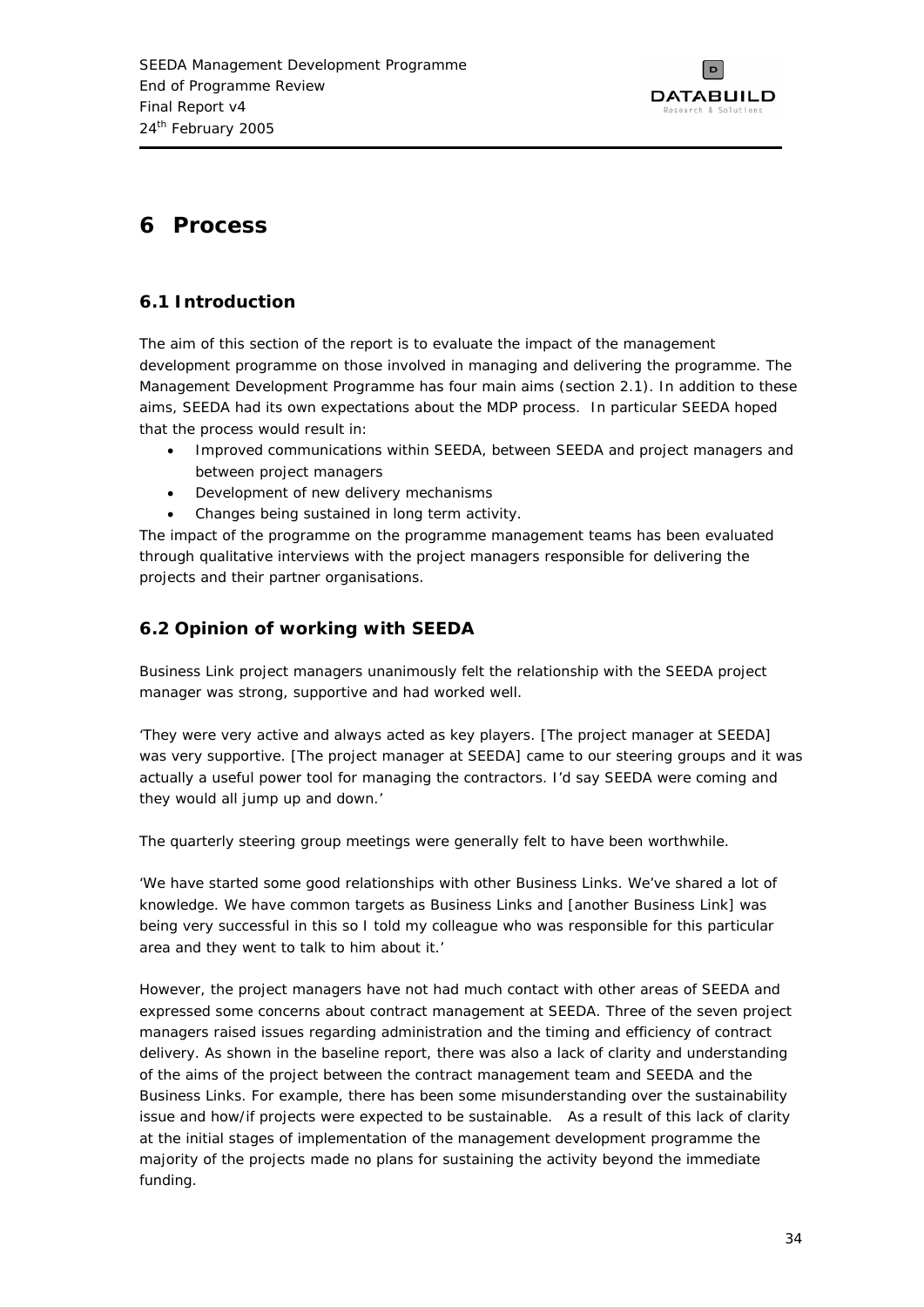

# <span id="page-39-0"></span>**6.3 Working with Further Education Colleges**

One of SEEDA's aims for the project was to stimulate partner relationships between organisations involved in the delivery of management development training in the region. Five of the seven projects involved working with further education colleges with a mixture of results. For many of the Business Links it was the first time that they had worked so closely with Further Education (FE) Colleges, and across all the projects, the project managers have learned much about partnership working and working with FE providers. What worked well?

One of the projects that has continued beyond the funding period involved partnership working between Business Link and FE colleges. The relationship developed here has evidently been strong and continued beyond the programme. It is interesting to note that this project began with the project management team conducting a mystery shopper exercise with local colleges to filter from six to four colleges that were interested in participating in the project.

Several project managers felt that the relationships they had developed and what they had learned from the management development programme would help them with future partnership working, which as the new brokerage model for Business Link is rolled out, will prove increasingly important.

*'It's been good because we now have an ongoing relationship with them. We're working with them on Business Leaders and they are actually helping with an event we are organising next week for intermediary organisations. I think they were a bit wary of Business Link but they have a remit to get to SMEs.'* 

*'Now we are working very closely together. I have seven brokers working in the colleges and Business Link have fourteen more and they all meet up and talk. I can't pretend that's a result of the MDP but certainly that was the area we were driving at and it's been a building block in developing that.'* 

The main areas where the colleges were able to add value were in the use of their brand in the marketing of the management development. Also, where strong relationships had developed between project managers and the colleges, the FE colleges added value by offering ideas and being responsive to what Business Link felt SMEs needed.

*'For this project we outsourced everything to them [FE College]. We said what we wanted. They made suggestions and added value.'*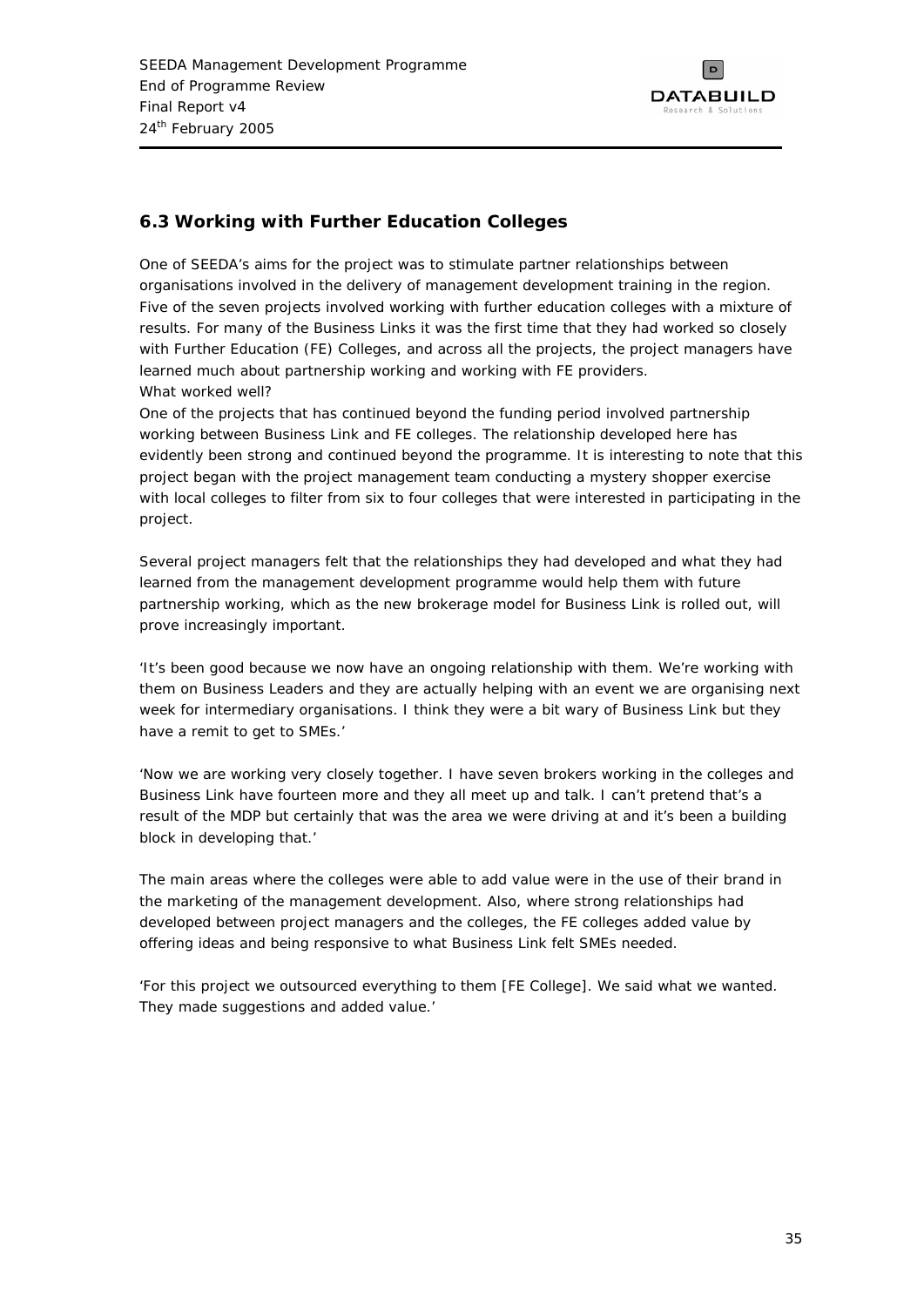

#### <span id="page-40-0"></span>**6.3.1 Areas of improvement from working with FE colleges**

There were several areas where partnerships with Further Education colleges could be improved. Learning points from these partnerships covered two main areas:

- o The products offered through the colleges, particularly in terms of flexibility
- o Marketing the management development.

Two of the projects offered accredited qualifications of some sort through the colleges. These appealed less to the beneficiaries, with few following them through.

'One thing we learned was not to attempt to wrap it up in a qualification as well. I think the *vast majority of people weren't interested in that and only a few people finished it. It made us focus on different things when we could have focused more profitably on other things.'* 

SME beneficiaries therefore appear to be less interested in qualifications, one of the key reasons for this, from the project manager's point of view was flexibility.

*'Businesses need flexibility. They want a quick general overview not thirteen weeks with an exam at the end. For most of them qualifications are irrelevant, it's experience they want.'* 

Several of the project managers mentioned flexibility in general as a barrier to working in effective partnership with the FE Colleges.

*'The colleges weren't always as flexible as they should have been. At the time the colleges really found it difficult, difficult to accommodate relatively small numbers, difficult to understand the need for flexibility.'* 

There were issues with the colleges accommodating the needs of SMEs such as timetabling, structure of courses and the need for advance notice of what was happening. From the colleges point of view there also seemed to be an issue with the appeal of the SME market. In several instances it was the first time the colleges had worked with Business Link and project managers and the representative of an FE college interviewed identified that the SME market was not as lucrative or as commercially viable as colleges had initially anticipated.

Other areas for improvement were in the way that Business Link and the colleges worked together to promote and market the projects. For some of the programmes this seemed to have worked well, but for others there were areas to learn from, with colleges having less understanding of the SME market than the project managers assumed. Some of the project managers also commented that they were solely responsible for marketing the courses, which was something they had clearly not expected.

### **6.4 Working with Learning and Skills Councils**

Four of the seven projects involved working with Learning and Skills Councils (LSC's). On the whole the LSC's have acted as silent partners offering some funding and advice but being less involved in the delivery of the projects.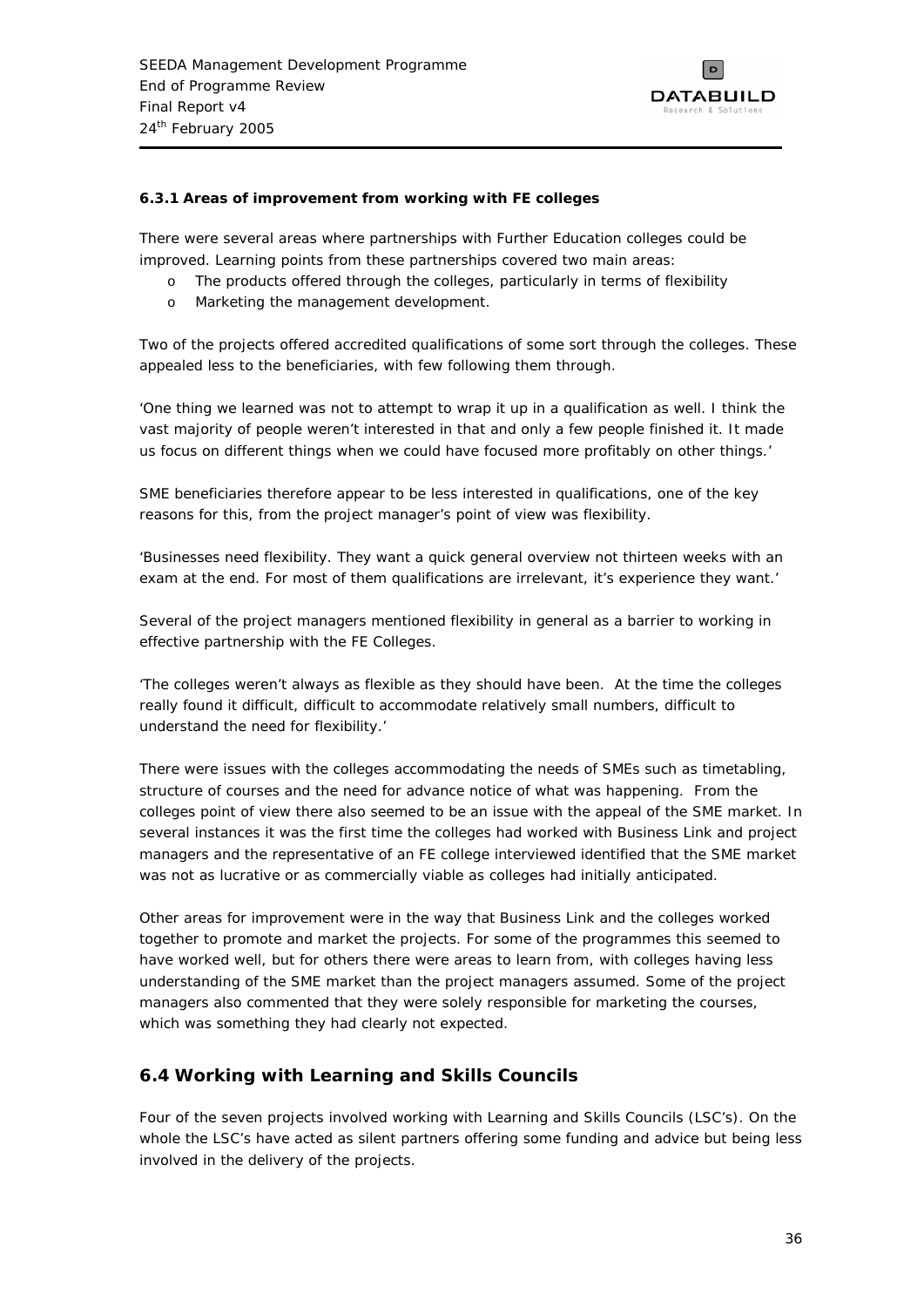

<span id="page-41-0"></span>*'We've had a small amount of funding from the LSC but that is negligible and we don't really work very closely with them.'* 

*'They didn't seem very interested in the project.'* 

For one Business Link in particular a very sound relationship has been formed with the LSC and this is being taken forward.

*'We worked well with them [LSC]. I'm working on another project with them now.'*

# **6.5 Working with private sector contractors**

Nearly all of the projects involved working with private sector contractors, responsible for some frontline delivery. In most instances this relationship worked well and again there were some projects where successful partnership working was at the root of the overall success of the project. There was a widespread perception that the private sector is keen, has a sound understanding of the SME market and is a long term partner in delivering development to SMEs.

*'We used their [private sector contractors] expertise. They helped us to pick things that were likely to be popular, like motivating and leading teams, then we marketed it like any commercial product really.'* 

Three of the seven project managers said that some of the important lessons they had learned from managing the project included managing and controlling private sector contractors. One project in particular had some ongoing issues with their private sector contractors:

*'I think that's where so often on these types of projects we miss a trick because we employ quasi- sales people who want to get their sale, get in get out and are not looking at the greater picture.'* 

The project manager from this project commented that one of the most important lessons they had learned involved the tighter control and induction of contractors onto a project of this type.

Private contractors need to be managed carefully to ensure that they are communicating effectively and appropriately with beneficiaries. Unclear communication from these third party partners may have contributed to beneficiaries' unachieved expectations from the management development activity.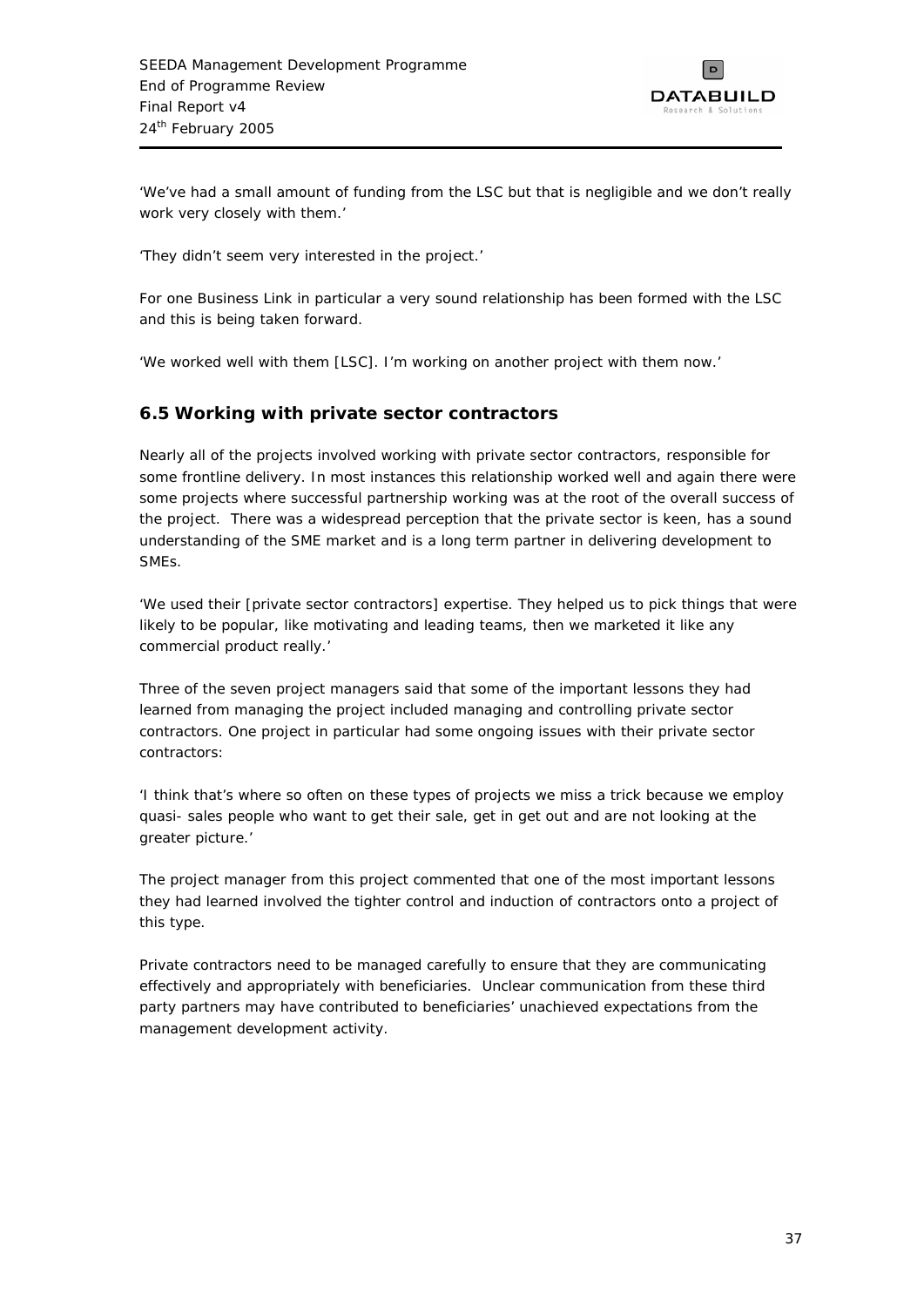

# <span id="page-42-0"></span>**6.6 Working with other third parties**

A number of the projects involved attempting to work with other third party organisations with limited success. This was generally felt either to be due to a lack of time or a lack of interest from the third party.

*'We tried to work with them [CHAMBERS] but it depended on the personality of the person at the top. Some came on board others simply weren't interested.'* 

*'We had thought we would use existing networks, like the Chamber of Commerce to reach the appropriate people but the reality was actually very different.'* 

# **6.7 Targeting beneficiaries**

All bar one of the beneficiaries interviewed had found out about the project because they had been approached by Business Link. Most had received a mail shot and then had followed this up either by meeting with the project manager, Business Link advisor or participating in an introductory session.

The majority of the beneficiaries becoming involved in the projects and interviewed for the qualitative research said that they were not clear what to expect from the development, although some had embarked on the training with a specific aim. Although the marketing was successful in generating interest, this lack of clarity of expectation of outcomes was a result of the marketing of the projects:

*'What I was offered during the course was not what I had set out to get from the course. My key issues were commercial strategy and planning. When I met with Business Link I was led to believe that this is what the course would cover because it would be people at a senior level who were participating in the course and driving its direction. Now I question whether this was the case.'* 

*'I felt the objectives of this were quite poorly communicated. The meetings were general* management training, which was fine and they were reasonably fun to do but they weren't *exactly what I'd had in mind.* 

### **6.7.1 Who was targeted and how were they targeted?**

Most of the projects targeted businesses based on size; as specified in the original brief for the programme. The majority of project managers had also targeted businesses by capitalising on the existing market knowledge within Business Link, primarily through the Business Link client database and through the networks of advisors. Several of the projects started with a presentation or awareness raising initiative within Business Link itself.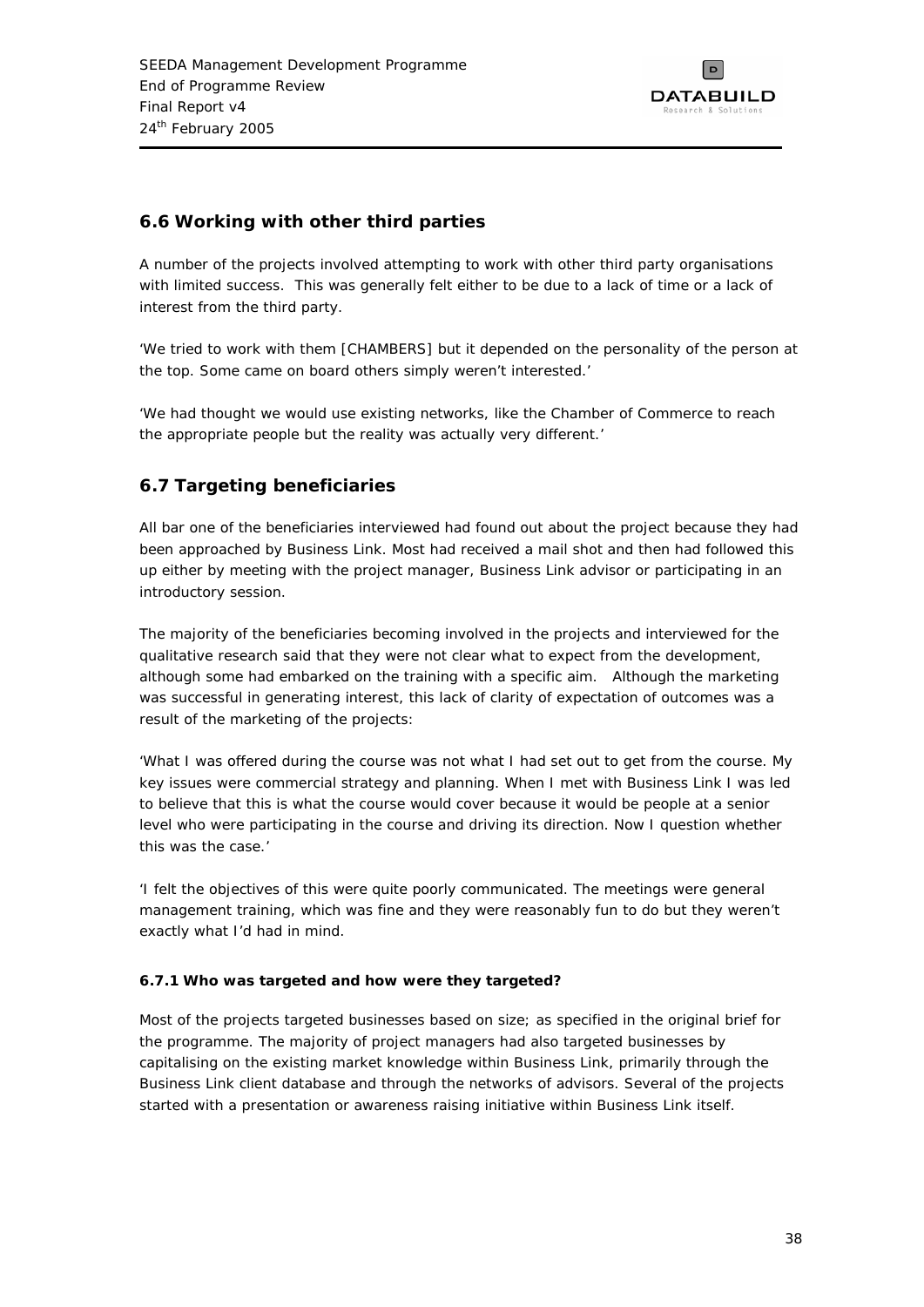

### <span id="page-43-0"></span>**6.8 Routes to market**

The following routes to market were used:

- Mailing
- Personal selling
- **Events**

In terms of marketing, although nearly all the projects were either oversubscribed or at least met their recruitment targets, there were some important lessons learned and some clear successes.

For the more intensive projects, like the networking projects that involve a substantial time commitment the most effective routes to market were personalised:

- Either through a mail out, followed by a meeting and selection process (through a Business Link advisor or the project manager)
- Or through personal selling by using a specially organised and targeted event.

*'I realised that you need to face to face; to get in front of these people and explain the benefits to them and what's involved.'* 

*'The most effective marketing approach was a face to face meeting which was why the workforce development advisors were the best route. It was important to get to the individual and really tap into what they want. You really need a hook to pull them in on.'* 

Several of the projects capitalised on high profile partners and used their brands as leverage to promote the programme.

Telemarketing was also a successful route to market for one of the medium intensity projects (those involving a time commitment of more than a few days but less than twelve months). Where this was effective it involved a close briefing of the organisation or individuals delivering the telemarketing, where this was not achieved this route to market was less successful.

The use of mail outs had mixed success. For some of the less intensive projects (and even one intensive project) a brochure/mail shot was effective and there was no further need to market the project. For another project this was not a successful means of stimulating interest in the project. The key difference between where this approach was successful and where it was less so, is where there is a clearly defined offer which can be easily understood and visualised by the receiver this approach is appropriate. For some of the more innovative projects this was therefore less effective.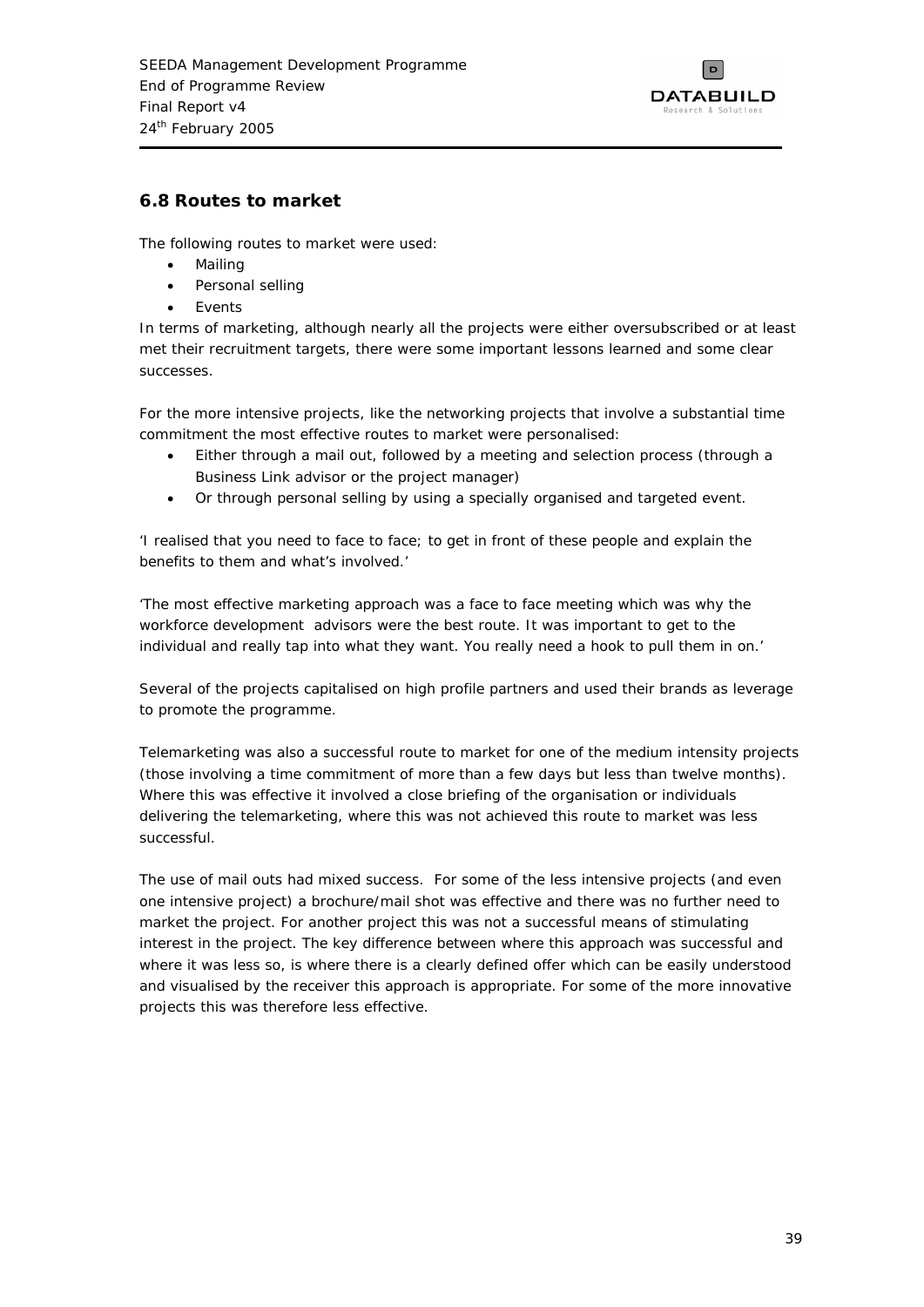

# <span id="page-44-0"></span>**6.9 Sustainability**

Two of the projects have continued beyond the programme and are now self-funding.

All the project managers said they had learned valuable lessons from running these projects and because of the changes in the operation and delivery of Business Link services these are likely to be increasingly important in the development of managers in the South East.

There were lessons learned in terms of the SME market, what their needs are and how they should be approached. For example, it is apparent that the most effective approach to SMEs is not to offer a qualification which has been shown to have limited appeal.

*'That was a definite learning point. These were not your average students; they are entrepreneurs. I think we needed more sophisticated delivery for this element, offering a higher level of argument and discussion. Quite a few of them said they'd got less out of the workshops. They should have functioned more as self-help groups or action learning sets, this would have been a better approach.'* 

Some of the projects have put lasting resources and partnerships in place, which can hopefully be transferred onto future projects and some of the mentor/mentee relationships and networks have continued.

*'The things we designed for the project, like the training needs analysis forms and our database are all still in use, they've been modified but they're pretty much the same.'* 

*'The mentoring is also a form of peer exchange. They've continued to meet after the project has finished. I think we've seen the benefit here.'* 

'We've learned a lot which means that if we did this again we could do it more quickly and *more cheaply.'* 

Several of the project managers said they had formed lasting relationships with new contacts, broadened their network and are now working in new ways with different partners.

*'For me, I've developed my own relationships and a network of contacts and support people with whom I can work.'* 

*'We've always worked together with Business Link but now we are working better. The SEEDA project manager helped to push us to sustain our work.'* 

The project managers also felt that much of the sustainability and lasting impact of the projects would occur through the beneficiary businesses and the impact on them.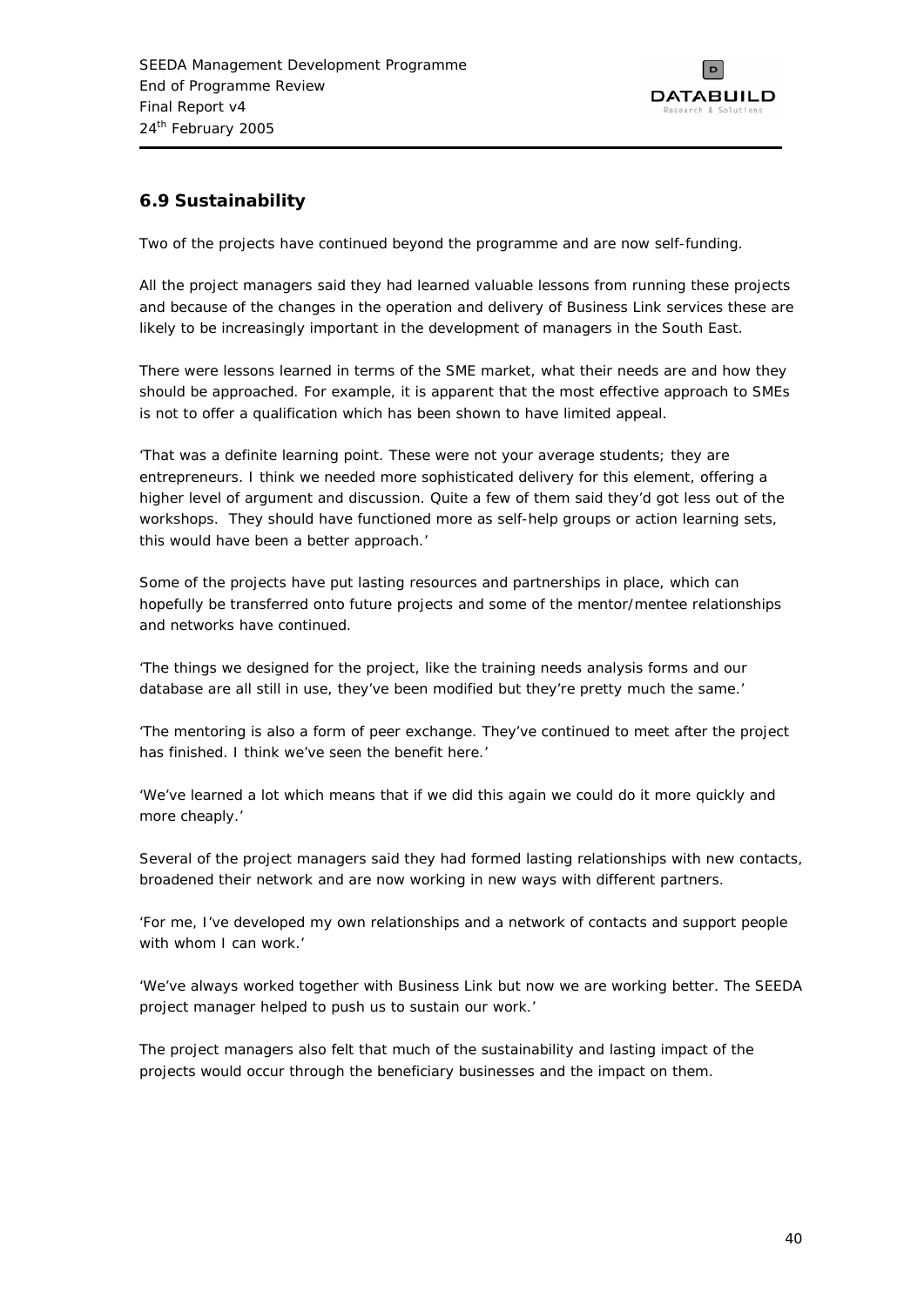

### <span id="page-45-0"></span>**6.10 Process review conclusions**

Project managers were very satisfied with the level of support they received from the SEEDA project manager and worked closely with them. However, three of the seven project managers raised issues regarding administration and the timing and efficiency of contract delivery. As shown in the baseline report, there was also a lack of clarity and understanding of the aims of the project between the contract management team and SEEDA and the Business Links. For example, there has been some misunderstanding over the sustainability issue and how/if projects were expected to be sustainable. As a result of this lack of clarity at the initial stages of implementation of the management development programme the majority of the projects made no plans for sustaining the activity beyond the immediate funding. Better communication at the contract stage of future programmes could help project managers ensure they put projects in place which fully meet SEEDA's aims.

In the majority of cases the projects are not being sustained. This is because the project managers did not aim for sustainability in most cases. However in many respects the impact of the programme has continued because:

- Partnership working/relationships have been sustained between Business Link, Learning and Skills Councils and some colleges for some of the more successful projects.
- A high proportion of beneficiaries have communicated what they learned from the management development programme within their organisation, also just under one third have already implemented changes as a result of the management development.

Much has been learned regarding partnership working. With reference to relationships with the colleges there was an issue with flexibility and competing priorities between the colleges' need to plan and Business Links recruitment and need to offer flexibility to beneficiaries. Although these relationships have not necessarily been sustained much has been learned. It is also important to note that three of the project managers mentioned issues and learning points regarding the management of private sector contractors used to help recruit onto projects. Careful management of these partners is essential to ensure beneficiaries have a clear understanding and appropriate expectations from management development activity.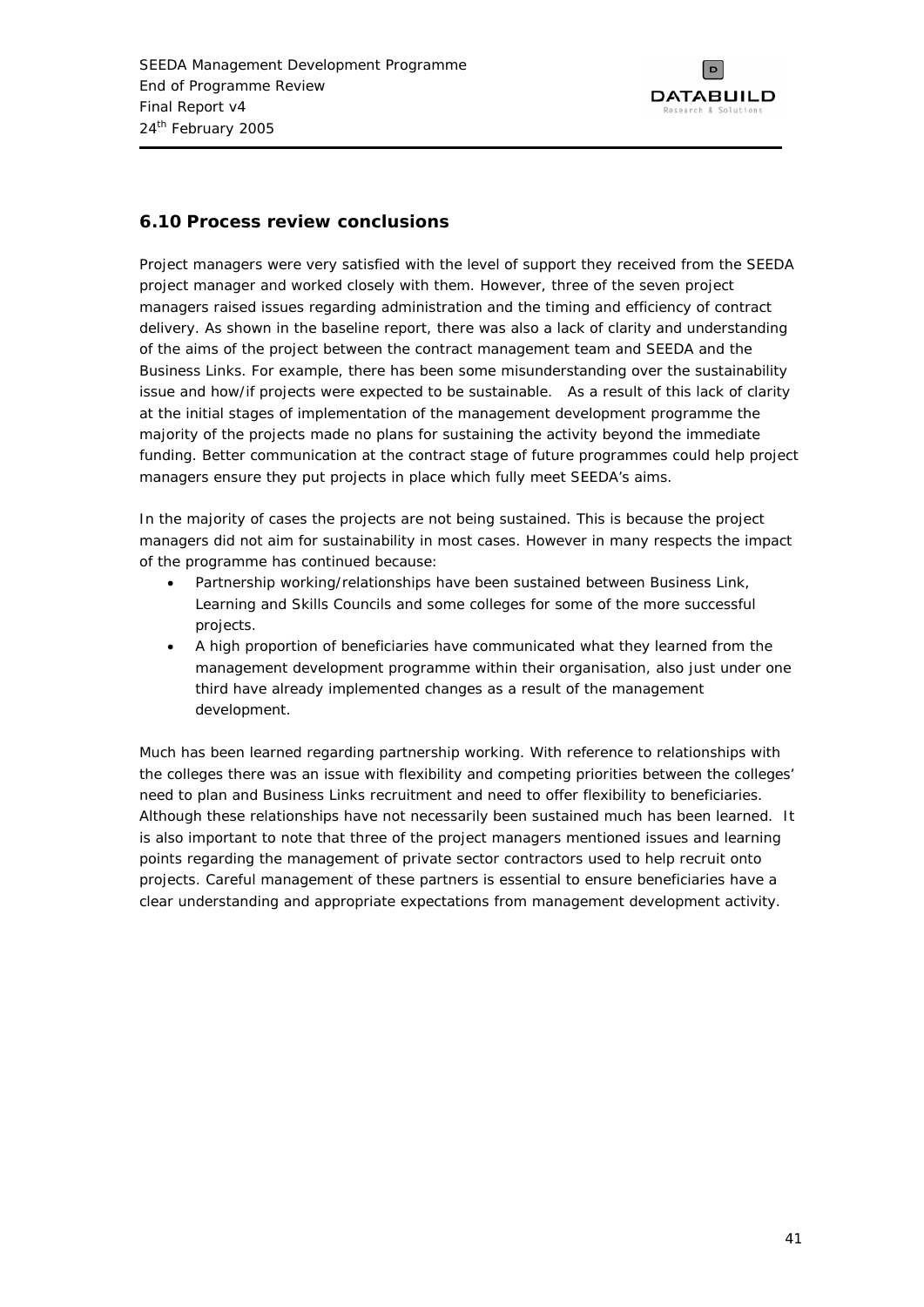

Qualitative data shows that many beneficiaries were unsure what to expect from the management development activity in terms of benefits or delivery. Although in most cases satisfaction with the programme is high this may be an area for future improvement. The discrepancy between respondent expectation and achievement shows that in some cases the benefits of the programme were oversold (training in particular) and in others (networks) that beneficiaries expected fewer financial benefits than they achieved.

The success of different marketing approaches depends on the product. For the less innovative more easily understood projects mail outs and telemarketing were effective. However, for more innovative projects face-to-face marketing and involved telemarketing (using either someone with a high level of project knowledge or using a detailed brief to a telemarketing agency) were more successful. The differing characteristics of beneficiaries involved in the different types of development activity shows that the marketing tools used and the type of management development activity appealed to different groups of people.

Marketing of the programme focussed on the use of the Business Link database and network of advisors. This means that the programme has not been reaching new businesses. To reach out to businesses beyond the Business Link database a clear marketing message and targeted marketing approach will be necessary.